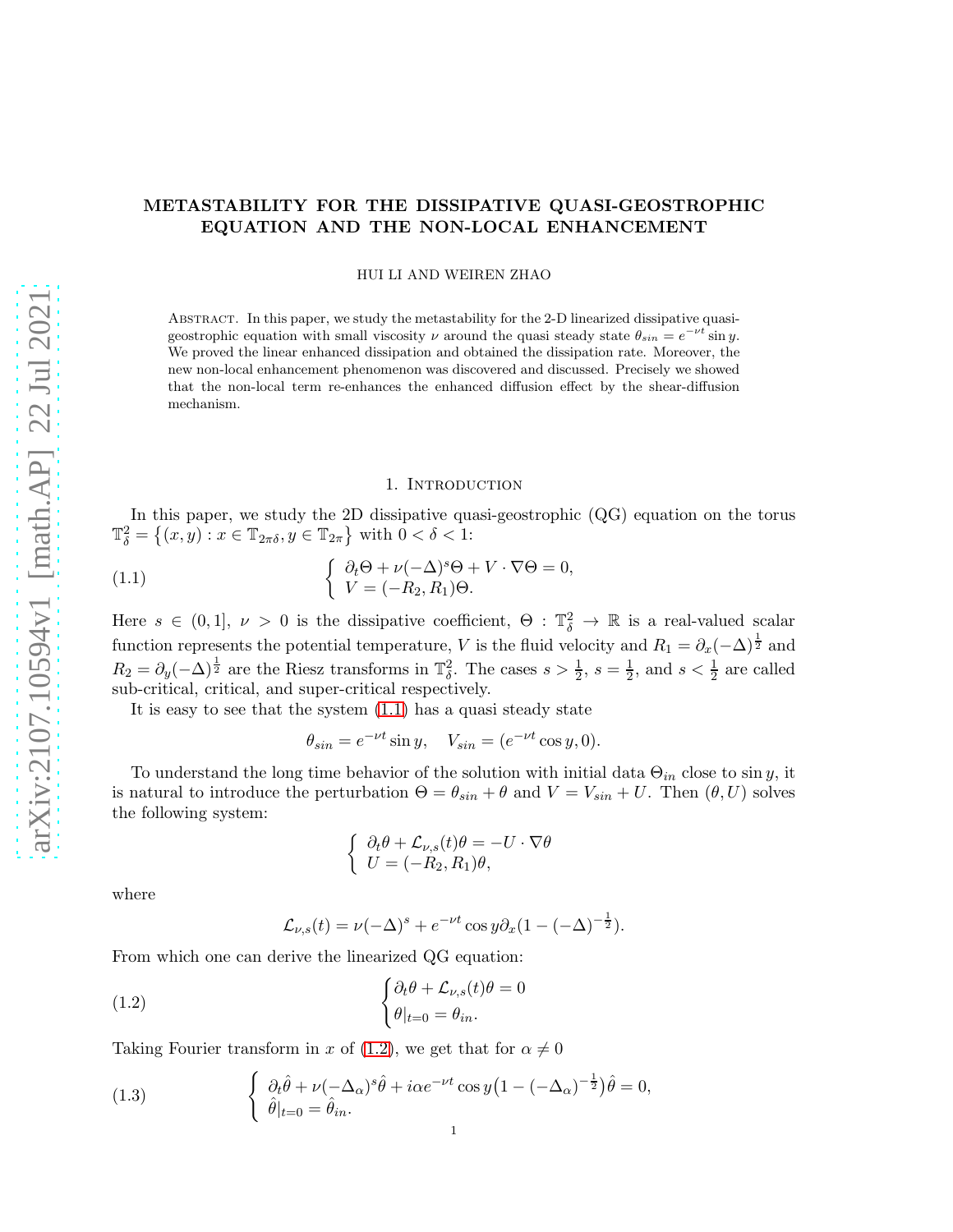Here  $|\alpha| \geq c_0 > 1$  is the wave number and  $\Delta_{\alpha} = \partial_{yy} - \alpha^2$ . We also denote the linear operator by

$$
\mathcal{L}_{\alpha,\nu,s} = \nu(-\Delta_{\alpha})^s + i\alpha e^{-\nu t} \cos y \left(1 - (-\Delta_{\alpha})^{-\frac{1}{2}}\right).
$$

In this paper, we mainly study the long time behavior of the solutions to [\(1.3\)](#page-0-2).

1.1. Historical comments. The 2-D dissipative quasi-geostrophic (QG) equation is derived from the study of geophysical fluid dynamics [\[29\]](#page-24-0) and attracted a lot of attention from mathematicians as it it serves as a lower dimensional model of the 3-D Navier-Stokes equations [\[10\]](#page-23-0). The existence of global regular solutions for the sub-critical QG equation was given by Constantin-Wu [\[11\]](#page-23-1) and Resnick [\[30\]](#page-24-1). For the critical case, the global regularity was proved independently by Kiselev-Nazarov-Volberg [\[22\]](#page-24-2) and Caffarelli Vasseur [\[6\]](#page-23-2). While for the super-critical case, whither solutions stay regular or can blow up is still open, and Dabkowski-Kiselev-Silvestre-Vicol [\[15\]](#page-23-3) proved global regularity for the slightly super-critical QG equation. For more results about QG equation, we refer to [\[9,](#page-23-4) [21,](#page-24-3) [23\]](#page-24-4).

Metastability is common in viscous fluid, which is a quasi-stable state of a dynamical system other than the system's state of least energy. A famous example is the Kolmogorov flow for the 2-D incompressible Navier-Stokes equations. The previous studies [\[3,](#page-23-5) [14,](#page-23-6) [25,](#page-24-5) [28,](#page-24-6) [34\]](#page-24-7) have shown that the solution with initial data closed to  $(\cos y, 0)$  will approach to the so called bar states in a much shorter time than the diffusive time  $O(\frac{1}{\nu})$  $(\frac{1}{\nu})$ . Then they dominate the dynamics for very long time intervals. Afterwards they decay on the diffusive time scale. See [\[2\]](#page-23-7) for a similar phenomena for Burgers equation with small viscosity.

A reasons for metastability is the so called enhanced dissipation. It is sometimes referred to by modern authors as the 'shear-diffusion mechanism'. This decay rate is much faster than the diffusive decay of  $e^{-\nu t}$ . The mechanism leading to the enhanced dissipation is due to the mixing. Generally speaking, the sheared velocity sends information to higher frequency, the diffusion term 'kill' the information in the higher frequency. The degeneracy rate of sheared velocity is corresponding to the lowest speed how the information moves to higher frequency, which leads to the different enhanced dissipation rates [\[1,](#page-23-8) [4,](#page-23-9) [12,](#page-23-10) [32\]](#page-24-8). Also the stronger diffusion gives stronger enhanced dissipation [\[19\]](#page-23-11). We refer to some recent results for the enhanced dissipation phenomena of different flows in the fluid motions: Couette flow [\[5,](#page-23-12) [8,](#page-23-13) [26,](#page-24-9) [27\]](#page-24-10), Poiseuille flow [\[13,](#page-23-14) [16\]](#page-23-15) and other flows [\[18,](#page-23-16) [24\]](#page-24-11).

In this paper we proved the enhanced dissipation for the linearized dissipative QG equations. Moreover we discovered and studied the non-local enhancement phenomenon, which means that, the non-local term re-enhances the enhanced dissipation.

1.2. Main results. Our first result is the linear enhanced dissipation for the critical case:

<span id="page-1-0"></span>**Theorem 1.1** (Critical case). Suppose that  $\theta$  solves [\(1.2\)](#page-0-1) with  $s = \frac{1}{2}$  $\frac{1}{2}$ . Then there exists  $\nu_0 \leq 1, c > 0, C > 1$  such that for  $0 < \nu < \nu_0$  and  $0 \leq t \leq C^{-1} \nu^{-1}$ , it holds that

$$
\|\theta_{\neq}(t)\|_{L^2(\mathbb{T}^2_\delta)}\leq Ce^{-c\nu^{\frac{3}{5}}t}\|\theta_{in}\|_{L^2(\mathbb{T}^2_\delta)}
$$

where  $\theta_{\neq}(t,x,y) = \theta(t,x,y) - \frac{1}{2\pi}$  $\frac{1}{2\pi\delta}\int_{\mathbb{T}_{2\pi\delta}}\theta(t,x,y)dy.$ 

In order to show the non-local enhancement phenomenon, we also studied a toy model and proved the following result.

<span id="page-1-1"></span>**Theorem 1.2** (Toy model). Suppose that  $\theta$  solves

$$
\begin{cases} \partial_t \theta + \cos y \partial_x \theta + \nu (-\Delta)^{\frac{1}{2}} \theta = 0 \\ \theta |_{t=0} = \theta_{in}. \end{cases}
$$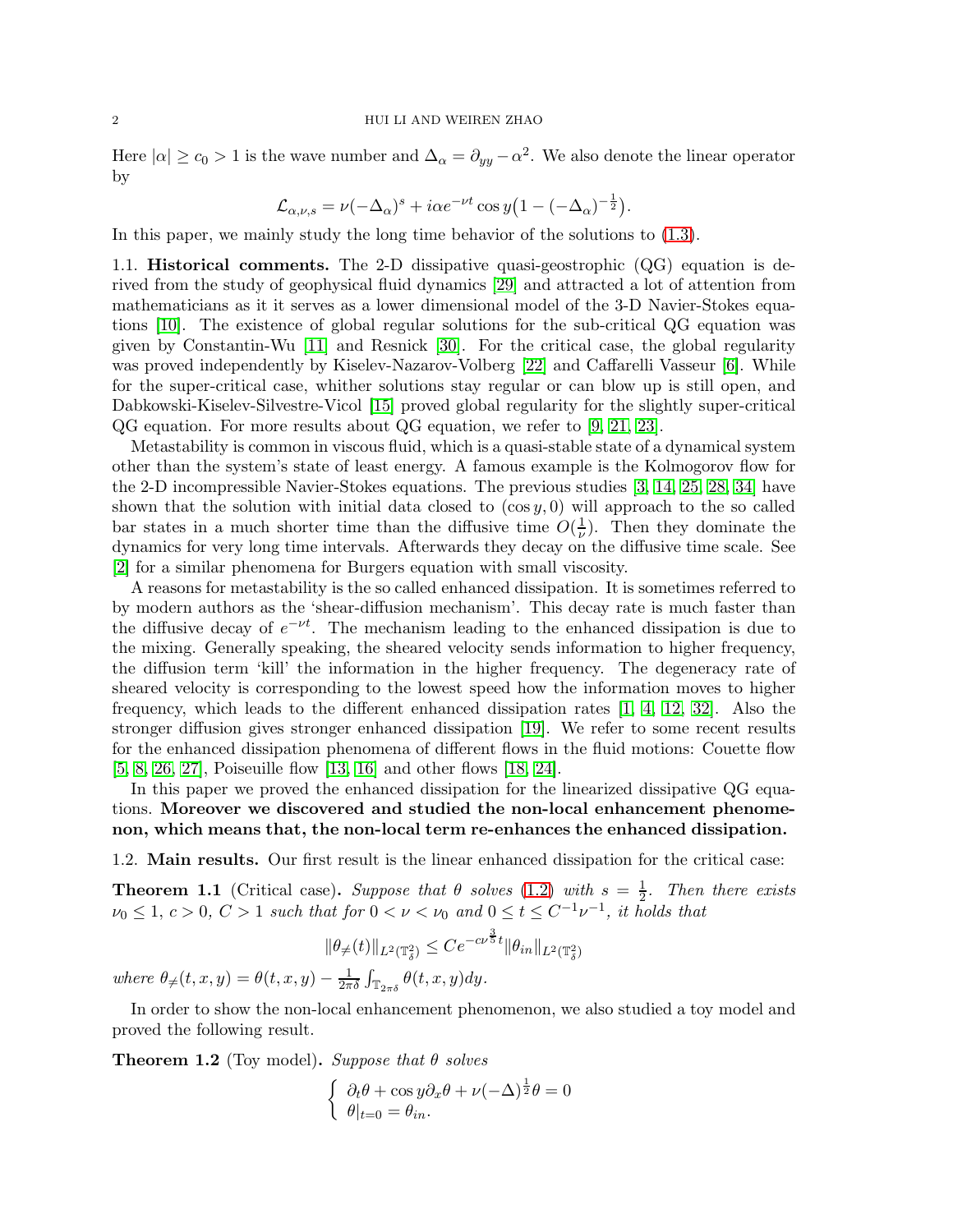Then there exists  $\nu_0 \leq 1, c > 0, C > 1$  such that for  $0 < \nu < \nu_0$ , it holds that

$$
\|\theta_{\neq}(t)\|_{L^2(\mathbb{T}^2_\delta)} \leq Ce^{-c\nu^{\frac{2}{3}}t} \|\theta_{in}\|_{L^2(\mathbb{T}^2_\delta)}
$$

where  $\theta_{\neq}(t,x,y) = \theta(t,x,y) - \frac{1}{2\pi}$  $\frac{1}{2\pi\delta}\int_{\mathbb{T}_{2\pi\delta}} \theta(t,x,y)dy.$ 

We also study the linearized subcritical QG which is similar to the linearized Navier-Stokes equation. We find that the different non-local terms will affect the enhanced dissipation rate.

<span id="page-2-0"></span>**Theorem 1.3** (Subcritical case). Suppose that  $\theta$  solves [\(1.2\)](#page-0-1) with  $s = 1$ . Then there exists  $\nu_0 \leq 1, c > 0, C > 1$  such that for  $0 < \nu < \nu_0$  and  $0 \leq t \leq C^{-1} \nu^{-1}$ , it holds that

$$
\|\theta_{\neq}(t)\|_{L^2(\mathbb{T}^2_\delta)} \leq Ce^{-c\nu^{\frac{3}{7}}t} \|\theta_{in}\|_{L^2(\mathbb{T}^2_\delta)}
$$

where  $\theta_{\neq}(t,x,y) = \theta(t,x,y) - \frac{1}{2\pi}$  $\frac{1}{2\pi\delta}\int_{\mathbb{T}_{2\pi\delta}}\theta(t,x,y)dy.$ 

1.3. Discussion. Let us first introduce the generalized linear operator

$$
\mathcal{L}_{\alpha,\nu,s,\tilde{s}} = \nu(-\Delta_{\alpha})^s + i\alpha \cos y (1 - (-\Delta_{\alpha})^{-\tilde{s}})
$$

and

$$
\mathcal{L}_{\alpha,\nu,s}^S = \nu(-\Delta_\alpha)^s + i\alpha \cos y
$$

with  $s, \tilde{s} > 0$ . Let

$$
B_{\alpha,\tilde{s}} = \cos y \left( 1 - (-\Delta_{\alpha})^{-\tilde{s}} \right), \qquad B^S = \cos y,
$$
  
\n
$$
A_{\alpha,\tilde{s}} = -[\partial_y, B_{\alpha,\tilde{s}}] = \sin y \left( 1 - (-\Delta_{\alpha})^{-\tilde{s}} \right), \qquad A^S = -[\partial_y, B^S] = \sin y.
$$

We summary the results in the following table.

|     | Operator                               | Parameters                      | Dissipation rate           | Equations                      | Reference    |
|-----|----------------------------------------|---------------------------------|----------------------------|--------------------------------|--------------|
| (1) | $\mathcal{L}_{\alpha,\nu,s,\tilde{s}}$ | $s=\tilde{s}=1$                 | $e^{-c\nu^2t}$             | Linearized Navier-Stokes       | [20, 33, 34] |
| (2) | $\mathcal{L}^{S}_{\alpha,\nu,s}$       | $s=1$                           | $e^{-c\nu\bar{2}t}$        | Transport diffusion            | [3, 19]      |
| (3) | $\mathcal{L}_{\alpha,\nu,s,\tilde{s}}$ | $s=1, \, \tilde{s}=\frac{1}{2}$ | $e^{-c\nu^{\frac{3}{7}}t}$ | Linearized sub-critical QG     | this paper   |
| (4) | $\mathcal{L}_{\alpha,\nu,s,\tilde{s}}$ | $s=\tilde{s}=\frac{1}{5}$       | $e^{-c\nu^{\frac{3}{5}}t}$ | Linearized critical QG         | this paper   |
| (5) | $\mathcal{L}_{\alpha,\nu,s}^S$         | $s = \frac{1}{2}$               | $e^{-c\nu^{\frac{2}{3}}t}$ | Transport fractional diffusion | this paper   |

Comparing the results listed above, we have the following observations:

- The non-local term in Case (1) does not affect the dissipation rate.
- The result  $(3)$  in comparison with result  $(1)$  and  $(2)$ , indicates that the non-local term accelerates the dissipation rate. Similar phenomenon happens in the fractional diffusion case, which can be found in result (4) and (5). Actually the non-local term is a compact perturbation to the non-self-adjoint operator  $\mathcal{L}^S_{\alpha,\nu,s}$ . However, the nonself-adjoint operator is sensitive to the compact perturbations.
- The stronger diffusion term leads to the faster decay rate. Indeed by modifying our proof, one can obtain that for  $0 < s \leq 1$ ,

$$
\left\|e^{-t\mathcal{L}_{\alpha,\nu,s,\frac{1}{2}}}\right\|_{L^2\to L^2}\lesssim e^{-c\nu^{\frac{3}{3+4s}}t},\quad |\alpha|>1,
$$

and

$$
\left\|e^{-t\mathcal{L}_{\alpha,\nu,s}^S}\right\|_{L^2\to L^2}\lesssim e^{-c\nu^{\frac{2}{2+2s}}t},\quad\alpha\neq 0.
$$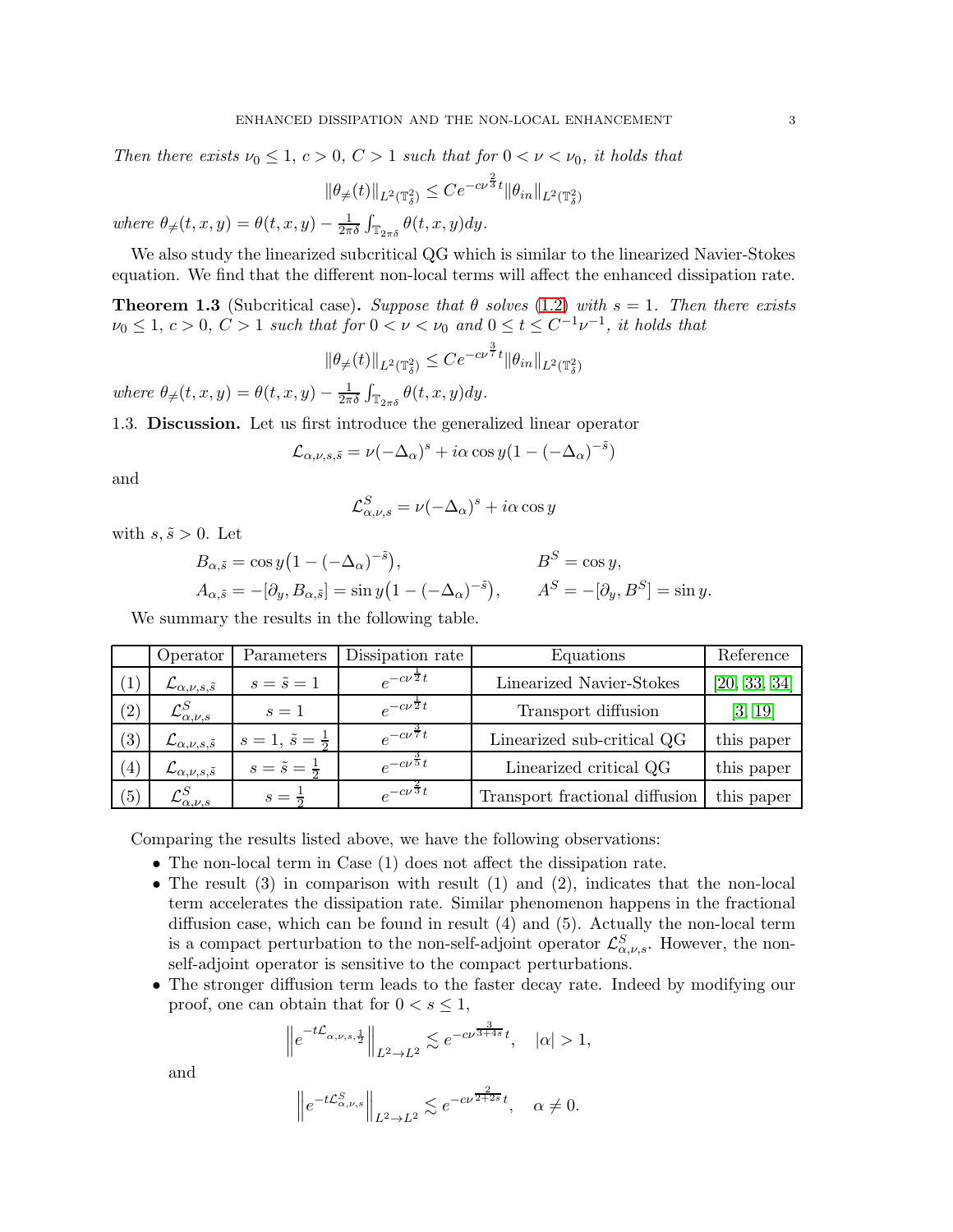As for the second result in comparison with which in [\[19\]](#page-23-11), we can remove the logarithm loss by using suitable time weight.

• Our method works well for the transport fractional diffusion equation with general sheared velocity  $(w(y), 0)$ :

$$
\partial_t \theta + w(y) \partial_x \theta + \nu (-\Delta)^s \theta = 0, \quad 0 < s \le 1.
$$

One may easily modify our proof and obtain the following result:

Suppose that  $w \in C^4(\mathbb{T})$  has only non-degenerate critical points, then it holds that

$$
\|\theta_{\ne}(t)\|_{L^2}\leq Ce^{-c\nu^{\frac{2}{2+2s}}t}\|\theta_{in}\|_{L^2}.
$$

The paper is organized as follows: In section 2, we give a formal explanation of the reenhancing effect of the non-local term and show the main idea of the proof for the linearized QG equation in critical case. In section 3, we introduce some important auxiliary lemmas and give the energy estimates. In section 4, we establish the decay estimate and complete the proof of Theorem [1.1.](#page-1-0) In section 5, we discuss the sub-critical QG and show the influence of different diffusion term. In section 6, we study the toy model and clarify the non-local enhancement.

**Notations:** Given a function  $f(x, y)$ , we denote its Fourier transform in x-variable as

$$
\hat{f}(\alpha, y) = \frac{1}{2\pi\delta} \int_{\mathbb{T}_{2\pi\delta}} e^{-ix\alpha} f(x, y) dx,
$$

and its Fourier transform in  $(x, y)$  as

$$
\tilde{f}(\alpha,\beta) = \mathcal{F}_y(\hat{f}(\alpha,\cdot)) = \frac{1}{4\pi^2\delta} \int_{\mathbb{T}_\delta^2} e^{-ix\alpha - iy\beta} f(x,y) dx dy,
$$

where  $\alpha$  and  $\beta$  are the wave numbers. When no confusion can arise, we will short  $\hat{f}(\alpha, y)$ and  $\tilde{f}(\alpha, \beta)$  to  $\hat{f}(y)$  and  $\tilde{f}(\beta)$ .

## 2. Hypocoercivity and non-local enhancement

In this section, we give the main idea of the proof for the linearized QG equation in critical case. By taking  $s = \frac{1}{2}$  of [\(1.3\)](#page-0-2), we get that

<span id="page-3-0"></span>(2.1) 
$$
\partial_t \hat{\theta} + \nu(-\Delta_\alpha)^{\frac{1}{2}} \hat{\theta} + i\alpha e^{-\nu t} \cos y \left(1 - (-\Delta_\alpha)^{-\frac{1}{2}}\right) \hat{\theta} = 0.
$$

Let

$$
A = \sin y \left( 1 - (-\Delta_{\alpha})^{-\frac{1}{2}} \right), \quad B = \cos y \left( 1 - (-\Delta_{\alpha})^{-\frac{1}{2}} \right), \quad \gamma(t) = \alpha e^{-\nu t},
$$

and

$$
\mathcal{L}_{\nu}(\alpha, t) = \nu(-\Delta_{\alpha})^{\frac{1}{2}} + i\gamma(t)B.
$$

Then [\(2.1\)](#page-3-0) can be written as

$$
\partial_t \hat{\theta} + \mathcal{L}_{\nu} \hat{\theta} = 0.
$$

The non-self-adjoint operator  $\mathcal{L}_{\nu}$  can be regarded as a sum of a self-adjoint operator  $\nu(-\Delta)^{\frac{1}{2}}$ and a anti-self-adjoint operator  $i\gamma(t)B$  defining on a weighted Hilbert space equipped with a special inner product

$$
\langle u, w \rangle_* = \langle u, w - (-\Delta_\alpha)^{-\frac{1}{2}} w \rangle,
$$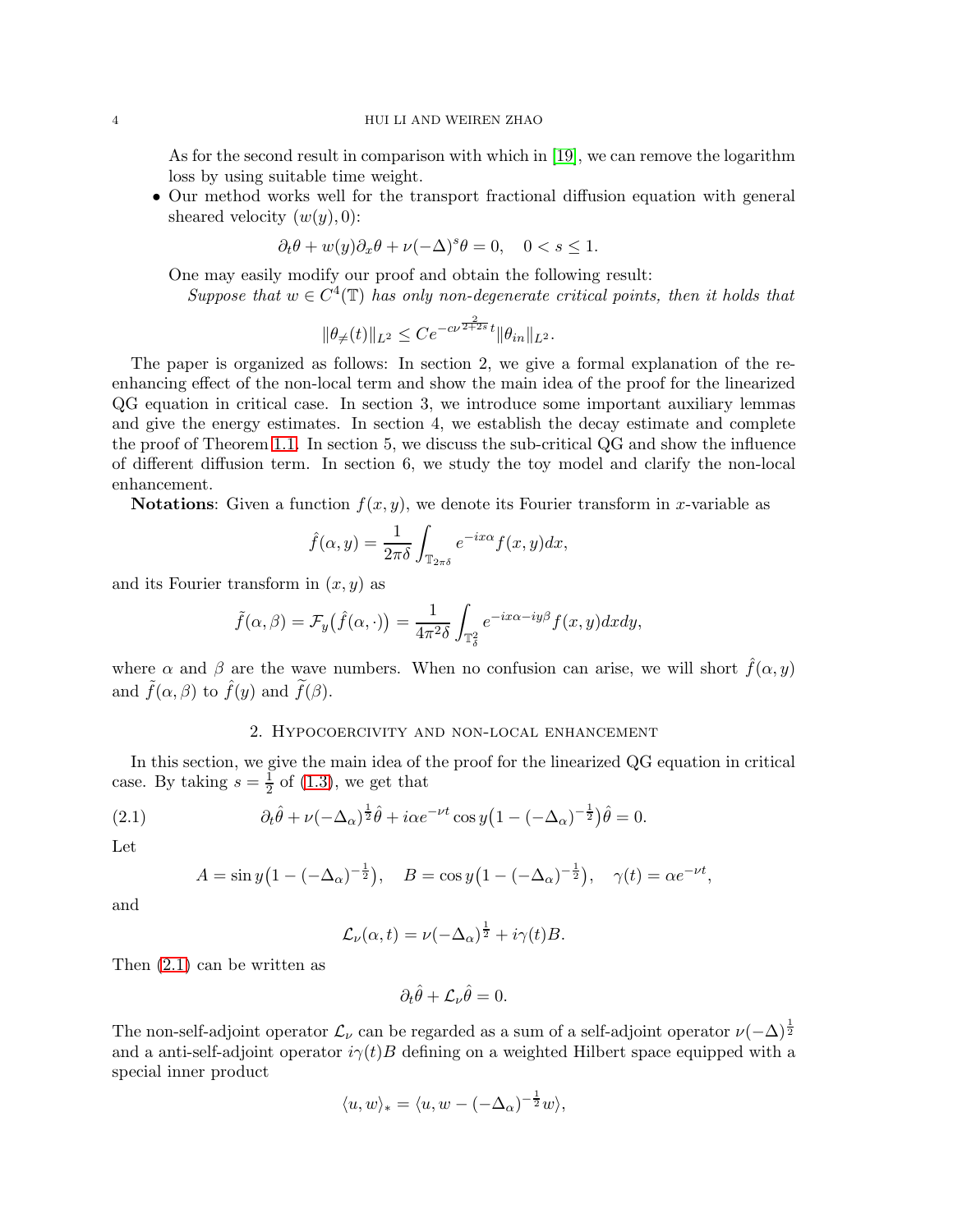where

$$
\langle u, w \rangle = \int_{\mathbb{T}} u(y) \overline{w(y)} dy, \quad ||u||_{L^2} = \langle u, u \rangle^{\frac{1}{2}},
$$

are the ordinary  $L^2$  inner product and  $L^2$  norm.

It is easy to check that the operators  $A$  and  $B$  are symmetric under this inner product,

$$
\langle u, Aw \rangle_* = \langle Au, w \rangle_*, \quad \langle u, Bw \rangle_* = \langle Bu, w \rangle_*.
$$

Let us also introduce the weighted  $L^2$  norm  $||u||_* = \langle u, u \rangle_*^{\frac{1}{2}}$ . For  $|\alpha| > 1$ , it is clear that

$$
(1-|\alpha|^{-1})||u||_{L^2}^2 \le ||u||_*^2 \le ||u||_{L^2}^2.
$$

2.1. **Hypocoercivity.** It is natural to introduce energy functional based on the hypocoercivity method [\[31\]](#page-24-14):

$$
e(t) = \|\hat{\theta}\|_{*}^{2} + \lambda_{1} \left\| (-\Delta_{\alpha})^{\frac{1}{4}} \hat{\theta} \right\|_{*}^{2} + \lambda_{2} \left\langle \left[ (-\Delta_{\alpha})^{\frac{1}{4}}, B \right] \hat{\theta}, (-\Delta_{\alpha})^{\frac{1}{4}} \hat{\theta} \right\rangle_{*} + \lambda_{3} \left\| \left[ (-\Delta_{\alpha})^{\frac{1}{4}}, B \right] \hat{\theta} \right\|_{*}.
$$

However the energy functional does not work well in our problem.

Let us introduce the modified energy function:

$$
\Phi(t) = E_0 + a_1 \nu^2 t^2 E_1 + a_2 \nu^2 t^3 \mathcal{E}_1 + a_3 \nu^2 t^4 \mathcal{E}_2,
$$

where

$$
E_0 = \|\hat{\theta}\|_*^2, \quad E_1 = \|\partial_y \hat{\theta}\|_*^2, \quad \mathcal{E}_1 = -\frac{\alpha}{|\alpha|} \Re \langle i A\hat{\theta}, \partial_y \hat{\theta} \rangle_*, \quad \mathcal{E}_2 = \|\hat{\theta}\|_*^2 - \|B\hat{\theta}\|_*^2.
$$

The key modifications are as follows. First of all, we introduce the time weighted norm which reduces the required regularity of the initial data and is widely used in studying the wellposedness theory in low regularity space [\[7,](#page-23-17) [17\]](#page-23-18). There are two types of terms in the energy functional. Heuristically, one may say that the 'pure' terms  $E_0$  and  $E_1$  will mainly feel the influence of the symmetric part in  $\mathcal{L}_{\nu}$ , but that the 'mixed' term  $\mathcal{E}_1$  will mainly feel the influence of the antisymmetric part in  $\mathcal{L}_{\nu}$ . Here we modified  $E_1$  and the corresponding 'mixed' term  $\mathcal{E}_1$ , so that technically we can avoid treating the commutator of two non-local operators. The last modification is replacing the corresponding 'pure' term  $||A\theta||_*$  by  $\mathcal{E}_2$ which is from the idea in [\[33\]](#page-24-13). Actually  $\mathcal{E}_2$  behaves as  $||A\hat{\theta}||_*^2$  and it is conserved for inviscid case  $(\nu = 0)$ .

2.2. Formal deduction. Next, we would like to give a formal mathematical explanation why the non-local term re-enhances the enhanced dissipation by the 'shear-diffusion mechanism'. Let us simplify the energy functional by removing the time weight and define

$$
E(t) = E_0 + a_1 \nu^{b_1} E_1 + a_2 \nu^{b_2} \mathcal{E}_1 + a_3 \nu^{b_3} \mathcal{E}_2.
$$

Note that  $\|\cdot\|_*$  behaves as the  $L^2$  norm and  $\mathcal{E}_2$  behaves as  $\|A\hat{\theta}\|_*^2$  (see Lemma [3.2\)](#page-6-0).

The commutator  $A_{\alpha,\frac{1}{2}} = -[\partial_y, B_{\alpha,\frac{1}{2}}] = \sin y(1 - (-\Delta_\alpha)^{-\frac{1}{2}})$  plays an important role in the enhanced dissipation rate. Heuristically, due to the existence of nonlocal operator  $(-\Delta_{\alpha})^{-\frac{1}{2}}$ in  $A_{\alpha,\frac{1}{2}}$ , we have  $A_{\alpha,\frac{1}{2}} \approx |D|^{-\frac{1}{2}}$  and more generally  $A_{\alpha,\tilde{s}} \approx |D|^{-\tilde{s}}$ . While without the nonlocal term, formally  $A^S \approx |D|^{-1}$ . One may regard Lemma [3.2](#page-6-0) and Lemma [6.1](#page-20-0) as the evidences. For a more precise description of the commutator  $A_{\alpha,\tilde{s}}$  or  $A^S$ , we conjecture as follows: **Conjecture:** Let  $\lambda$  be the eigenvalue of  $\mathcal{L}_{\alpha,\nu,s,\tilde{s}}$  with largest real part and  $\hat{\theta}_{\lambda}$  be the corresponding eigenfunction, i.e.  $\mathcal{L}_{\alpha,\nu,s,\tilde{s}}\hat{\theta}_{\lambda} = \lambda \hat{\theta}_{\lambda}$ . Then,

$$
C_{\alpha}^{-1} \|\hat{\theta}_{\lambda}\|_{H^{-\tilde{s}}} \leq \|A_{\alpha,\tilde{s}}\hat{\theta}_{\lambda}\|_{L^2} \leq C_{\alpha} \|\hat{\theta}_{\lambda}\|_{H^{-\tilde{s}}},
$$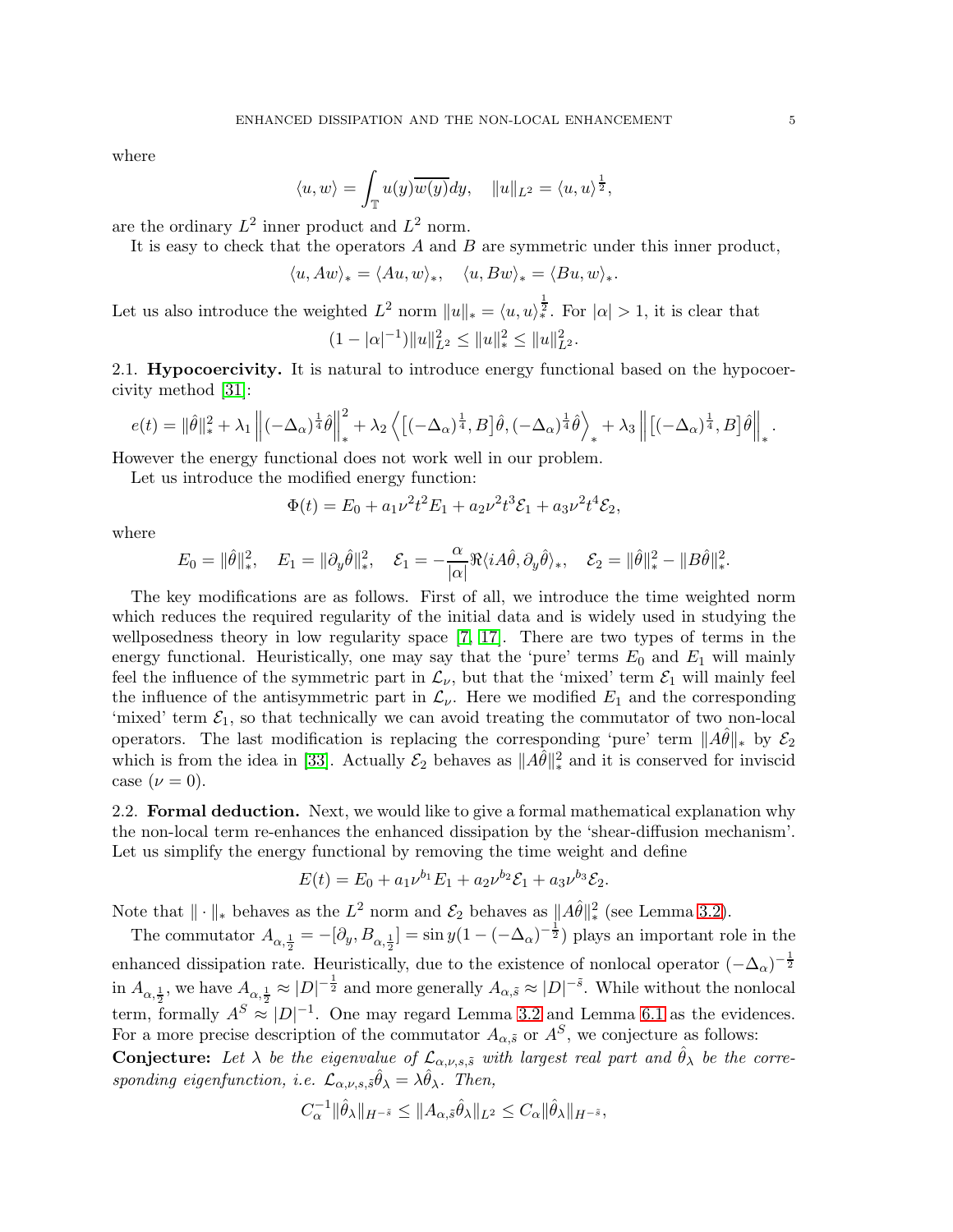Let  $\lambda$  be the eigenvalue of  $\mathcal{L}^S_{\alpha,\nu,s}$  with largest real part and  $\hat{\theta}_{\lambda}$  be the corresponding eigenfunction, i.e.  $\mathcal{L}_{\alpha,\nu,s}^S \hat{\theta}_\lambda = \lambda \theta_\lambda$ . Then,

$$
C_{\alpha}^{-1} \|\hat{\theta}_{\lambda}\|_{H^{-1}} \le \|A^{S} \hat{\theta}_{\lambda}\|_{L^{2}} \le C_{\alpha} \|\hat{\theta}_{\lambda}\|_{H^{-1}}.
$$

Where  $C_{\alpha} \geq 1$  is independent of  $\nu$ .

Note that if  $\tilde{s} = 1$ , both commutator  $A_{\alpha,1}$  and  $A^S$  behave similarly, which also explain the same enhanced dissipation rate for the linearized Navier-Stokes equation and its toy model.

With the above formal argument, by the definitions, formally we regard  $E_0$ ,  $E_1$ ,  $\mathcal{E}_1$  and  $\mathcal{E}_2$  as  $\|\hat{\theta}\|_{L^2}^2$ ,  $\|\hat{\theta}\|_{\dot{H}^1}^2$ ,  $\|\hat{\theta}\|_{\dot{F}}^2$  $\frac{2}{\dot{H}}\frac{1}{4}$  and  $\|\hat{\theta}\|_{\dot{H}^{-\frac{1}{2}}}^{2}$  respectively. To balance each part in the energy, we may formally rewrite

$$
E(t) \approx \|\hat{\theta}\|_{L^2}^2 + a_1 \nu^{2k} \|\hat{\theta}\|_{\dot{H}^1}^2 + a_2 \nu^{\frac{k}{2}} \|\hat{\theta}\|_{\dot{H}^{\frac{1}{4}}}^2 + a_3 \nu^{-k} \|\hat{\theta}\|_{\dot{H}^{-\frac{1}{2}}}^2,
$$

and in the sense of pairing,

$$
E_0 \approx \nu^{2k} E_1 \approx \nu^{\frac{k}{2}} \mathcal{E}_1 \approx \nu^{-k} \mathcal{E}_2 \approx \nu^{k} ||\hat{\theta}||_{\dot{H}^{\frac{1}{2}}}^2.
$$

The time evolution of  $E_0$  and the 'mixed' term  $\mathcal{E}_1$  give us that

$$
\frac{d}{dt}E_0 = -2\nu \|\hat{\theta}\|_{H^{\frac{1}{2}}}^2 (\approx \nu^{1-k} E_0), \qquad \frac{d}{dt} \nu^{\frac{k}{2}} \mathcal{E}_1 = \nu^{\frac{k}{2}} \mathcal{E}_2 (\approx \nu^{\frac{3k}{2}} E_0) + \text{l.o.t.},
$$

Thus we may expect that  $1 - k = \frac{3k}{2}$  which means  $k = \frac{2}{5}$  $\frac{2}{5}$ . As a result, we finally get

$$
\frac{d}{dt}E(t) \le -\nu^{\frac{3}{5}}E(t),
$$

which gives the enhanced dissipation rate.

While for the transport fractional diffusion with operator  $\mathcal{L}^S_{\alpha,\nu,\frac{1}{2}}$ , a similar argument gives that

$$
\frac{d}{dt}E^S(t) \le -\nu^{\frac{2}{3}}E^S(t),
$$

which gives the enhanced dissipation rate. Here

$$
E^{S}(t) = \|\hat{\theta}\|_{L^{2}}^{2} + b_{1}\nu^{\frac{2}{3}}\|\partial_{y}\hat{\theta}\|_{L^{2}}^{2} + b_{2}\Re\langle iA^{S}\hat{\theta}, \partial_{y}\hat{\theta}\rangle + b_{3}\nu^{-\frac{2}{3}}\|A^{S}\hat{\theta}\|_{L^{2}}^{2}
$$

is the modified energy functional. The corresponding time weighted energy functional can be found in section 6.

### 3. Energy estimates

In this section, we study the linearized equation [\(2.1\)](#page-3-0) and establish the energy estimates which will be used to prove Theorem [1.1.](#page-1-0)

Recall that

$$
A = \sin y \left( 1 - (-\Delta_{\alpha})^{-\frac{1}{2}} \right), \quad B = \cos y \left( 1 - (-\Delta_{\alpha})^{-\frac{1}{2}} \right),
$$

and

$$
E_0 = \|\hat{\theta}\|_*^2, \quad E_1 = \|\partial_y \hat{\theta}\|_*^2, \quad \mathcal{E}_1 = -\frac{\alpha}{|\alpha|} \Re \langle i A\hat{\theta}, \partial_y \hat{\theta} \rangle_*, \quad \mathcal{E}_2 = \|\hat{\theta}\|_*^2 - \|B\hat{\theta}\|_*^2.
$$

We are aiming to prove the following proposition.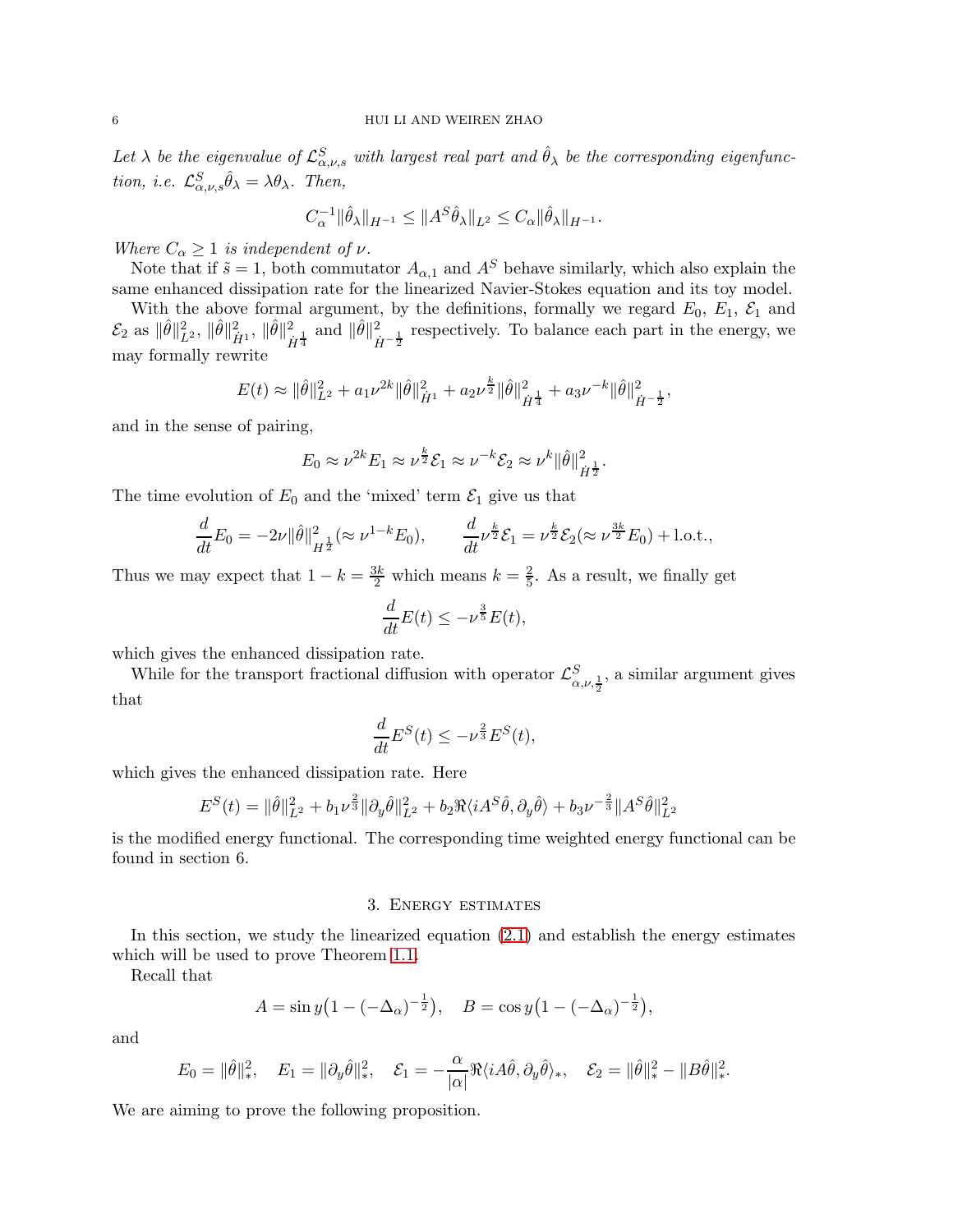<span id="page-6-1"></span>**Proposition 3.1.** Suppose that  $|\alpha| \geq c_0 > 1$ . Then it holds that

$$
\begin{split}\n\frac{d}{dt}E_{0} &= -2\nu E_{\frac{1}{2}}, \\
\frac{d}{dt}E_{1} &= -2\nu E_{\frac{3}{2}} - 2|\gamma|\mathcal{E}_{1}, \\
\frac{d}{dt}\mathcal{E}_{1} &\leq &2\nu \Vert (-\Delta_{\alpha})^{\frac{1}{4}} A\hat{\theta} \Vert_{L^{2}} E_{\frac{3}{2}}^{\frac{1}{2}} + c_{2}\nu E_{\frac{1}{2}} - |\gamma| \Vert A\hat{\theta} \Vert_{L^{2}}^{2} - c_{3}|\gamma| \sum_{\beta \in \mathbb{Z}} \frac{2\pi\beta^{2}}{(\alpha^{2} + \beta^{2})^{\frac{1}{2}}} |\tilde{\psi}(\beta)|^{2}, \\
\frac{d}{dt}\mathcal{E}_{2} &\leq -2\nu E_{0} - \nu \Vert (-\Delta_{\alpha})^{\frac{1}{4}} A\hat{\theta} \Vert_{L^{2}}^{2} + 2c_{4}\nu \Vert A\hat{\theta} \Vert_{L^{2}} E_{0}^{\frac{1}{2}},\n\end{split}
$$

where

$$
E_{\frac{1}{2}} = 2\pi \sum_{\beta \in \mathbb{Z}} ((\alpha^2 + \beta^2)^{\frac{1}{2}} - 1)|\tilde{\theta}(\beta)|^2, \qquad E_{\frac{3}{2}} = 2\pi \sum_{\beta \in \mathbb{Z}} \beta^2 ((\alpha^2 + \beta^2)^{\frac{1}{2}} - 1)|\tilde{\theta}(\beta)|^2,
$$

and  $c_2, c_4$  are positive constants depending only on  $c_0$ , and  $0 < c_3 \leq \frac{1}{2}$  $rac{1}{2}$  is an independent constant.

3.1. Useful lemmas. Let us first introduce some important lemmas.

<span id="page-6-0"></span>**Lemma 3.2.** If 
$$
|\alpha| \ge c_0 > 1
$$
, and  $(-\Delta_{\alpha})^{\frac{1}{2}} \hat{\psi} = \hat{\theta}$ , then  

$$
||A\hat{\theta}||_{L^2}^2 + 2\pi \sum_{\beta \in \mathbb{Z}} ((\alpha^2 + \beta^2)^{\frac{1}{2}} - 1) |\tilde{\psi}(\beta)|^2 \le \mathcal{E}_2 \le 2 \Big( ||A\hat{\theta}||_{L^2}^2 + 2\pi \sum_{\beta \in \mathbb{Z}} ((\alpha^2 + \beta^2)^{\frac{1}{2}} - 1) |\tilde{\psi}(\beta)|^2 \Big).
$$

Proof. From the definition, we have

$$
\langle u, w \rangle_* = \langle \left(1 - (-\Delta_\alpha)^{-\frac{1}{2}}\right)u, \left(1 - (-\Delta_\alpha)^{-\frac{1}{2}}\right)w \rangle + \langle (-\Delta_\alpha)^{-\frac{1}{2}}u, \left(1 - (-\Delta_\alpha)^{-\frac{1}{2}}\right)w \rangle,
$$
  

$$
\langle \left(1 - (-\Delta_\alpha)^{-\frac{1}{2}}\right)u, \left(1 - (-\Delta_\alpha)^{-\frac{1}{2}}\right)w \rangle = \langle Au, Aw \rangle + \langle Bu, Bw \rangle,
$$
  

$$
\langle Bu, Bw \rangle = \langle Bu, Bw \rangle_* + \langle (-\Delta_\alpha)^{-\frac{1}{2}}Bu, Bw \rangle.
$$

It follows that

<span id="page-6-2"></span>(3.1) 
$$
\langle u, w \rangle_{*} - \langle Bu, Bw \rangle_{*} = \langle (-\Delta_{\alpha})^{-\frac{1}{2}} u, (1 - (-\Delta_{\alpha})^{-\frac{1}{2}})w \rangle + \langle Au, Aw \rangle + \langle (-\Delta_{\alpha})^{-\frac{1}{2}}Bu, Bw \rangle.
$$

As a result, it holds that

$$
\mathcal{E}_2 = ||\hat{\theta}||_*^2 - ||B\hat{\theta}||_*^2
$$
  
= $\langle (-\Delta_{\alpha})^{-\frac{1}{2}} \hat{\theta}, (1 - (-\Delta_{\alpha})^{-\frac{1}{2}}) \hat{\theta} \rangle + \langle A\hat{\theta}, A\hat{\theta} \rangle + \langle (-\Delta_{\alpha})^{-\frac{1}{2}} B\hat{\theta}, B\hat{\theta} \rangle$   
 $\geq \langle A\hat{\theta}, A\hat{\theta} \rangle + \langle \hat{\psi}, ((-\Delta_{\alpha})^{\frac{1}{2}} - 1) \hat{\psi} \rangle$   
= $||A\hat{\theta}||_{L^2}^2 + 2\pi \sum_{\beta \in \mathbb{Z}} ((\alpha^2 + \beta^2)^{\frac{1}{2}} - 1) |\tilde{\psi}|^2.$ 

In the last equality, we use the Plancherel theorem.

To prove the upper bound, it suffice to estimate  $\langle (-\Delta_{\alpha})^{-\frac{1}{2}} B\hat{\theta}, B\hat{\theta} \rangle$ . Let

$$
\hat{u} = (1 - (-\Delta_{\alpha})^{-\frac{1}{2}})\hat{\theta},
$$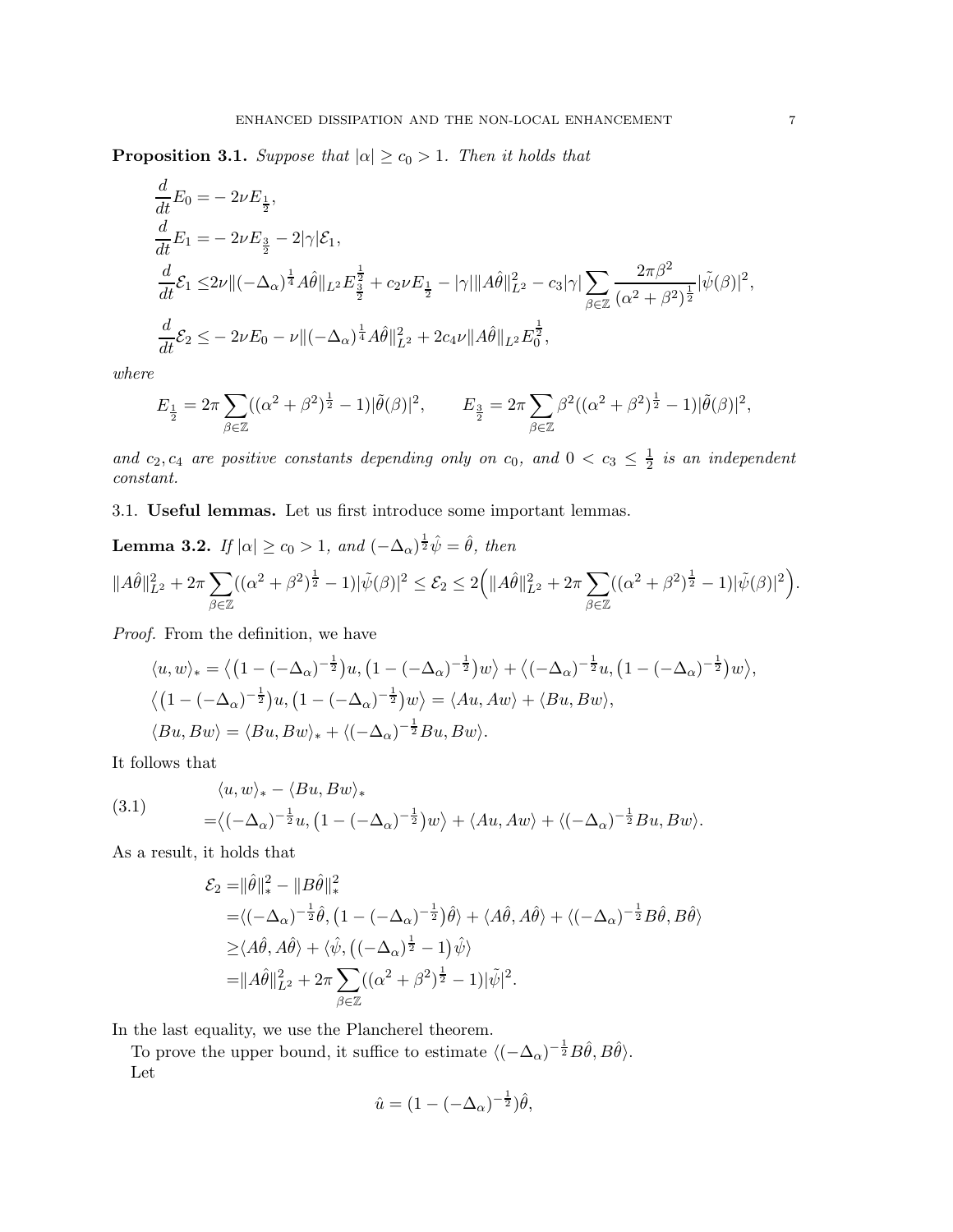then, by the fact that

$$
\left(\frac{(\alpha^2 + \beta^2)^{\frac{1}{2}} - 1}{(\alpha^2 + (\beta - 1)^2)^{\frac{1}{2}}}\right)^2 = \frac{\alpha^2 + \beta^2 + 1 - 2(\alpha^2 + \beta^2)^{\frac{1}{2}}}{\alpha^2 + \beta^2 + 1 - 2\beta} < 1,
$$

we deduce that

$$
\langle (-\Delta_{\alpha})^{-\frac{1}{2}} B\hat{\theta}, B\hat{\theta} \rangle = \langle (-\Delta_{\alpha})^{-\frac{1}{2}} \cos y \hat{u}, \cos y \hat{u} \rangle
$$
  
\n
$$
= \int_{\mathbb{T}} (-\Delta_{\alpha})^{-\frac{1}{2}} \frac{e^{iy} + e^{-iy}}{2} \hat{u} \cdot \frac{e^{iy} + e^{-iy}}{2} \hat{u} dy
$$
  
\n
$$
= \frac{\pi}{2} \sum_{\beta \in \mathbb{Z}} \frac{|\tilde{u}(\beta - 1) + \tilde{u}(\beta + 1)|^2}{(\alpha^2 + \beta^2)^{\frac{1}{2}}}
$$
  
\n
$$
\leq \pi \sum_{\beta \in \mathbb{Z}} \frac{|\tilde{u}(\beta - 1)|^2 + |\tilde{u}(\beta + 1)|^2}{(\alpha^2 + \beta^2)^{\frac{1}{2}}}
$$
  
\n
$$
= \pi \sum_{\beta \in \mathbb{Z}} \frac{((\alpha^2 + (\beta - 1)^2)^{\frac{1}{2}} - 1)^2 |\tilde{\psi}(\beta - 1)|^2 + ((\alpha^2 + (\beta + 1)^2)^{\frac{1}{2}} - 1)^2 |\tilde{\psi}(\beta + 1)|^2}{(\alpha^2 + \beta^2)^{\frac{1}{2}}}
$$
  
\n
$$
= 2\pi \sum_{\beta \in \mathbb{Z}} \left( \frac{(\alpha^2 + \beta^2)^{\frac{1}{2}} - 1}{2(\alpha^2 + (\beta + 1)^2)^{\frac{1}{2}}} + \frac{(\alpha^2 + \beta^2)^{\frac{1}{2}} - 1}{2(\alpha^2 + (\beta - 1)^2)^{\frac{1}{2}}} \right) ((\alpha^2 + \beta^2)^{\frac{1}{2}} - 1)|\tilde{\psi}(\beta)|^2
$$
  
\n
$$
\leq 2\pi \sum_{\beta \in \mathbb{Z}} ((\alpha^2 + \beta^2)^{\frac{1}{2}} - 1)|\tilde{\psi}|^2.
$$

This completes the proof of this lemma.  $\hfill \Box$ 

<span id="page-7-0"></span>Lemma 3.3. Under the same assumptions of Lemma [3.2,](#page-6-0) it holds that

$$
\mathcal{E}_2 \leq c_1 \Big( |\alpha|^{\frac{1}{2}} \|\hat{A}\hat{\theta}\|_{L^2}^2 + \sum_{\beta \in \mathbb{Z}} \frac{2\pi |\alpha|^{\frac{1}{2}} \beta^2}{(\alpha^2 + \beta^2)^{\frac{1}{2}}} |\tilde{\psi}(\beta)|^2 \Big),
$$

1

1

where  $c_1$  is a constant depending only on  $c_0$ .

Proof. As Lemma [3.2](#page-6-0) shows that

$$
\mathcal{E}_2 \le 2(|A\hat{\theta}||_{L^2}^2 + 2\pi \sum_{\beta \in \mathbb{Z}} ((\alpha^2 + \beta^2)^{\frac{1}{2}} - 1)|\tilde{\psi}|^2(\alpha, \beta)),
$$

it suffice to prove that

$$
2\pi \sum_{\beta \in \mathbb{Z}} \left( (\alpha^2 + \beta^2)^{\frac{1}{2}} - 1 \right) |\tilde{\psi}(\beta)|^2 \le C \left( |\alpha|^{\frac{1}{2}} \|\hat{A}\hat{\theta}\|_{L^2}^2 + \sum_{\beta \in \mathbb{Z}} \frac{2\pi |\alpha|^{\frac{1}{2}} \beta^2}{(\alpha^2 + \beta^2)^{\frac{1}{2}}} |\tilde{\psi}(\beta)|^2 \right)
$$

for some constant  $C$  depends only on  $c_0$ .

For  $|\beta| \geq |\alpha|$ , it is clear

$$
((\alpha^{2} + \beta^{2})^{\frac{1}{2}} - 1)|\tilde{\psi}(\beta)|^{2} \le 2 \frac{|\alpha|^{\frac{1}{2}}\beta^{2}}{(\alpha^{2} + \beta^{2})^{\frac{1}{2}}}|\tilde{\psi}(\beta)|^{2},
$$

so we only need to focus on the case  $|\beta| \leq |\alpha|$ .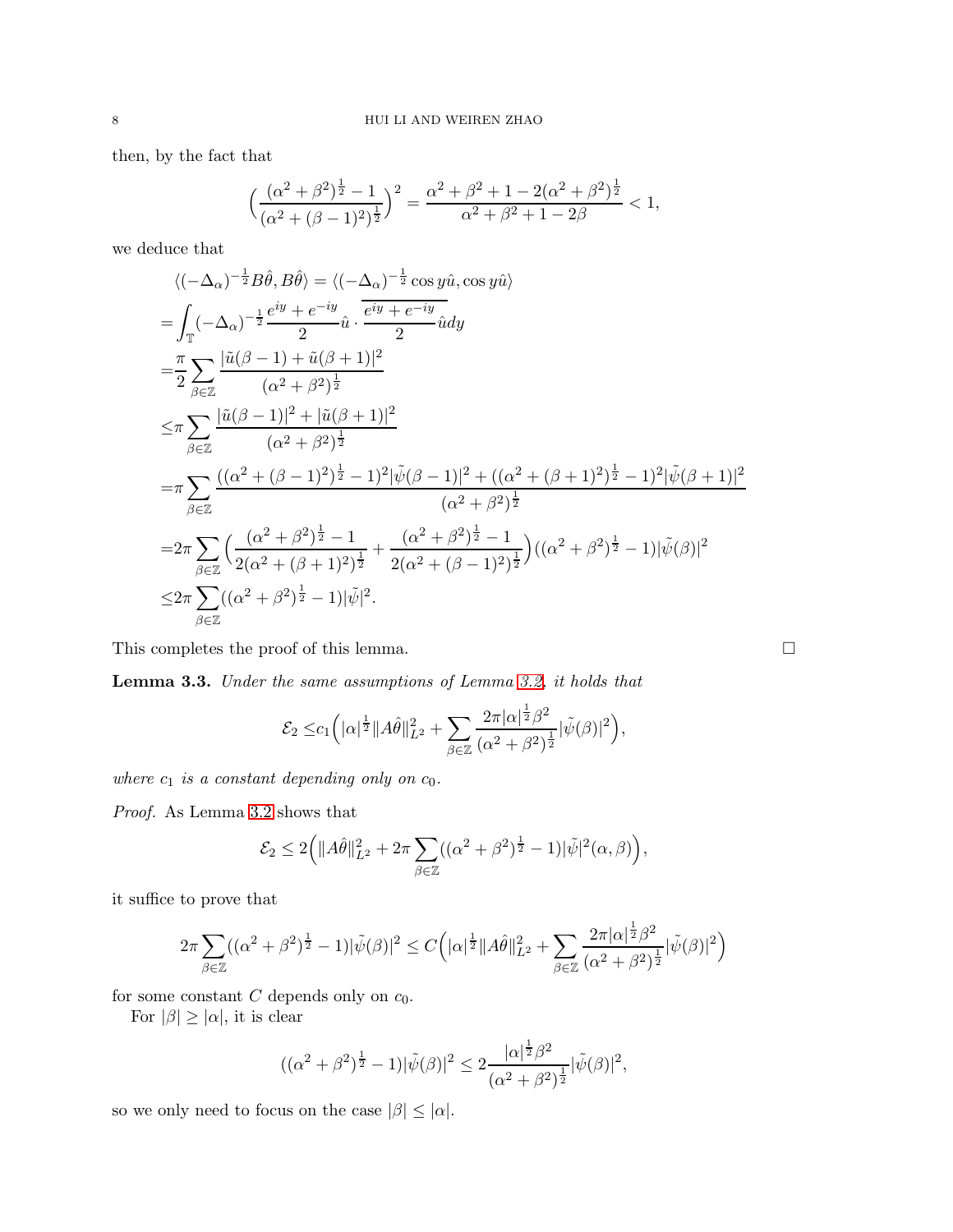However, when  $|\beta| \leq |\alpha|$ , it holds that

$$
\left( (\alpha^2 + \beta^2)^{\frac{1}{2}} - 1 - \frac{|\alpha|^{\frac{1}{2}}\beta^2}{(\alpha^2 + \beta^2)^{\frac{1}{2}}} \right) |\tilde{\psi}(\beta)|^2 = \left( \frac{\alpha^2 + \beta^2 - |\alpha|^{\frac{1}{2}}\beta^2}{(\alpha^2 + \beta^2)^{\frac{1}{2}}} - 1 \right) |\tilde{\psi}(\beta)|^2 \le (|\alpha| - 1)|\tilde{\psi}(\beta)|^2,
$$

so the problem reduces to the estimate of

$$
\sum_{\beta\in\mathbb{Z},|\beta|\leq |\alpha|}(|\alpha|-1)|\tilde{\psi}(\beta)|^2.
$$

We start from the case  $|\alpha| \ge 100$ , for which  $|\alpha| - 1 \ge 9 |\alpha|^{\frac{1}{2}}$ . We define

$$
f(\beta) = \begin{cases} 1, & |\beta| \leq |\alpha|, \\ 2 - \frac{|\beta|}{|\alpha|}, & |\alpha| < |\beta| \leq 2|\alpha|, \\ 0, & 2|\alpha| < |\beta|, \end{cases}
$$

and deduce that

<span id="page-8-0"></span>
$$
\sum_{\beta \in \mathbb{Z}, |\beta| \le |\alpha|} (|\alpha| - 1)|\tilde{\psi}(\beta)|^2
$$
\n
$$
\le \sum_{\beta \in \mathbb{Z}} (|\alpha| - 1)|f(\beta)\tilde{\psi}(\beta)|^2
$$
\n
$$
= \frac{1}{2} \sum_{\beta \in \mathbb{Z}} (|\alpha| - 1)\beta|f(\beta - 1)\tilde{\psi}(\beta - 1)|^2 - (|\alpha| - 1)\beta|f(\beta + 1)\tilde{\psi}(\beta + 1)|^2
$$
\n
$$
= \frac{1}{2} \sum_{\beta \in \mathbb{Z}} (|\alpha| - 1)\beta(f(\beta - 1)\tilde{\psi}(\beta - 1) - f(\beta + 1)\tilde{\psi}(\beta + 1))
$$
\n
$$
\cdot \overline{(f(\beta - 1)\tilde{\psi}(\beta - 1) + f(\beta + 1)\tilde{\psi}(\beta + 1))}
$$
\n
$$
\le \frac{1}{4} |\alpha|^{\frac{1}{2}} (|\alpha| - 1)^2 \sum_{\beta \in \mathbb{Z}} |f(\beta - 1)\tilde{\psi}(\beta - 1) - f(\beta + 1)\tilde{\psi}(\beta + 1)|^2
$$
\n
$$
+ \frac{1}{4} |\alpha|^{-\frac{1}{2}} \sum_{\beta \in \mathbb{Z}} |\beta|^2 |f(\beta - 1)\tilde{\psi}(\beta - 1) + f(\beta + 1)\tilde{\psi}(\beta + 1)|^2
$$

From the definition of  $f$ , one can see that

 $\stackrel{\text{def}}{=} I_1 + I_2.$ 

$$
I_{1} = \frac{1}{4} |\alpha|^{\frac{1}{2}} (|\alpha| - 1)^{2} \sum_{\beta \in \mathbb{Z}} |f(\beta - 1)\tilde{\psi}(\beta - 1) - f(\beta + 1)\tilde{\psi}(\beta + 1)|^{2}
$$
  
\n
$$
= \frac{1}{4} |\alpha|^{\frac{1}{2}} (|\alpha| - 1)^{2} \sum_{\beta \in \mathbb{Z}} \left| f(\beta)\tilde{\psi}(\beta - 1) - f(\beta)\tilde{\psi}(\beta + 1) + (f(\beta - 1) - f(\beta))\tilde{\psi}(\beta - 1) - (f(\beta + 1) - f(\beta))\tilde{\psi}(\beta + 1) \right|^{2}
$$
  
\n
$$
\leq \frac{1}{2} |\alpha|^{\frac{1}{2}} (|\alpha| - 1)^{2} \sum_{\beta \in \mathbb{Z}} f^{2}(\beta) |\tilde{\psi}(\beta - 1) - \tilde{\psi}(\beta + 1)|^{2} + 2 \frac{(|\alpha| - 1)^{2}}{|\alpha|^{3/2}} \sum_{\beta, |\alpha| \leq |\beta| \leq 2|\alpha|} |\tilde{\psi}(\beta)|^{2}
$$
  
\n
$$
\leq \frac{2}{\pi} |\alpha|^{\frac{1}{2}} ||A\hat{\theta}||_{L^{2}}^{2} + 4 |\alpha|^{\frac{1}{2}} \sum_{|\beta| \leq |\alpha|} |\tilde{\psi}(\beta)|^{2} + 10 \sum_{\beta \in \mathbb{Z}} \frac{|\alpha|^{\frac{1}{2}} \beta^{2}}{(\alpha^{2} + \beta^{2})^{\frac{1}{2}}} |\tilde{\psi}(\beta)|^{2}.
$$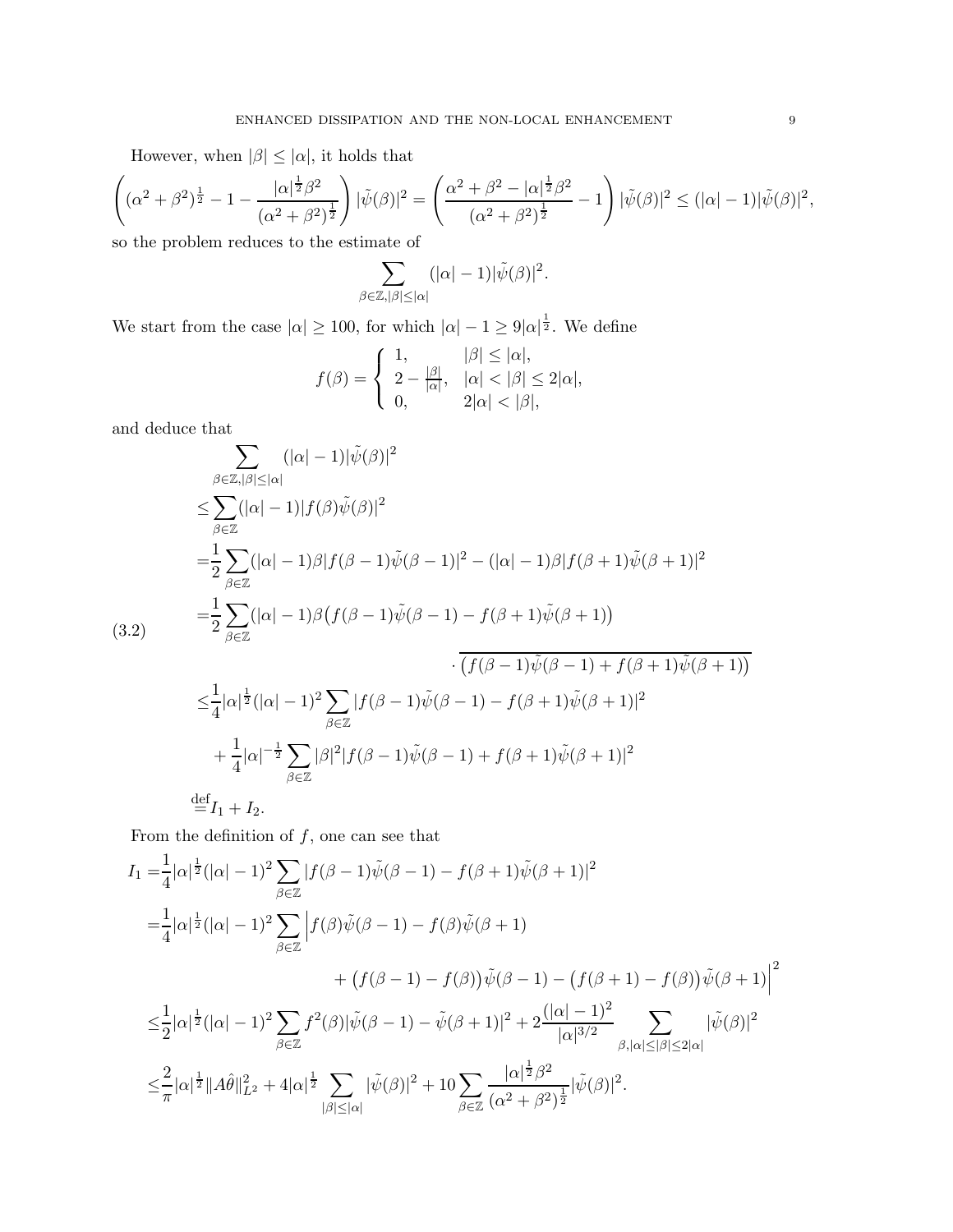In the last inequality, we use the fact that

<span id="page-9-0"></span>
$$
(3.3) \quad |\alpha|^{\frac{1}{2}} \sum_{\beta \in \mathbb{Z}} \left( (\alpha^2 + \beta^2)^{\frac{1}{2}} - 1 \right)^2 |\tilde{\psi}(\beta - 1) - \tilde{\psi}(\beta + 1)|^2 \le \frac{4}{\pi} |\alpha|^{\frac{1}{2}} \|A\hat{\theta}\|_{L^2}^2 + 8|\alpha|^{\frac{1}{2}} \sum_{\beta \in \mathbb{Z}} |\tilde{\psi}(\beta)|^2.
$$

Indeed, from the definition of A, we have

$$
|\alpha|^{\frac{1}{2}}||A\hat{\theta}||_{L^{2}}^{2} = |\alpha|^{\frac{1}{2}}||\sin y\left((-\Delta_{\alpha})^{\frac{1}{2}} - 1\right)\hat{\psi}||_{L^{2}}^{2}
$$
  
\n
$$
= |\alpha|^{\frac{1}{2}} \int_{\mathbb{T}} \frac{e^{iy} - e^{-iy}}{2i} ((-\Delta_{\alpha})^{\frac{1}{2}} - 1)\hat{\psi} \cdot \frac{e^{iy} - e^{-iy}}{2i} ((-\Delta_{\alpha})^{\frac{1}{2}} - 1)\hat{\psi} dy
$$
  
\n
$$
= \frac{\pi |\alpha|^{\frac{1}{2}}}{2} \sum_{\beta \in \mathbb{Z}} \left| \left((\alpha^{2} + \beta^{2})^{\frac{1}{2}} - 1\right)\left(\tilde{\psi}(\beta - 1) - \tilde{\psi}(\beta + 1)\right) \right|
$$
  
\n
$$
+ \frac{(1 - 2\beta)\tilde{\psi}(\beta - 1)}{(\alpha^{2} + \beta^{2})^{\frac{1}{2}} + (\alpha^{2} + (\beta - 1)^{2})^{\frac{1}{2}}} + \frac{(1 + 2\beta)\tilde{\psi}(\beta + 1)}{(\alpha^{2} + \beta^{2})^{\frac{1}{2}} + (\alpha^{2} + (\beta + 1)^{2})^{\frac{1}{2}}} \right|^{2}
$$
  
\n
$$
\geq \frac{\pi |\alpha|^{\frac{1}{2}}}{2} \sum_{\beta \in \mathbb{Z}} \left(\frac{1}{2} \left| \left((\alpha^{2} + \beta^{2})^{\frac{1}{2}} - 1\right)\left(\tilde{\psi}(\beta - 1) - \tilde{\psi}(\beta + 1)\right) \right|^{2} - \left(\left|\tilde{\psi}(\beta - 1)\right| + \left|\tilde{\psi}(\beta + 1)\right|\right)^{2}\right)
$$
  
\n
$$
\geq \frac{\pi |\alpha|^{\frac{1}{2}}}{4} \sum_{\beta \in \mathbb{Z}} \left((\alpha^{2} + \beta^{2})^{\frac{1}{2}} - 1\right)^{2} |\tilde{\psi}(\beta - 1) - \tilde{\psi}(\beta + 1)|^{2} - 2\pi |\alpha|^{\frac{1}{2}} \sum_{\beta \in \mathbb{Z}} |\tilde{\psi}(\beta)|^{2}.
$$

Now we turn to the estimate of  $I_2$  in [\(3.2\)](#page-8-0). It holds that

$$
I_2 = \frac{1}{4} |\alpha|^{-\frac{1}{2}} \sum_{\beta \in \mathbb{Z}} |\beta|^2 |f(\beta - 1)\tilde{\psi}(\beta - 1) + f(\beta + 1)\tilde{\psi}(\beta + 1)|^2
$$
  
\n
$$
= \frac{1}{4} |\alpha|^{-\frac{1}{2}} \sum_{\beta \in \mathbb{Z}} \left| \left( f(\beta - 1)\tilde{\psi}(\beta - 1) - f(\beta + 1)\tilde{\psi}(\beta + 1) \right) \right|
$$
  
\n
$$
+ \left( (\beta - 1)f(\beta - 1)\tilde{\psi}(\beta - 1) + (\beta + 1)f(\beta + 1)\tilde{\psi}(\beta + 1) \right) \right|^2
$$
  
\n
$$
\leq \frac{1}{2} |\alpha|^{-\frac{1}{2}} \sum_{\beta \in \mathbb{Z}} f^2(\beta) |\tilde{\psi}(\beta - 1) - \tilde{\psi}(\beta + 1)|^2 + 2|\alpha|^{-\frac{1}{2}} \sum_{\beta \in \mathbb{Z}} |\beta|^2 f^2(\beta) |\tilde{\psi}(\beta)|^2
$$
  
\n
$$
\leq \frac{1}{4\pi} |\alpha|^{\frac{1}{2}} ||A\hat{\theta}||_{L^2}^2 + \frac{1}{2} |\alpha|^{\frac{1}{2}} \sum_{\beta \in \mathbb{Z}} |\tilde{\psi}(\beta)|^2 + 5 \sum_{\beta \in \mathbb{Z}} \frac{|\alpha|^{\frac{1}{2}} \beta^2}{(\alpha^2 + \beta^2)^{\frac{1}{2}}} |\tilde{\psi}(\beta)|^2
$$
  
\n
$$
\leq \frac{1}{4\pi} |\alpha|^{\frac{1}{2}} ||A\hat{\theta}||_{L^2}^2 + \frac{1}{2} |\alpha|^{\frac{1}{2}} \sum_{\beta \in \mathbb{Z}, |\beta| \leq |\alpha|} |\tilde{\psi}(\beta)|^2 + 6 \sum_{\beta \in \mathbb{Z}} \frac{|\alpha|^{\frac{1}{2}} \beta^2}{(\alpha^2 + \beta^2)^{\frac{1}{2}}} |\tilde{\psi}(\beta)|^2.
$$

In the second last inequality, we used [\(3.3\)](#page-9-0) and the fact that  $f(\beta) = 0$  for  $|\beta| \geq 2|\alpha|$ .

From the above estimates, we have

$$
\sum_{\beta \in \mathbb{Z}, |\beta| \leq |\alpha|} (|\alpha| - 1)|\tilde{\psi}(\beta)|^2
$$
  

$$
\leq \frac{9}{4\pi} |\alpha|^{\frac{1}{2}} ||A\hat{\theta}||_{L^2}^2 + \frac{9}{2} |\alpha|^{\frac{1}{2}} \sum_{\beta \in \mathbb{Z}, |\beta| \leq |\alpha|} |\tilde{\psi}(\beta)|^2 + 16 \sum_{\beta \in \mathbb{Z}} \frac{|\alpha|^{\frac{1}{2}} \beta^2}{(\alpha^2 + \beta^2)^{\frac{1}{2}}} |\tilde{\psi}(\beta)|^2.
$$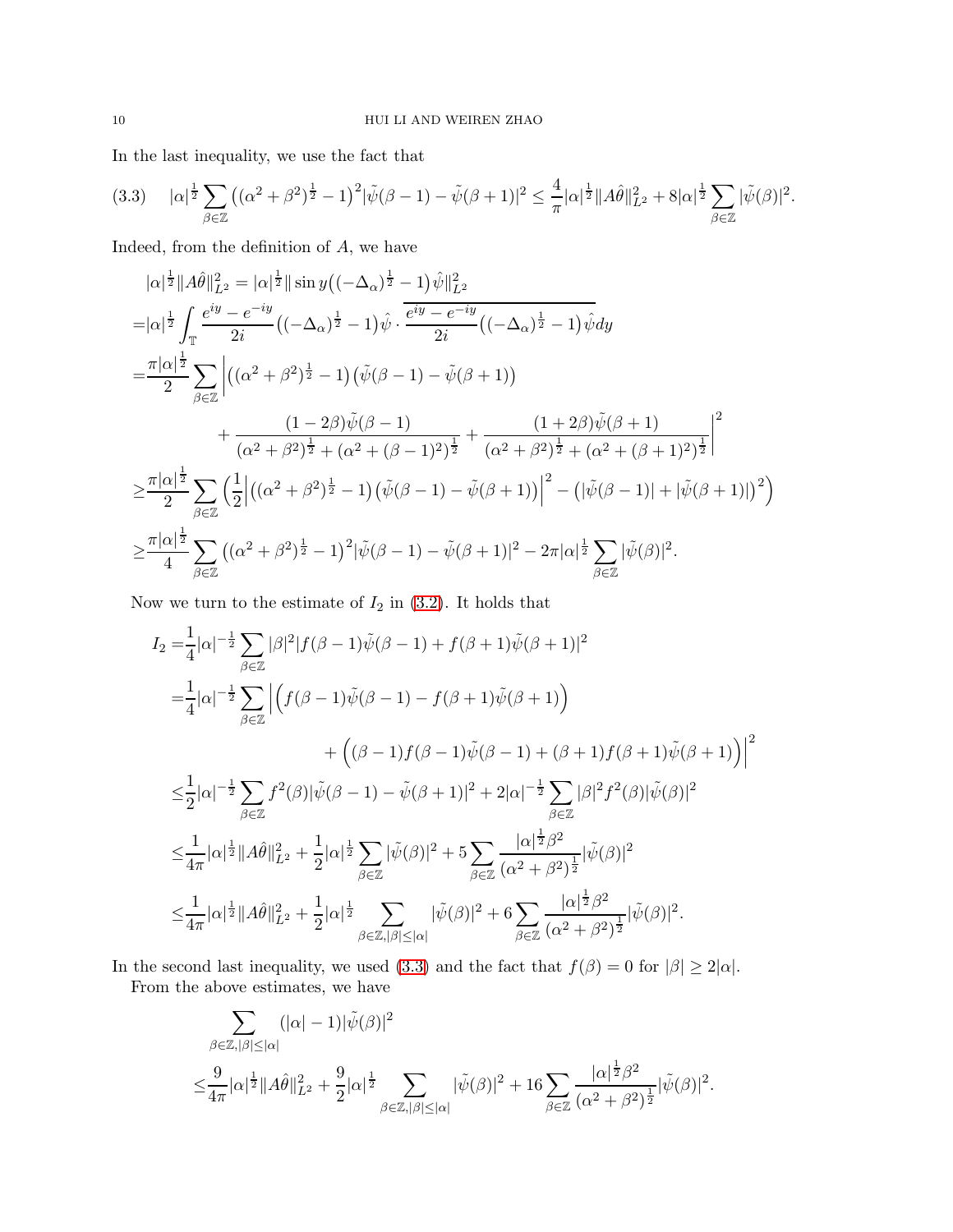Then, it follows from the fact  $|\alpha| \ge 100$  and  $|\alpha| - 1 \ge 9|\alpha|^{\frac{1}{2}}$  that

$$
\sum_{\beta \in \mathbb{Z}, |\beta| \leq |\alpha|} (|\alpha|-1)|\tilde{\psi}(\beta)|^2 \leq \frac{9}{2\pi} |\alpha|^{\frac{1}{2}} \|A\hat{\theta}\|_{L^2}^2 + 32 \sum_{\beta \in \mathbb{Z}} \frac{|\alpha|^{\frac{1}{2}} \beta^2}{(\alpha^2 + \beta^2)^{\frac{1}{2}}} |\tilde{\psi}(\beta)|^2.
$$

For  $|\alpha|<100$  and  $0<|\beta|<|\alpha|,$  it is obvious that

$$
(|\alpha| - 1)|\tilde{\psi}(\beta)|^2 \le 2000 \frac{|\alpha|^{\frac{1}{2}}\beta^2}{(\alpha^2 + \beta^2)^{\frac{1}{2}}}|\tilde{\psi}(\beta)|^2.
$$

The rest is the case  $1 < c_0 \leq |\alpha| < 100$  and  $|\beta| = 0$ . Similar to the proof of [\(3.3\)](#page-9-0), we have

$$
\|A\hat{\theta}\|_{L^2}^2 = \|\sin y\left((-\Delta_{\alpha})^{\frac{1}{2}} - 1\right)\psi\|_{L^2}^2
$$
  
\n
$$
\geq 2\pi \left|(|\alpha| - 1)\tilde{\psi}(0) - \left((\alpha^2 + 4)^{\frac{1}{2}} - 1\right)\tilde{\psi}(2)\right|^2
$$
  
\n
$$
\geq \pi (|\alpha| - 1)^2 |\tilde{\psi}(0)|^2 - 2\pi \left((\alpha^2 + 4)^{\frac{1}{2}} - 1\right)^2 |\tilde{\psi}(2)|^2
$$

It follows that

$$
(|\alpha|-1)|\tilde{\psi}(0)|^2 \le \frac{1}{\pi(\alpha-1)}||A\hat{\theta}||^2_{L^2} + \frac{2000}{\alpha-1} \frac{4|\alpha|^{\frac{1}{2}}}{(\alpha^2+4)^{\frac{1}{2}}}|\tilde{\psi}(2)|^2.
$$

Combining these results, we arrive at the conclusion of this lemma.

<span id="page-10-0"></span>Lemma 3.4. Under the same assumptions of Lemma [3.2,](#page-6-0) it holds that

$$
\Re \langle (BA - AB)\hat{\theta}, \partial_y \hat{\theta} \rangle_* \leq -\frac{1}{C} \sum_{\beta \in \mathbb{Z}} \frac{2\pi \beta^2}{(\alpha^2 + \beta^2)^{\frac{1}{2}}} |\tilde{\psi}(\beta)|^2,
$$

where  $C > 0$  is a independent constant.

Proof. By the definitions, it is clear that

$$
BA - AB
$$
  
= cos y(1 - (- $\Delta_{\alpha}$ )<sup>- $\frac{1}{2}$</sup> ) sin y(1 - (- $\Delta_{\alpha}$ )<sup>- $\frac{1}{2}$</sup> ) - sin y(1 - (- $\Delta_{\alpha}$ )<sup>- $\frac{1}{2}$</sup> ) cos y(1 - (- $\Delta_{\alpha}$ )<sup>- $\frac{1}{2}$</sup> )  
=  $\left(-\cos y(-\Delta_{\alpha})^{-\frac{1}{2}}\sin y + \sin y(-\Delta_{\alpha})^{-\frac{1}{2}}\cos y\right)(1 - (-\Delta_{\alpha})^{-\frac{1}{2}}).$ 

A direct calculation shows that

$$
\cos y(-\Delta_{\alpha})^{-\frac{1}{2}} \sin y - \sin y(-\Delta_{\alpha})^{-\frac{1}{2}} \cos y
$$
  
=  $((e^{iy} + e^{-iy})(-\Delta_{\alpha})^{-\frac{1}{2}}(e^{iy} - e^{-iy}) - (e^{iy} - e^{-iy})(-\Delta_{\alpha})^{-\frac{1}{2}}(e^{iy} + e^{-iy}))/(4i)$   
=  $(e^{-iy}(-\Delta_{\alpha})^{-\frac{1}{2}}e^{iy} - e^{iy}(-\Delta_{\alpha})^{-\frac{1}{2}}e^{-iy})/(2i)$   
=  $((e^{-iy}(-\Delta_{\alpha})^{\frac{1}{2}}e^{iy})^{-1} - (e^{iy}(-\Delta_{\alpha})^{\frac{1}{2}}e^{-iy})^{-1})/(2i)$   
=  $((-\Delta_{\alpha,1})^{-\frac{1}{2}} - (-\Delta_{\alpha,-1})^{-\frac{1}{2}})/(2i)$   
=  $((-\Delta_{\alpha,-1})^{\frac{1}{2}} - (-\Delta_{\alpha,1})^{\frac{1}{2}})(-\Delta_{\alpha,1})^{-\frac{1}{2}}(-\Delta_{\alpha,-1})^{-\frac{1}{2}}/(2i),$ 

where

$$
(-\Delta_{\alpha,1})^{\frac{1}{2}} = e^{-iy}(-\Delta_{\alpha})^{\frac{1}{2}}e^{iy}, \quad (-\Delta_{\alpha,-1})^{\frac{1}{2}} = e^{iy}(-\Delta_{\alpha})^{\frac{1}{2}}e^{-iy}.
$$

.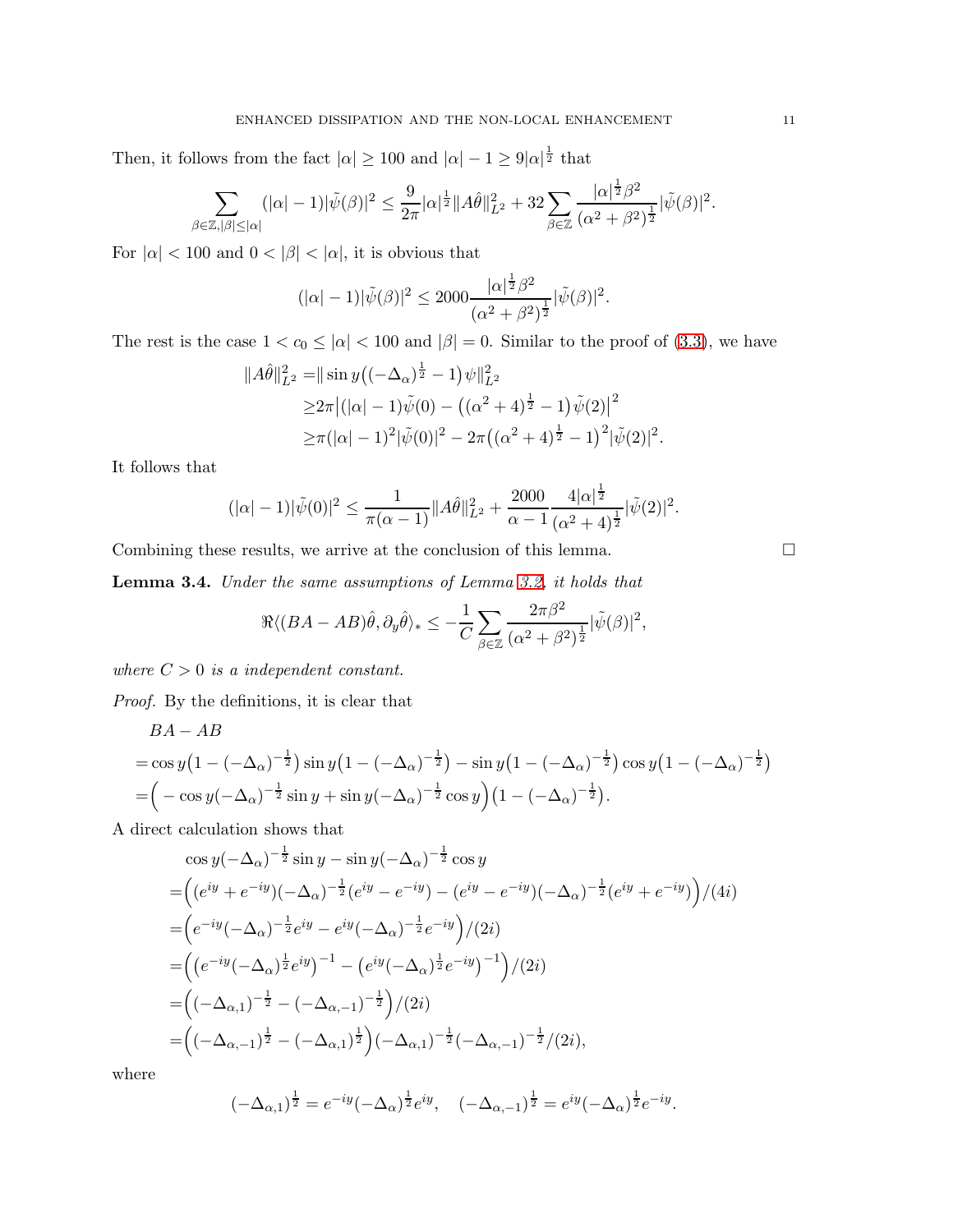From Fourier point of view, one can see that

$$
\mathcal{F}_{y}\big((-\Delta_{\alpha,1})^{\frac{1}{2}}\hat{f}\big)(\beta)=(\alpha^{2}+(\beta+1)^{2})^{\frac{1}{2}}\tilde{f}(\beta).
$$

It follows that

$$
\mathcal{F}_y\Big(\cos y(-\Delta_\alpha)^{-\frac{1}{2}}\sin y - \sin y(-\Delta_\alpha)^{-\frac{1}{2}}\cos y\Big)
$$
  
=  $\Big((\alpha^2 + (\beta - 1)^2)^{\frac{1}{2}} - (\alpha^2 + (\beta + 1)^2)^{\frac{1}{2}}\Big)(\alpha^2 + (\beta - 1)^2)^{-\frac{1}{2}}(\alpha^2 + (\beta + 1)^2)^{-\frac{1}{2}}/(2i)$   
=  $2i\beta \Big((\alpha^2 + (\beta - 1)^2)^{\frac{1}{2}} + (\alpha^2 + (\beta + 1)^2)^{\frac{1}{2}}\Big)^{-1}(\alpha^2 + (\beta - 1)^2)^{-\frac{1}{2}}(\alpha^2 + (\beta + 1)^2)^{-\frac{1}{2}}.$ 

Thus, by using the fact that  $|\alpha| > 1$ , one can deduce that

$$
\Re \langle (BA - AB)\hat{\theta}, \partial_y \hat{\theta} \rangle_*\n= \Re \langle \left( -\cos y(-\Delta_{\alpha})^{-\frac{1}{2}} \sin y + \sin y(-\Delta_{\alpha})^{-\frac{1}{2}} \cos y \right) (1 - (-\Delta_{\alpha})^{-\frac{1}{2}}) \hat{\theta}, \partial_y \hat{\theta} \rangle_*\n= \Re \langle -\left( (-\Delta_{\alpha,-1})^{\frac{1}{2}} - (-\Delta_{\alpha,1})^{\frac{1}{2}} \right) (-\Delta_{\alpha,1})^{-\frac{1}{2}} (-\Delta_{\alpha,-1})^{-\frac{1}{2}} (1 - (-\Delta_{\alpha})^{-\frac{1}{2}}) \frac{\hat{\theta}}{2i}, (1 - (-\Delta_{\alpha})^{-\frac{1}{2}}) \partial_y \hat{\theta} \rangle \rangle_*\n= -4\pi \sum_{\beta \in \mathbb{Z}} \frac{(\alpha^2 + (\beta - 1)^2)^{-\frac{1}{2}} (\alpha^2 + (\beta + 1)^2)^{-\frac{1}{2}}}{(\alpha^2 + (\beta - 1)^2)^{\frac{1}{2}} + (\alpha^2 + (\beta + 1)^2)^{\frac{1}{2}}} (1 - (\alpha^2 + \beta^2)^{-\frac{1}{2}})^2 \beta^2 |\tilde{\theta}(\beta)|^2\n= -4\pi \sum_{\beta \in \mathbb{Z}} \frac{((\alpha^2 + \beta^2)^{\frac{1}{2}} - 1)^2}{(\alpha^2 + (\beta - 1)^2)^{\frac{1}{2}} + (\alpha^2 + (\beta + 1)^2)^{\frac{1}{2}}} \frac{\beta^2 |\tilde{\psi}(\beta)|^2}{(\alpha^2 + (\beta - 1)^2)^{\frac{1}{2}} (\alpha^2 + (\beta + 1)^2)^{\frac{1}{2}}}\n\leq -\frac{1}{C} \sum_{\beta \in \mathbb{Z}} \frac{2\pi \beta^2}{(\alpha^2 + \beta^2)^{\frac{1}{2}}} |\tilde{\psi}(\beta)|^2.
$$

This completes the proof.  $\Box$ 

# 3.2. Energy estimate. Recall the energy functional

$$
\Phi(t) = E_0 + a_1 \nu^2 t^2 E_1 + a_2 \nu^2 t^3 \mathcal{E}_1 + a_3 \nu^2 t^4 \mathcal{E}_2,
$$

where the coefficients  $a_1, a_2, a_3$  are determined in the proof. It is natural to study the time evolution of the energy functional  $\Phi(t)$ :

$$
\frac{d}{dt}\Phi(t) = \frac{d}{dt}E_0 + a_1\nu^2 t^2 \frac{d}{dt}E_1 + a_2\nu^2 t^3 \frac{d}{dt}\mathcal{E}_1 + a_3\nu^2 t^4 \frac{d}{dt}\mathcal{E}_2 \n+ 2a_1\nu^2 t E_1 + 3a_2\nu^2 t^2 \mathcal{E}_1 + 4a_3\nu^2 t^3 \mathcal{E}_2.
$$

Now, we are in a position to prove Proposition [3.1,](#page-6-1) and to estimate the time evolution of  $E_0, E_1, \mathcal{E}_1$  and  $\mathcal{E}_2$ .

Proof of Proposition [3.1.](#page-6-1) We only prove for the case  $\alpha > 1$ , for which  $\mathcal{E}_1 = -\Re\langle i A\hat{\theta}, \partial_y \hat{\theta} \rangle_*$ and  $\gamma > 0$ . The proof for  $\alpha < -1$  is the same.

Recalling that  $\mathcal{L}_{\nu}(\alpha, t) = \nu(-\Delta_{\alpha})^{\frac{1}{2}} + i\gamma(t)B$  and  $E_0 = ||\hat{\theta}||_*^2 = 2\pi \sum$ β∈Z  $(\alpha^2 + \beta^2)^{\frac{1}{2}} - 1$  $\frac{\alpha^2 + \beta^2 \cdot 2 - 1}{(\alpha^2 + \beta^2)^{\frac{1}{2}}} |\tilde{\theta}(\beta)|^2$ 

we have

$$
\frac{d}{dt}E_0 = 2\Re\langle\partial_t\hat{\theta},\hat{\theta}\rangle_* = -2\Re\langle\mathcal{L}_\nu\hat{\theta},\hat{\theta}\rangle_*\n= -2\nu\Re\langle(-\Delta_\alpha)^{\frac{1}{2}}\hat{\theta},\hat{\theta}\rangle_* - 2\gamma\Re\langle iB\hat{\theta},\hat{\theta}\rangle_*
$$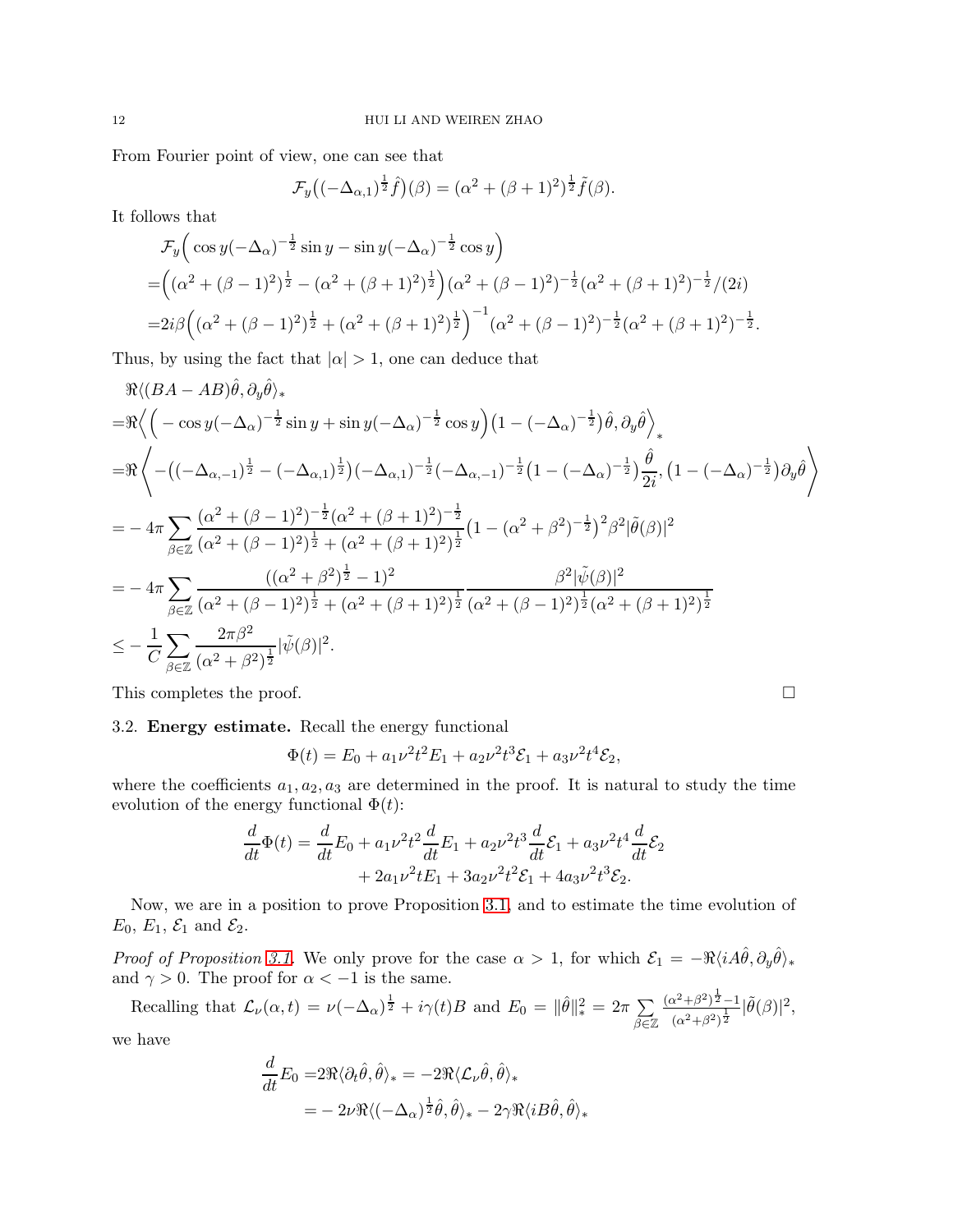$$
= -2\nu \langle (-\Delta_{\alpha})^{\frac{1}{4}} \hat{\theta}, (-\Delta_{\alpha})^{\frac{1}{4}} \hat{\theta} \rangle_*
$$
  
=  $-4\pi\nu \sum_{\beta \in \mathbb{Z}} ((\alpha^2 + \beta^2)^{\frac{1}{2}} - 1)|\tilde{\theta}(\beta)|^2 = -2\nu E_{\frac{1}{2}}.$ 

Here we use the fact that B is symmetric with respect to  $\langle \cdot, \cdot \rangle_*$ .

For 
$$
E_1 = ||\partial_y \hat{\theta}||_*^2 = 2\pi \sum_{\beta \in \mathbb{Z}} \frac{\beta^2((\alpha^2 + \beta^2)^{\frac{1}{2}} - 1)}{(\alpha^2 + \beta^2)^{\frac{1}{2}}} |\tilde{\theta}(\beta)|^2
$$
, one can deduce that  
\n
$$
\frac{d}{dt} E_1 = 2\Re \langle \partial_y \partial_t \hat{\theta}, \partial_y \hat{\theta} \rangle_* = -2\Re \langle \partial_y \mathcal{L}_\nu \hat{\theta}, \hat{\theta} \rangle_*
$$
\n
$$
= -2\nu \Re \langle (-\Delta_\alpha)^{\frac{1}{2}} \partial_y \hat{\theta}, \partial_y \hat{\theta} \rangle_* - 2\gamma \Re \langle i \partial_y (B\hat{\theta}), \partial_y \hat{\theta} \rangle_*
$$
\n
$$
= -2\nu \Re \langle (-\Delta_\alpha)^{\frac{1}{2}} \partial_y \hat{\theta}, \partial_y \hat{\theta} \rangle_* - 2\gamma \Re \langle i B \partial_y \hat{\theta}, \partial_y \hat{\theta} \rangle_* + 2\gamma \Re \langle i A \hat{\theta}, \partial_y \hat{\theta} \rangle_*
$$
\n
$$
= -2\nu \Re \langle (-\Delta_\alpha)^{\frac{1}{2}} \partial_y \hat{\theta}, \partial_y \hat{\theta} \rangle_* + 2\gamma \Re \langle i A \hat{\theta}, \partial_y \hat{\theta} \rangle_*
$$
\n
$$
= -4\pi \nu \sum_{\beta \in \mathbb{Z}} \beta^2 ((\alpha^2 + \beta^2)^{\frac{1}{2}} - 1) |\tilde{\theta}(\beta)|^2 + 2\gamma \Re \langle i A \hat{\theta}, \partial_y \hat{\theta} \rangle_*
$$
\n
$$
= -2\nu E_{\frac{3}{2}} - 2\gamma \mathcal{E}_1.
$$

Next, we turn to  $\mathcal{E}_1$  and deduce that

<span id="page-12-0"></span>(3.4)  
\n
$$
\frac{d}{dt}\mathcal{E}_1 = -\Re \langle i A \partial_t \hat{\theta}, \partial_y \hat{\theta} \rangle_* - \Re \langle i A \hat{\theta}, \partial_y \partial_t \hat{\theta} \rangle_* \n= \nu \Re \langle i A(-\Delta_{\alpha})^{\frac{1}{2}} \hat{\theta}, \partial_y \hat{\theta} \rangle_* - \gamma \Re \langle A B \hat{\theta}, \partial_y \hat{\theta} \rangle_* \n+ \nu \Re \langle i A \hat{\theta}, (-\Delta_{\alpha})^{\frac{1}{2}} \partial_y \hat{\theta} \rangle_* + \gamma \Re \langle A \hat{\theta}, B \partial_y \hat{\theta} \rangle_* - \gamma \Re \langle A \hat{\theta}, A \hat{\theta} \rangle_* \n= \nu \Re \langle i A(-\Delta_{\alpha})^{\frac{1}{2}} \hat{\theta}, \partial_y \hat{\theta} \rangle_* + \nu \Re \langle i A \hat{\theta}, (-\Delta_{\alpha})^{\frac{1}{2}} \partial_y \hat{\theta} \rangle_* \n+ \gamma \Re \langle (BA - AB) \hat{\theta}, \partial_y \hat{\theta} \rangle_* - \gamma \Re \langle A \hat{\theta}, A \hat{\theta} \rangle_*.
$$

For the first two terms on the right hand side, we have

$$
\mathcal{R}\langle iA(-\Delta_{\alpha})^{\frac{1}{2}}\hat{\theta},\partial_{y}\hat{\theta}\rangle_{*} + \mathcal{R}\langle iA\hat{\theta},(-\Delta_{\alpha})^{\frac{1}{2}}\partial_{y}\hat{\theta}\rangle_{*} \n= 2\mathcal{R}\langle i(-\Delta_{\alpha})^{\frac{1}{4}}A\hat{\theta},(-\Delta_{\alpha})^{\frac{1}{4}}\partial_{y}\hat{\theta}\rangle_{*} + \mathcal{R}\langle i\Big(A(-\Delta_{\alpha})^{\frac{1}{2}} - (-\Delta_{\alpha})^{\frac{1}{2}}A\Big)\hat{\theta},\partial_{y}\hat{\theta}\rangle_{*} \n\leq 2\|(-\Delta_{\alpha})^{\frac{1}{4}}A\hat{\theta}\|_{L^{2}}E^{\frac{1}{2}}_{\frac{3}{2}} + \mathcal{R}\langle i\Big(A(-\Delta_{\alpha})^{\frac{1}{2}} - (-\Delta_{\alpha})^{\frac{1}{2}}A\Big)\hat{\theta},\partial_{y}\hat{\theta}\rangle_{*}.
$$

Due to the fine property of the communicator, the last term is a lower order term. Indeed, recalling that  $\hat{u} = (1 - (-\Delta_{\alpha})^{-\frac{1}{2}})\hat{\theta}$ , one can deduce that

$$
\begin{split}\n& \left| \Re \left\langle i \left( A(-\Delta_{\alpha})^{\frac{1}{2}} - (-\Delta_{\alpha})^{\frac{1}{2}} A \right) \hat{\theta}, \partial_{y} \hat{\theta} \right\rangle_{*} \right| \\
& = \left| \Re \left\langle i \left( \sin y (-\Delta_{\alpha})^{\frac{1}{2}} - (-\Delta_{\alpha})^{\frac{1}{2}} \sin y \right) \hat{u}, \partial_{y} \hat{u} \right\rangle \right| \\
& = \frac{1}{2} \right| \int_{\mathbb{T}} i \left( \sin y (-\Delta_{\alpha})^{\frac{1}{2}} - (-\Delta_{\alpha})^{\frac{1}{2}} \sin y \right) \hat{u} \cdot \overline{\partial_{y} \hat{u}} dy \\
& \quad + \int_{\mathbb{T}} \partial_{y} \hat{u} \cdot \overline{i \left( \sin y (-\Delta_{\alpha})^{\frac{1}{2}} - (-\Delta_{\alpha})^{\frac{1}{2}} \sin y \right) \hat{u} dy} \right| \\
& = \frac{\pi}{2} \left| \sum_{\beta \in \mathbb{Z}} i \beta \left( (\alpha^{2} + (\beta - 1)^{2})^{\frac{1}{2}} - (\alpha^{2} + \beta^{2})^{\frac{1}{2}} \right) \left( \tilde{u}(\beta) \overline{\tilde{u}(\beta - 1)} - \tilde{u}(\beta - 1) \overline{\tilde{u}(\beta)} \right) \right|\n\end{split}
$$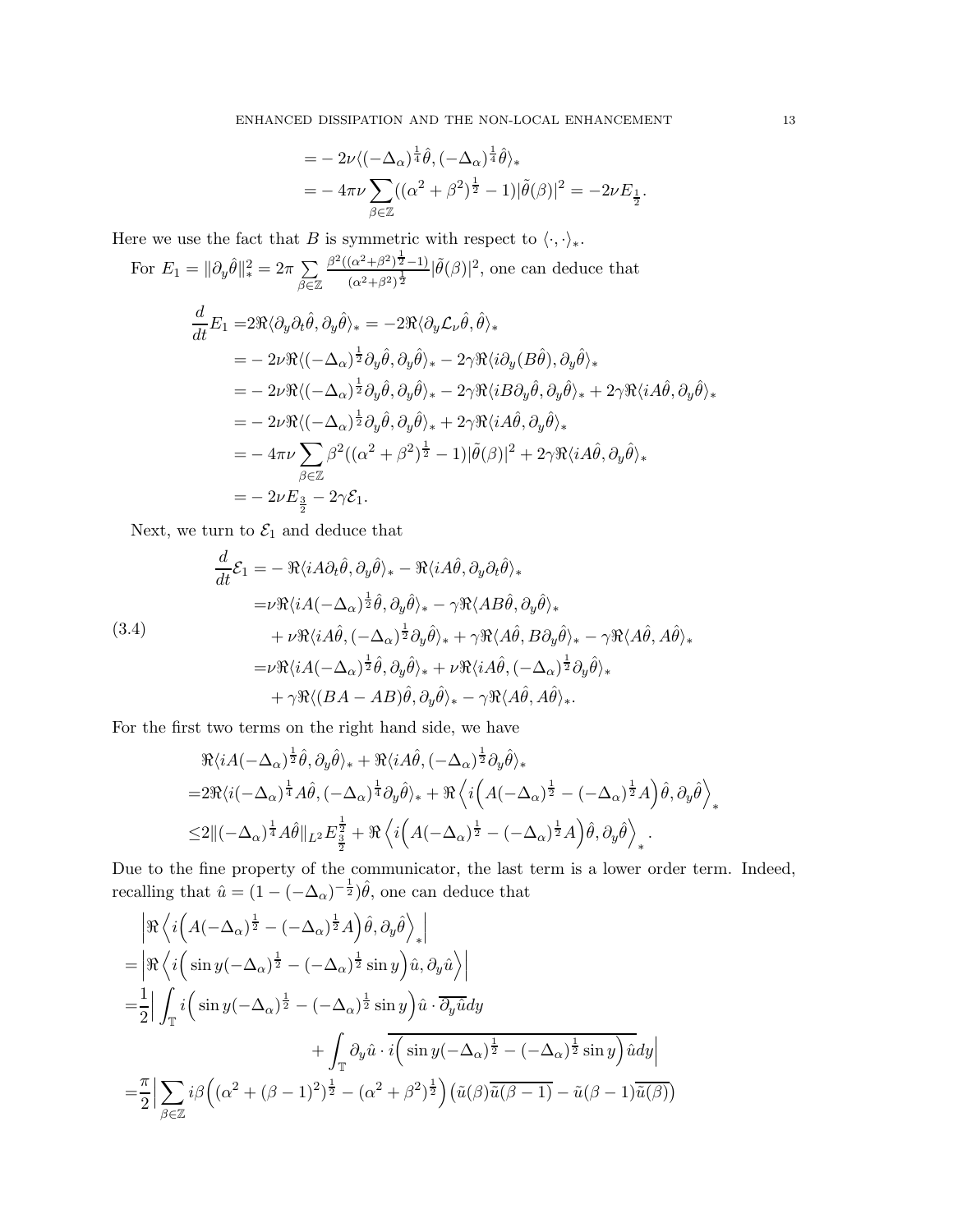$$
- \sum_{\beta \in \mathbb{Z}} i \beta \Big( (\alpha^2 + (\beta + 1)^2)^{\frac{1}{2}} - (\alpha^2 + \beta^2)^{\frac{1}{2}} \Big) \big( \tilde{u}(\beta) \overline{\tilde{u}(\beta + 1)} - \tilde{u}(\beta + 1) \overline{\tilde{u}(\beta)} \big) \Big|
$$
  

$$
= \frac{\pi}{2} \Big| \sum_{\beta \in \mathbb{Z}} i \beta \frac{1 - 2\beta}{(\alpha^2 + (\beta - 1)^2)^{\frac{1}{2}} + (\alpha^2 + \beta^2)^{\frac{1}{2}}} \big( \tilde{u}(\beta) \overline{\tilde{u}(\beta - 1)} - \tilde{u}(\beta - 1) \overline{\tilde{u}(\beta)} \big) \Big|
$$
  

$$
- \sum_{\beta \in \mathbb{Z}} i \beta \frac{1 + 2\beta}{(\alpha^2 + (\beta + 1)^2)^{\frac{1}{2}} + (\alpha^2 + \beta^2)^{\frac{1}{2}}} \big( \tilde{u}(\beta) \overline{\tilde{u}(\beta + 1)} - \tilde{u}(\beta + 1) \overline{\tilde{u}(\beta)} \big) \Big|
$$
  

$$
\leq c_2 E_{\frac{1}{2}},
$$

 $\frac{1}{2}$ 

where  $c_2$  is a constant depends only on  $c_0$ .

By using Lemma [3.4](#page-10-0) to estimate the third term on the right hand side of [\(3.4\)](#page-12-0), we conclude that

$$
\frac{d}{dt}\mathcal{E}_1 \le 2\nu \| (\alpha^2 - \partial_y^2)^{1/4} A\hat{\theta} \|_{L^2} E_{\frac{3}{2}}^{\frac{1}{2}} + c_2 \nu E_{\frac{1}{2}} - \gamma \|A\hat{\theta}\|_{L^2}^2 - c_3 \gamma \sum_{\beta \in \mathbb{Z}} \frac{2\pi \beta^2}{(\alpha^2 + \beta^2)^{\frac{1}{2}}} |\tilde{\psi}|^2.
$$

Here we emphasize that  $0 < c_3 \leq \frac{1}{2}$  $\frac{1}{2}$  is an independent constant.

For  $\mathcal{E}_2 = ||\hat{\theta}||_*^2 - ||B\hat{\theta}||_*^2$ , by using [\(3.1\)](#page-6-2) and the fact that B is symmetric, we have

$$
\frac{d}{dt}\mathcal{E}_2 = 2\Re \langle \partial_t \hat{\theta}, \hat{\theta} \rangle_* - 2\Re \langle B \partial_t \hat{\theta}, B \hat{\theta} \rangle_* \n= -2\nu \Re \langle (-\Delta_\alpha)^{\frac{1}{2}} \hat{\theta}, \hat{\theta} \rangle_* + 2\nu \Re \langle B(-\Delta_\alpha)^{\frac{1}{2}} \hat{\theta}, B \hat{\theta} \rangle_* - 2\gamma \Re \langle i B \hat{\theta}, \hat{\theta} \rangle_* + 2\gamma \Re \langle i B B \hat{\theta}, B \hat{\theta} \rangle_* \n= -2\nu \Re \langle (-\Delta_\alpha)^{\frac{1}{2}} \hat{\theta}, \hat{\theta} \rangle_* + 2\nu \Re \langle B(-\Delta_\alpha)^{\frac{1}{2}} \hat{\theta}, B \hat{\theta} \rangle_* \n= -2\nu \Big( \Re \langle (-\Delta_\alpha)^{-\frac{1}{2}} B(-\Delta_\alpha)^{\frac{1}{2}} \hat{\theta}, B \hat{\theta} \rangle + \Re \langle A(-\Delta_\alpha)^{\frac{1}{2}} \hat{\theta}, A \hat{\theta} \rangle + \Re \langle \hat{\theta}, \hat{\theta} - (-\Delta_\alpha)^{-\frac{1}{2}} \hat{\theta} \rangle \Big).
$$

A direct calculation shows that

$$
\mathcal{R}\langle A(-\Delta_{\alpha})^{\frac{1}{4}}\hat{\theta}, A\hat{\theta}\rangle \n= \langle (-\Delta_{\alpha})^{\frac{1}{4}}A\hat{\theta}, (-\Delta_{\alpha})^{\frac{1}{4}}A\hat{\theta}\rangle + \mathcal{R}\langle (A(-\Delta_{\alpha})^{\frac{1}{2}} - (-\Delta_{\alpha})^{\frac{1}{2}}A)\hat{\theta}, A\hat{\theta}\rangle \n\geq \langle (-\Delta_{\alpha})^{\frac{1}{4}}A\hat{\theta}, (-\Delta_{\alpha})^{\frac{1}{4}}A\hat{\theta}\rangle - ||(A(-\Delta_{\alpha})^{\frac{1}{2}} - (-\Delta_{\alpha})^{\frac{1}{2}}A)\hat{\theta}||_{L^{2}}||A\hat{\theta}||_{L^{2}}.
$$

Recalling that  $\hat{u} = (1 - (-\Delta_{\alpha})^{-\frac{1}{2}})\hat{\theta}$ , one can see that

$$
\begin{split}\n&\left\|\left(A(-\Delta_{\alpha})^{\frac{1}{2}}-(-\Delta_{\alpha})^{\frac{1}{2}}A\right)\hat{\theta}\right\|_{L^{2}}^{2} \\
&=\left\|\left(\sin y(-\Delta_{\alpha})^{\frac{1}{2}}-(-\Delta_{\alpha})^{\frac{1}{2}}\sin y\right)\hat{u}\right\|_{L^{2}}^{2} \\
&=\frac{\pi}{2}\sum_{\beta\in\mathbb{Z}}\left|\frac{(1-2\beta)\tilde{u}(\beta-1)}{(\alpha^{2}+(\beta-1)^{2})^{\frac{1}{2}}+(\alpha^{2}+\beta^{2})^{\frac{1}{2}}}-\frac{(1+2\beta)\tilde{u}(\beta+1)}{(\alpha^{2}+(\beta+1)^{2})^{\frac{1}{2}}+(\alpha^{2}+\beta^{2})^{\frac{1}{2}}}\right|^{2} \\
&\leq 2\pi\sum_{\beta\in\mathbb{Z}}|\tilde{u}(\beta)|^{2}=2\pi\sum_{\beta\in\mathbb{Z}}\frac{((\alpha^{2}+\beta^{2})^{\frac{1}{2}}-1)^{2}}{(\alpha^{2}+\beta^{2})^{\frac{1}{2}}}|\tilde{\theta}(\beta)|^{2} \\
&\leq c_{4}^{2}E_{0},\n\end{split}
$$

where  $c_4$  is a constant depending only on  $c_0$ .

Similarly, we deduce that

$$
\Re \langle (-\Delta_\alpha)^{-\frac{1}{2}} B (-\Delta_\alpha)^{\frac{1}{2}} \hat{\theta}, B \hat{\theta} \rangle
$$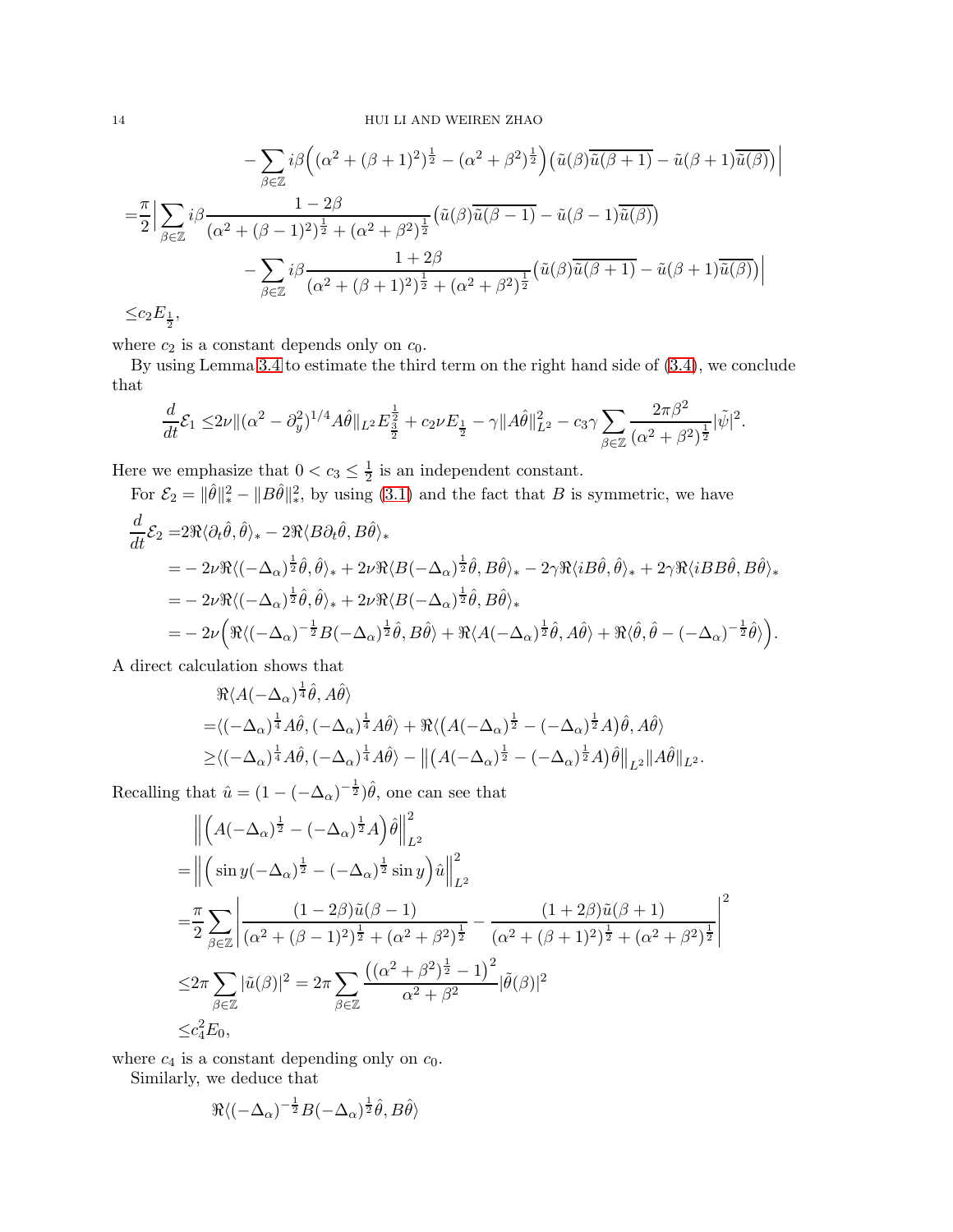$$
\begin{split}\n&= \Re \langle B(-\Delta_{\alpha})^{\frac{1}{2}} \hat{\theta}, (-\Delta_{\alpha})^{-\frac{1}{2}} B \hat{\theta} \rangle \\
&= \frac{1}{2} \langle \cos y(-\Delta_{\alpha})^{\frac{1}{2}} \hat{u}, (-\Delta_{\alpha})^{-\frac{1}{2}} \cos y \hat{u} \rangle \\
&+ \frac{1}{2} \langle (-\Delta_{\alpha})^{-\frac{1}{2}} \cos y \hat{u}, \cos y(-\Delta_{\alpha})^{\frac{1}{2}} \hat{u} \rangle \\
&= \frac{\pi}{2} \sum_{\beta \in \mathbb{Z}} \left( \frac{(\alpha^2 + (\beta - 1)^2)^{\frac{1}{2}}}{(\alpha^2 + \beta^2)^{\frac{1}{2}}} |\tilde{u}(\beta - 1)|^2 + \frac{(\alpha^2 + (\beta + 1)^2)^{\frac{1}{2}}}{(\alpha^2 + \beta^2)^{\frac{1}{2}}} |\tilde{u}(\beta + 1)|^2 \right) \\
&+ \frac{\pi}{2} \sum_{\beta \in \mathbb{Z}} \left( \frac{(\alpha^2 + (\beta - 1)^2)^{\frac{1}{2}} + (\alpha^2 + (\beta + 1)^2)^{\frac{1}{2}}}{(\alpha^2 + \beta^2)^{\frac{1}{2}}} \right) \Re(\tilde{u}(\beta - 1) \overline{\tilde{u}(\beta + 1)}) \\
&= \frac{\pi}{4} \sum_{\beta \in \mathbb{Z}} \left( \frac{(\alpha^2 + (\beta - 1)^2)^{\frac{1}{2}} + (\alpha^2 + (\beta + 1)^2)^{\frac{1}{2}}}{(\alpha^2 + \beta^2)^{\frac{1}{2}}} \right) |\tilde{u}(\beta - 1) + \tilde{u}(\beta + 1)|^2 \\
&- \pi \sum_{\beta \in \mathbb{Z}} \frac{\beta(|\tilde{u}(\beta - 1)|^2 - |\tilde{u}(\beta + 1)|^2)}{(\alpha^2 + \beta^2)^{\frac{1}{2}} + (\alpha^2 + (\beta + 1)^2)^{\frac{1}{2}}} \\
&= \frac{\pi}{4} \sum_{\beta \in \mathbb{Z}} \frac{(\alpha^2 + (\beta - 1)^2)^{\frac{1}{2}} + (\alpha^2 + (\beta + 1)^2)^{\frac{1}{2}}}{(\alpha^2 + \beta^2)^{\frac{1}{2}}} |\tilde{u}(\beta - 1) + \tilde{u}(\beta + 1)|^2 \\
&
$$

which means that

$$
\Re \langle (-\Delta_{\alpha})^{-\frac{1}{2}} B(-\Delta_{\alpha})^{\frac{1}{2}} \hat{\theta}, B \hat{\theta} \rangle + \frac{1}{2} \| (-\Delta_{\alpha})^{\frac{1}{4}} A \hat{\theta} \|_{L^2}^2 \ge 0.
$$

As a conclusion, we arrive at

$$
\frac{d}{dt}\mathcal{E}_2 \leq -2\nu E_0 - \nu \|(-\Delta_\alpha)^{\frac{1}{4}} A\hat{\theta}\|_{L^2}^2 + 2c_4\nu \|A\hat{\theta}\|_{L^2} E_0^{\frac{1}{2}}.
$$

This complete the proof.  $\hfill \square$ 

## 4. Enhanced dissipation

In this section, we determine the coefficients  $a_1, a_2, a_3$  in

$$
\Phi(t) = E_0(t) + a_1 \nu^2 t^2 E_1(t) + a_2 \nu^2 t^3 \mathcal{E}_1(t) + a_3 \nu^2 t^4 \mathcal{E}_2(t),
$$

and study the time evolution of  $\Phi(t)$ . Precisely, we prove the following lemma.

<span id="page-14-0"></span>Lemma 4.1. If we take

$$
a_1 = \frac{|\alpha|^{-1}}{4c_2(6c_4^2 + \frac{12c_1}{c_3})^2}
$$
,  $a_2 = \frac{|\alpha|^{-\frac{1}{2}}}{8c_2(6c_4^2 + \frac{12c_1}{c_3})^3}$ ,  $a_3 = \frac{1}{8c_2(6c_4^2 + \frac{12c_1}{c_3})^4}$ ,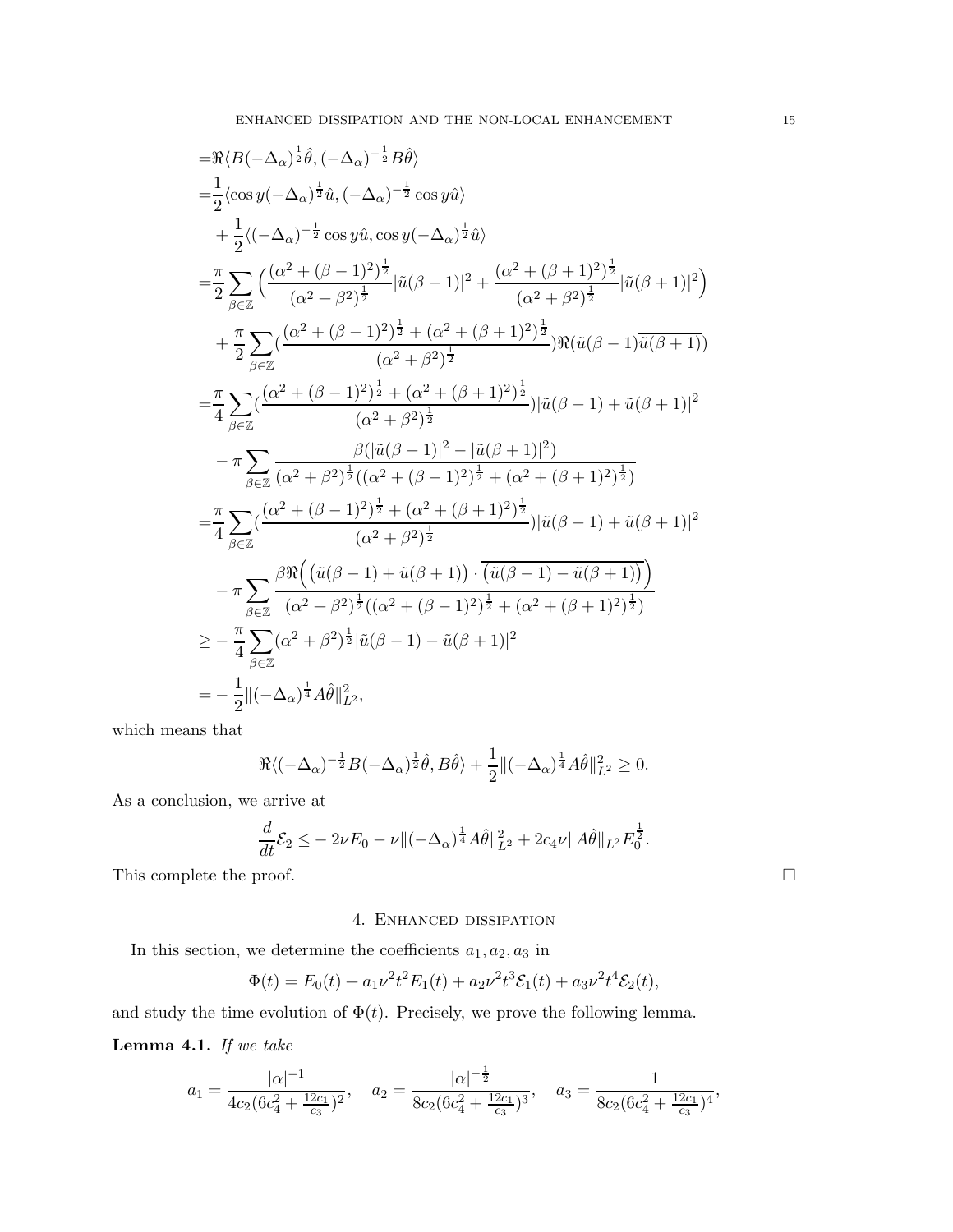then for  $\nu \leq 1$  and  $0 \leq t \leq \nu^{-\frac{3}{5}}$ , it holds that

$$
\Phi(t) \ge E_0(t), \quad \frac{d}{dt}\Phi(t) \le -a_3\nu^3 t^4 E_0(t).
$$

*Proof.* For the same reason to Proposition [3.1,](#page-6-1) we only prove for the case  $\alpha > 1$ , for which  $\mathcal{E}_1 = -\Re\langle i A\hat{\theta}, \partial_y \hat{\theta} \rangle_*$  and  $\gamma > 0$ . The proof for  $\alpha < -1$  is the same.

With the help of Proposition [3.1,](#page-6-1) we deduce that

$$
\frac{d}{dt}\Phi(t) \leq -2\nu E_{\frac{1}{2}}\n+ 2a_{1}\nu^{2}tE_{1} - 2a_{1}\nu^{3}t^{2}E_{\frac{3}{2}} - 2a_{1}\nu^{2}t^{2}\gamma\mathcal{E}_{1}\n+ 3a_{2}\nu^{2}t^{2}\mathcal{E}_{1} + 2a_{2}\nu^{3}t^{3}\|(-\Delta)^{\frac{1}{4}}A\hat{\theta}\|_{L^{2}}E_{\frac{3}{2}}^{1/2} + a_{2}c_{2}\nu^{3}t^{3}E_{\frac{1}{2}}\n- a_{2}\gamma\nu^{2}t^{3}\|A\hat{\theta}\|_{L^{2}}^{2} - a_{2}c_{3}\gamma\nu^{2}t^{3}\sum_{\beta \in \mathbb{Z}}\frac{2\pi\beta^{2}}{(\alpha^{2} + \beta^{2})^{\frac{1}{2}}}|\tilde{\psi}(\beta)|^{2}\n+ 4a_{3}\nu^{2}t^{3}\mathcal{E}_{2} - 2a_{3}\nu^{3}t^{4}E_{0} - a_{3}\nu^{3}t^{4}\|(-\Delta)^{\frac{1}{4}}A\hat{\theta}\|_{L^{2}}^{2} + 2a_{3}c_{4}\nu^{3}t^{4}\|A\hat{\theta}\|_{L^{2}}E_{0}^{\frac{1}{2}}\n= - (a_{2}c_{2}\nu E_{\frac{1}{2}} - a_{2}c_{2}\nu^{3}t^{3}E_{\frac{1}{2}})\n- (a_{1}\nu E_{\frac{1}{2}} - 2a_{1}\nu^{2}tE_{1} + a_{1}\nu^{3}t^{2}E_{\frac{3}{2}})\n- (\frac{(3a_{2} - 2a_{1}\gamma)^{2}}{2a_{3}}\nu E_{\frac{1}{2}} - (3a_{2} - 2a_{1}\gamma)\nu^{2}t^{2}\mathcal{E}_{1} + \frac{1}{2}a_{3}\nu^{3}t^{4}\|(-\Delta)^{\frac{1}{4}}A\hat{\theta}\|_{L^{2}}^{2})\n- (a_{1}\nu^{3}t^{2}E_{\frac{3}{2}} - 2a_{2}\nu^{3}t^{3}\|(-\Delta)^{\frac{1}{4}}A\hat{\theta}\|_{L^{2}}E_{\frac{3}{2}}^{1/2} + \frac{1}{2}a_{3}\nu^{3}
$$

Our analysis is based on the above inequality.

For  $\nu \leq 1$  and  $t \in [0, \nu^{-3/5}]$ , it holds that  $\frac{1}{3}|\alpha| \leq \gamma \leq |\alpha|$  and  $\nu^3 t^3 \leq \nu$ . By the definition, it is easy to see that

$$
E_1 \leq E_{\frac{1}{2}}^{\frac{1}{2}} E_{\frac{3}{2}}^{\frac{1}{2}}, \quad \mathcal{E}_1 \leq E_{\frac{1}{2}}^{\frac{1}{2}} \|(-\Delta)^{\frac{1}{4}} A\hat{\theta}\|_{L^2}.
$$

From Lemma [3.3](#page-7-0) and the fact that  $c_3 \leq \frac{1}{2}$ , we have

$$
\frac{1}{2}a_2\gamma\nu^2t^3||A\hat{\theta}||_{L^2}^2 + a_2c_3\gamma\nu^2t^3\sum_{\beta\in\mathbb{Z}}\frac{2\pi\beta^2}{(\alpha^2+\beta^2)^{\frac{1}{2}}}|\tilde{\psi}(\beta)|^2 \ge \frac{c_3}{c_1}|\alpha|^{-\frac{1}{2}}a_2\gamma\nu^2t^3\mathcal{E}_2.
$$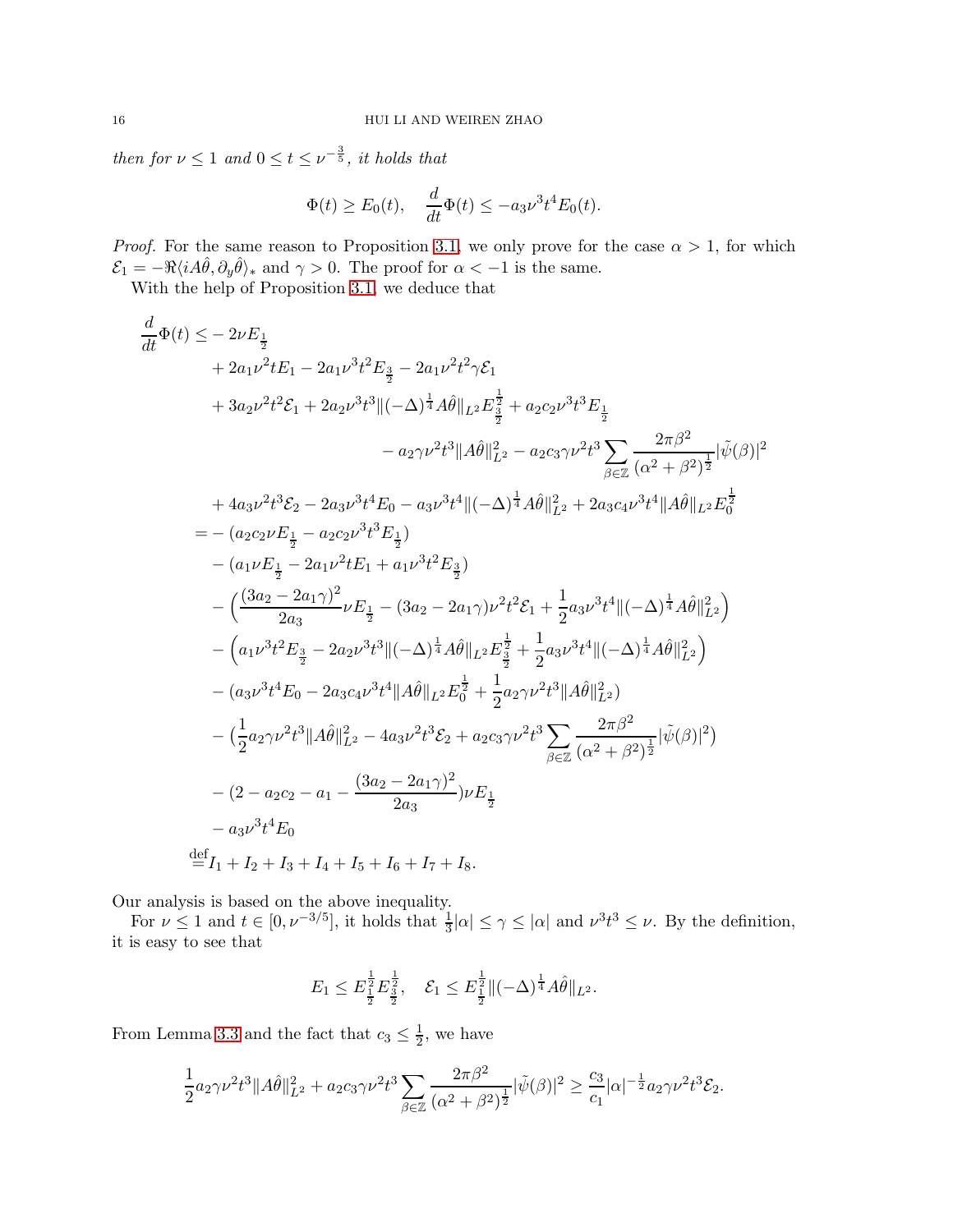Therefore, to ensure that all  $I_i$  for  $i = 1, \ldots, 7$  are negative, we obtain the following constraint conditions:

$$
a_2^2 \le \frac{1}{2}a_1a_3
$$
,  $a_3 \le \frac{a_2|\alpha|}{6c_4^2}$ ,  $a_3 \le \frac{c_3a_2|\alpha|^{\frac{1}{2}}}{12c_1}$ ,  $a_2 \le \frac{1}{2c_2}$ ,  $a_1^2|\alpha|^2 \le \frac{a_3}{2}$ .

So we choose

$$
a_1 = \frac{|\alpha|^{-1}}{4c_2(6c_4^2 + \frac{12c_1}{c_3})^2}, \quad a_2 = \frac{|\alpha|^{-\frac{1}{2}}}{8c_2(6c_4^2 + \frac{12c_1}{c_3})^3}, \quad a_3 = \frac{1}{8c_2(6c_4^2 + \frac{12c_1}{c_3})^4}
$$

to fulfill the above conditions.

As a result, we have

$$
\frac{d}{dt}\Phi(t) \le -a_3\nu^3 t^4 E_0(t).
$$

From Lemma [3.2,](#page-6-0) one can see that

$$
\mathcal{E}_1 \leq E_1^{\frac{1}{2}} \|A\hat{\theta}\|_{L^2} \leq E_1^{\frac{1}{2}} \mathcal{E}_2^{\frac{1}{2}}.
$$

As  $a_2^2 \leq \frac{1}{2}$  $\frac{1}{2}a_1a_3$ , it follows that  $\Phi(t) \ge E_0(t)$ . It completes the proof.

Now we give the proof of Theorem [1.1.](#page-1-0)

Proof of Theorem [1.1.](#page-1-0) From Lemma [4.1,](#page-14-0) one can see that

$$
\Phi(t) \le \Phi(0) = E_0(0), \quad \forall t \in [0, \nu^{-3/5}].
$$

Next, we introduce a new energy functional which is defined on  $t \in [\nu^{-3/5}, \nu^{-1}]$ 

$$
\tilde{\Phi}(t) = E_0(t) + a_1 \nu^{4/5} E_1(t) + a_2 \nu^{1/5} \mathcal{E}_1(t) + a_3 \nu^{-2/5} \mathcal{E}_2(t).
$$

It is easy to check that

$$
\frac{d}{dt}\tilde{\Phi}(t) = -2\nu E_{\frac{1}{2}} - 2a_1\nu^{9/5} E_{\frac{3}{2}} - 2a_1\nu^{4/5} |\gamma| \mathcal{E}_1 + 2a_2\nu^{6/5} ||(-\Delta_{\alpha})^{\frac{1}{4}} A\hat{\theta}||_{L^2} E_{\frac{3}{2}}^{\frac{1}{2}} \n+ a_2c_2\nu^{6/5} E_{\frac{1}{2}} - a_2 |\gamma|\nu^{1/5} ||A\hat{\theta}||_{L^2}^2 - a_2c_3 |\gamma|\nu^{1/5} \sum_{\beta \in \mathbb{Z}} \frac{2\pi\beta^2}{(\alpha^2 + \beta^2)^{\frac{1}{2}}} |\tilde{\psi}(\beta)|^2 \n- 2a_3\nu^{3/5} E_0 - a_3\nu^{3/5} ||(-\Delta_{\alpha})^{\frac{1}{4}} A\hat{\theta}||_{L^2}^2 + 4a_3c_4\nu^{3/5} ||A\hat{\theta}||_{L^2} E_0^{\frac{1}{2}} \n\leq - a_3\nu^{3/5} E_0 - a_1\nu^{7/5} E_1 - a_2\nu^{4/5} \mathcal{E}_1 - a_3\nu^{1/5} \mathcal{E}_2 \n\leq - a_3\nu^{3/5} \tilde{\Phi}(t).
$$

Here  $a_1, a_2, a_3$  are given in Lemma [4.1.](#page-14-0)

It is clear that

$$
\tilde{\Phi}(\nu^{-3/5}) = \Phi(\nu^{-3/5}) \le E_0(0).
$$

Then we have for  $t \geq \nu^{-3/5}$  that

$$
E_0(t) \le \tilde{\Phi}(t) \le e^{-a_3 \nu^{3/5} (t - \nu^{-3/5})} \tilde{\Phi}(\nu^{-3/5}) \le 2e^{-a_3 \nu^{3/5} t} E_0(0).
$$

As  $a_3 > 0$  depends only on  $c_0$ , the result of Theorem [1.1](#page-1-0) follows immediately.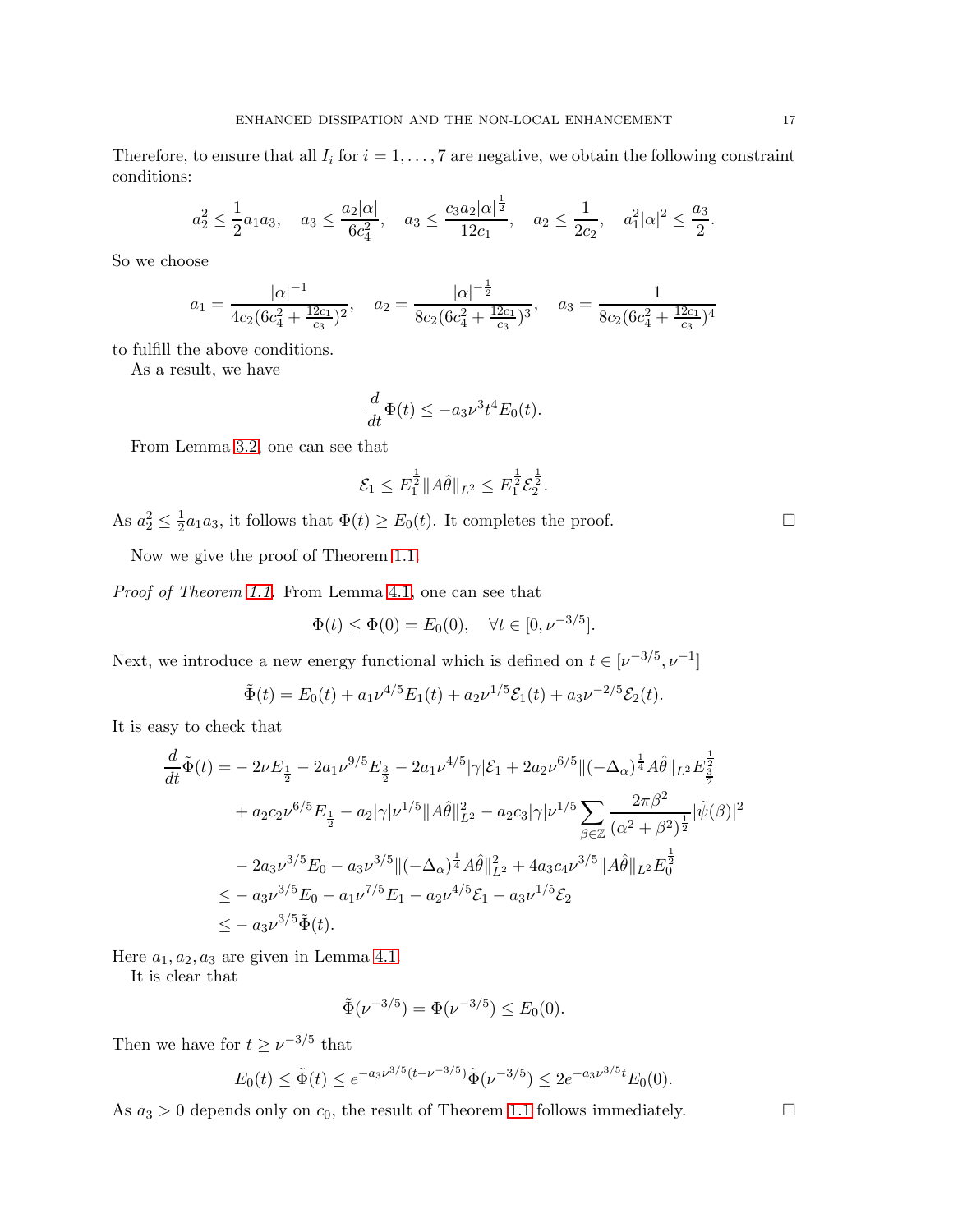# 18 HUI LI AND WEIREN ZHAO

# 5. Sub-critical QG equation

In this section, we study the equation [\(1.3\)](#page-0-2) with  $s = 1$ 

<span id="page-17-0"></span>(5.1) 
$$
\partial_t \hat{\theta} - \nu \Delta_\alpha \hat{\theta} + i \alpha e^{-\nu t} \cos y \left( 1 - (-\Delta_\alpha)^{-\frac{1}{2}} \right) \hat{\theta} = 0,
$$

which is the linearized sub-critical QG equation.

Now let

$$
\mathcal{L}_{\nu,1} = -\nu \Delta_{\alpha} + i\gamma(t)B.
$$

Then [\(5.1\)](#page-17-0) can be written as

$$
\partial_t \hat{\theta} + \mathcal{L}_{\nu,1} \hat{\theta} = 0.
$$

Here we still use the notations

$$
A = \sin y \left( 1 - (-\Delta_{\alpha})^{-\frac{1}{2}} \right), \quad B = \cos y \left( 1 - (-\Delta_{\alpha})^{-\frac{1}{2}} \right), \quad \gamma(t) = \alpha e^{-\nu t},
$$

as well as the inner product

$$
\langle u, w \rangle_* = \langle u, w - (-\Delta_\alpha)^{-\frac{1}{2}} w \rangle.
$$

For the sub-critical case, we introduce the new energy functional with different time weight:

$$
\Phi_1(t) = E_0 + a_1 \nu t E_1 + a_2 \nu t^2 \mathcal{E}_1 + a_3 \nu t^3 \mathcal{E}_2,
$$

Where  $E_0, E_1, \mathcal{E}_1, \mathcal{E}_2$  are consistent with the critical case,

$$
E_0 = \|\hat{\theta}\|_*^2, \quad E_1 = \|\partial_y \hat{\theta}\|_*^2, \quad \mathcal{E}_1 = -\frac{\alpha}{|\alpha|} \Re \langle i A\hat{\theta}, \partial_y \hat{\theta} \rangle_*, \quad \mathcal{E}_2 = \|\hat{\theta}\|_*^2 - \|B\hat{\theta}\|_*^2.
$$

We have the following proposition:

<span id="page-17-1"></span>**Proposition 5.1.** Suppose that  $|\alpha| \geq c_0 > 1$ . Then it holds that

$$
\begin{split}\n\frac{d}{dt}E_{0} &= -2\nu E_{1} - 2\nu|\alpha|^{2}E_{0}, \\
\frac{d}{dt}E_{1} &= -2\nu E_{2} - 2\nu|\alpha|^{2}E_{1} - 2|\gamma|\mathcal{E}_{1}, \\
\frac{d}{dt}\mathcal{E}_{1} &\leq -\nu(2|\alpha|^{2} + 1)\mathcal{E}_{1} + 2\nu\|A\partial_{y}\hat{\theta}\|_{L^{2}}E_{2}^{\frac{1}{2}} - |\gamma|\|A\hat{\theta}\|_{L^{2}}^{2} - c_{3}|\gamma|\sum_{\beta \in \mathbb{Z}}\frac{2\pi\beta^{2}}{(\alpha^{2} + \beta^{2})^{\frac{1}{2}}}|\tilde{\psi}(\beta)|^{2}, \\
\frac{d}{dt}\mathcal{E}_{2} &\leq -2\nu\left(E_{\frac{1}{2}} + \|A\partial_{y}\hat{\theta}\|_{L^{2}}^{2}\right),\n\end{split}
$$

where

$$
E_{\frac{1}{2}} = 2\pi \sum_{\beta \in \mathbb{Z}} ((\alpha^2 + \beta^2)^{\frac{1}{2}} - 1)|\tilde{\theta}(\beta)|^2, \qquad E_2 = ||\partial_y^2 \hat{\theta}||_*^2 = 2\pi \sum_{\beta \in \mathbb{Z}} \frac{\beta^4 ((\alpha^2 + \beta^2)^{\frac{1}{2}} - 1)}{(\alpha^2 + \beta^2)^{\frac{1}{2}}} |\tilde{\theta}(\beta)|^2,
$$

and  $0 < c_3 \leq \frac{1}{2}$  $\frac{1}{2}$  is an independent constant.

*Proof.* We prove the case  $\alpha > 1$ . The proof for the case  $\alpha < -1$  is the same.

By using the symmetric property of B and following the idea in the proof of Proposition [3.1,](#page-6-1) we obtain that

$$
\frac{d}{dt}E_0 = -2\Re\langle \mathcal{L}_{\nu,1}\hat{\theta}, \hat{\theta}\rangle_* = 2\nu\Re\langle \Delta_\alpha \hat{\theta}, \hat{\theta}\rangle_* - 2\gamma\Re\langle iB\hat{\theta}, \hat{\theta}\rangle_* = -2\nu E_1 - 2\nu|\alpha|^2 E_0,
$$

and

$$
\frac{d}{dt}E_1 = -2\Re\langle\partial_y \mathcal{L}_{\nu,1}\hat{\theta}, \hat{\theta}\rangle_* = 2\nu\Re\langle\Delta_\alpha \partial_y \hat{\theta}, \partial_y \hat{\theta}\rangle_* - 2\gamma\Re\langle i \partial_y (B\hat{\theta}), \partial_y \hat{\theta}\rangle_*
$$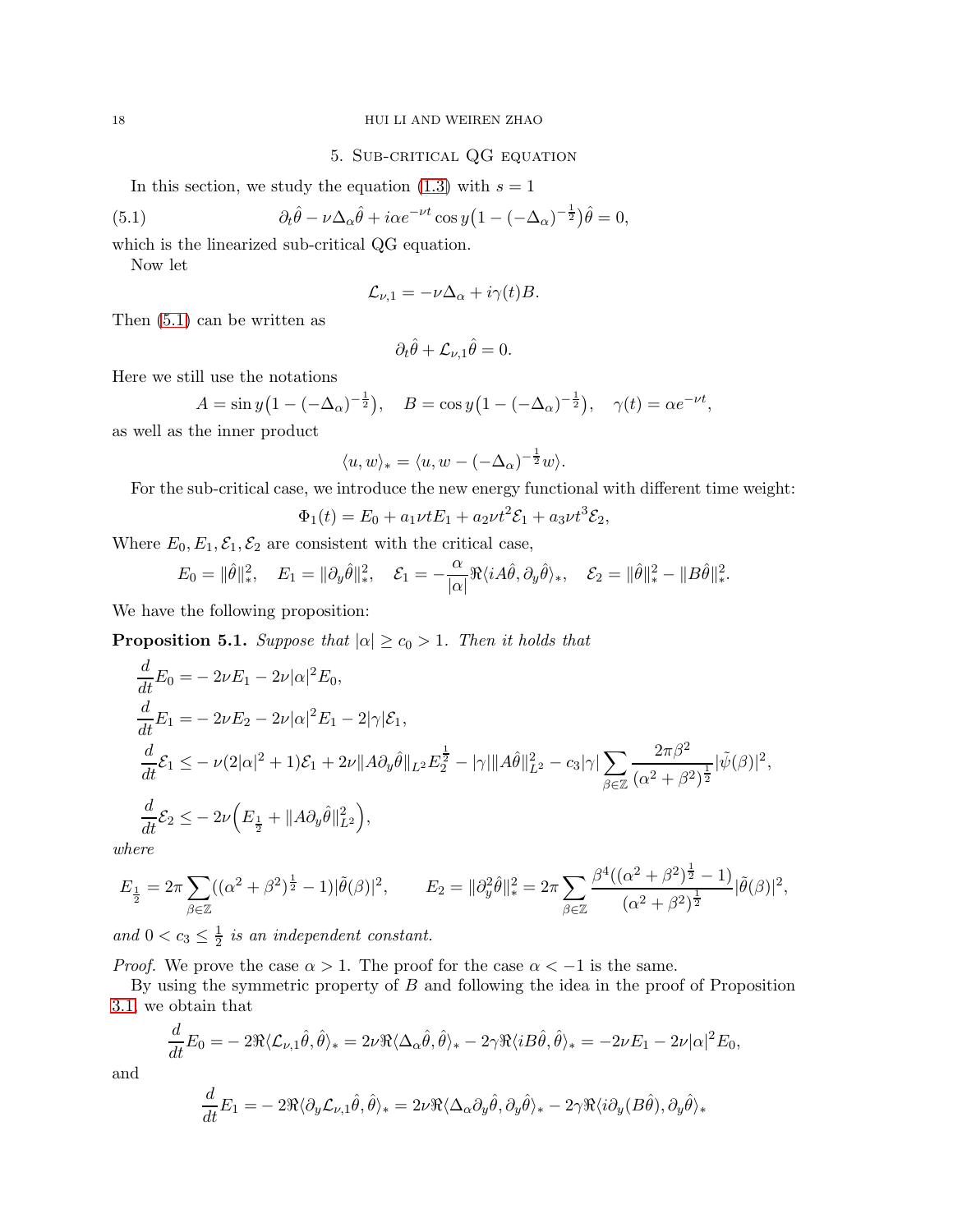$$
=2\nu\Re\langle\Delta_{\alpha}\partial_{y}\hat{\theta},\partial_{y}\hat{\theta}\rangle_{*}-2\gamma\Re\langle iB\partial_{y}\hat{\theta},\partial_{y}\hat{\theta}\rangle_{*}+2\gamma\Re\langle iA\hat{\theta},\partial_{y}\hat{\theta}\rangle_{*}=-2\nu E_{2}-2\nu|\alpha|^{2}E_{1}-2\gamma\mathcal{E}_{1}.
$$

For  $\mathcal{E}_1 = -\Re\langle i A\hat{\theta}, \partial_y \hat{\theta} \rangle_*$ , by using Lemma [3.4](#page-10-0) and the fact that B is symmetric, we have

$$
\frac{d}{dt}\mathcal{E}_1 = -\nu \Re \langle i A \Delta_\alpha \hat{\theta}, \partial_y \hat{\theta} \rangle_* - \gamma \Re \langle A B \hat{\theta}, \partial_y \hat{\theta} \rangle_* \n- \nu \Re \langle i A \hat{\theta}, \Delta_\alpha \partial_y \hat{\theta} \rangle_* + \gamma \Re \langle A \hat{\theta}, B \partial_y \hat{\theta} \rangle_* - \gamma \Re \langle A \hat{\theta}, A \hat{\theta} \rangle_* \n= -\nu \Re \langle i A \Delta_\alpha \hat{\theta}, \partial_y \hat{\theta} \rangle_* - \nu \Re \langle i A \hat{\theta}, \Delta_\alpha \partial_y \hat{\theta} \rangle_* + \gamma \Re \langle (BA - AB)\hat{\theta}, \partial_y \hat{\theta} \rangle_* - \gamma \Re \langle A \hat{\theta}, A \hat{\theta} \rangle_* \n= -\nu (2|\alpha|^2 + 1)\mathcal{E}_1 + 2\nu \Re \langle i A \partial_y \hat{\theta}, \partial_y^2 \hat{\theta} \rangle_* + \gamma \Re \langle (BA - AB)\hat{\theta}, \partial_y \hat{\theta} \rangle_* - \gamma \Re \langle A \hat{\theta}, A \hat{\theta} \rangle_* \n\leq -\nu (2|\alpha|^2 + 1)\mathcal{E}_1 + 2\nu \|A \partial_y \hat{\theta} \|_* E_2^{\frac{1}{2}} - \gamma \|A \hat{\theta} \|_{L^2}^2 - c_3 \gamma \sum_{\beta \in \mathbb{Z}} \frac{2\pi \beta^2}{(\alpha^2 + \beta^2)^{\frac{1}{2}}} |\tilde{\psi}(\beta)|^2.
$$

For  $\mathcal{E}_2 = ||\hat{\theta}||_*^2 - ||B\hat{\theta}||_*^2$ , recalling the identity [\(3.1\)](#page-6-2), one can deduce that

$$
\begin{split} &\frac{d}{dt}\mathcal{E}_{2} = 2\nu\Re\langle\Delta_{\alpha}\hat{\theta},\hat{\theta}\rangle_{*} - 2\nu\Re\langle B\Delta_{\alpha}\hat{\theta},B\hat{\theta}\rangle_{*} - 2\gamma\Re\langle iB\hat{\theta},\hat{\theta}\rangle_{*} + 2\gamma\Re\langle iBB\hat{\theta},B\hat{\theta}\rangle_{*} \\ &= 2\nu\Re\langle\Delta_{\alpha}\hat{\theta},\hat{\theta}\rangle_{*} - 2\nu\Re\langle B\Delta_{\alpha}\hat{\theta},B\hat{\theta}\rangle_{*} \\ &= -2\nu\Big(\langle(-\Delta_{\alpha})^{\frac{1}{2}}\hat{\theta},\hat{\theta}-(-\Delta_{\alpha})^{-\frac{1}{2}}\hat{\theta}\rangle - \Re\langle(-\Delta_{\alpha})^{-\frac{1}{2}}B\Delta_{\alpha}\hat{\theta},B\hat{\theta}\rangle - \Re\langle A\Delta_{\alpha}\hat{\theta},A\hat{\theta}\rangle\Big) \\ &\leq -2\nu\Big(E_{\frac{1}{2}} + \alpha^{2}\|A\hat{\theta}\|_{L^{2}}^{2} + \|A\partial_{y}\hat{\theta}\|_{L^{2}}^{2}\Big). \end{split}
$$

Here we use the fact that

$$
\mathcal{R}\langle A\Delta_{\alpha}\hat{\theta}, A\hat{\theta}\rangle + \mathcal{R}\langle (-\Delta_{\alpha})^{-\frac{1}{2}}B\Delta_{\alpha}\hat{\theta}, B\hat{\theta}\rangle
$$
  
\n
$$
= -\alpha^2 ||\sin y\hat{u}||_{L^2}^2 + \frac{1}{2} \int_{\mathbb{T}} \sin^2 y(\hat{u} \cdot \overline{\partial_y^2 \hat{u}} + \partial_y^2 \hat{u} \cdot \overline{\hat{u}}) dy
$$
  
\n
$$
- \mathcal{R}\langle (-\Delta_{\alpha})^{\frac{1}{2}} \cos y\hat{u}, \cos y\hat{u}\rangle + \mathcal{R}\langle (-\Delta_{\alpha})^{-\frac{1}{2}} [\cos y, \partial_y^2] \hat{u}, \cos y\hat{u}\rangle
$$
  
\n
$$
= ||\cos y\hat{u}||_{L^2}^2 - (\alpha^2 + 1)||\sin y\hat{u}||_{L^2}^2 - ||\sin y\partial_y\hat{u}||_{L^2}^2
$$
  
\n
$$
- \langle (-\Delta_{\alpha})^{\frac{1}{2}} \cos y\hat{u}, \cos y\hat{u}\rangle + 2\mathcal{R}\langle (-\Delta_{\alpha})^{-\frac{1}{2}} \partial_y (\sin y\hat{u}), \cos y\hat{u}\rangle - \langle (-\Delta_{\alpha})^{-\frac{1}{2}} \cos y\hat{u}, \cos y\hat{u}\rangle
$$
  
\n
$$
\leq -(\alpha^2 + 1)||\sin y\hat{u}||_{L^2}^2 + 2\mathcal{R}\langle (-\Delta_{\alpha})^{-\frac{1}{2}} \partial_y (\sin y\hat{u}), \cos y\hat{u}\rangle - ||\cos y\hat{u}||_{L^2}^2 - ||\sin y\partial_y\hat{u}||_{L^2}^2
$$
  
\n
$$
\leq -\alpha^2 ||\sin y\hat{u}||_{L^2}^2 - ||\sin y\partial_y\hat{u}||_{L^2}^2 = -\alpha^2 ||A\hat{\theta}||_{L^2}^2 - ||A\partial_y\hat{\theta}||_{L^2}^2,
$$

where  $\hat{u} = (1 - (-\Delta_{\alpha})^{-\frac{1}{2}})\hat{\theta}$ .

This finishes the proof.  $\Box$ 

Now we give the proof of Theorem [1.3.](#page-2-0)

Proof of Theorem [1.3.](#page-2-0) Recall the energy functional

$$
\Phi_1(t) = E_0 + a_1 \nu t E_1 + a_2 \nu t^2 \mathcal{E}_1 + a_3 \nu t^3 \mathcal{E}_2.
$$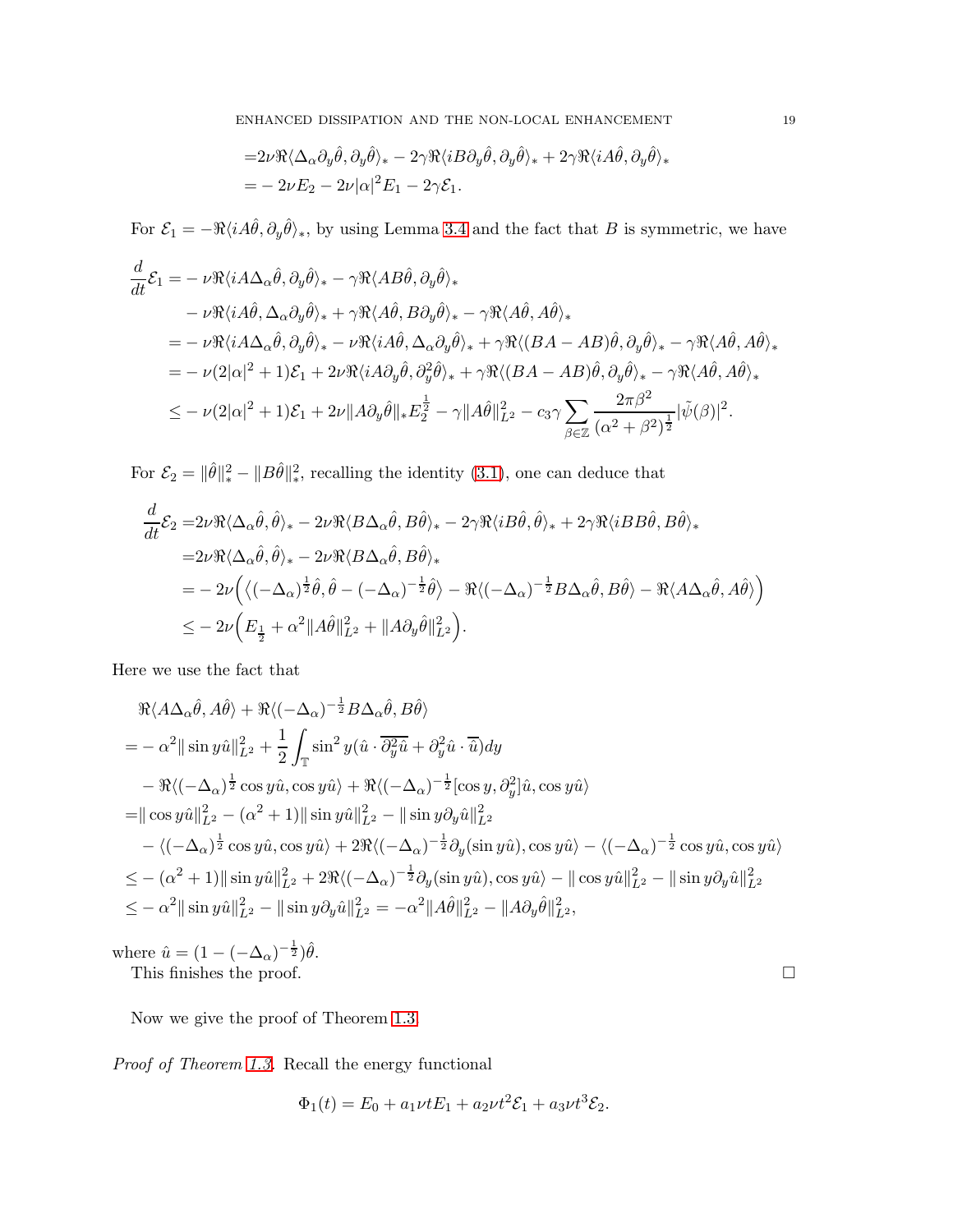By Proposition [5.1,](#page-17-1) we get that

$$
\frac{d}{dt}\Phi_1(t) \le -2\nu E_1 - 2\nu |\alpha|^2 E_0 \n+ a_1 \nu E_1 - 2a_1 \nu^2 t E_2 - 2a_1 |\alpha|^2 \nu^2 t E_1 - 2a_1 \nu t |\gamma| \mathcal{E}_1 \n+ 2a_2 \nu t \mathcal{E}_1 - a_2 \nu^2 t^2 (2|\alpha|^2 + 1) \mathcal{E}_1 + 2a_2 \nu^2 t^2 ||A \partial_y \hat{\theta}||_* E_2^{\frac{1}{2}} \n- a_2 |\gamma| \nu t^2 ||A \hat{\theta}||_{L^2}^2 - a_2 c_3 |\gamma| \nu t^2 \sum_{\beta \in \mathbb{Z}} \frac{2\pi \beta^2 |\tilde{\psi}(\beta)|^2}{(\alpha^2 + \beta^2)^{\frac{1}{2}}} \n+ 3a_3 \nu t^2 \mathcal{E}_2 - 2a_3 \nu^2 t^3 E_{\frac{1}{2}} - 2a_3 \nu^2 t^3 |\alpha|^2 ||A \hat{\theta}||_{L^2}^2 - 2a_3 \nu^2 t^3 ||A \partial_y \hat{\theta}||_{L^2}^2.
$$

It is clear that

$$
\mathcal{E}_1 \leq \|\widehat{A}\widehat{\theta}\|_{L^2} E_1^{\frac{1}{2}}.
$$

By using Lemma [3.3,](#page-7-0) we have

$$
\frac{1}{2}a_2|\gamma|\nu t^2\|A\hat{\theta}\|_{L^2}^2 + a_2c_3|\gamma|\nu t^2\sum_{\beta\in\mathbb{Z}}\frac{2\pi\beta^2|\tilde{\psi}(\beta)|^2}{(\alpha^2+\beta^2)^{\frac{1}{2}}}\geq \frac{c_3}{c_1}|\alpha|^{-\frac{1}{2}}a_2\gamma\nu t^2\mathcal{E}_2.
$$

Lemma [3.2](#page-6-0) gives us that

$$
\nu^{\frac{3}{2}}t^{\frac{5}{2}}E_0 \leq (\nu^2 t^3 E_{\frac{1}{2}}^{\frac{1}{2}}) \Big(\nu t^2 \big(\sum_{\beta \in \mathbb{Z}} ((\alpha^2 + \beta^2)^{\frac{1}{2}} - 1) |\tilde{\psi}(\beta)|^2\big)^{\frac{1}{2}}\Big) \leq (\nu^2 t^3 E_{\frac{1}{2}}^{\frac{1}{2}})(\nu t^2 \mathcal{E}_{2}^{\frac{1}{2}}).
$$

Therefore, we can choose

$$
a_1 = \frac{|\alpha|^{-1}}{\left(\frac{18c_1}{c_3}\right)^2}
$$
,  $a_2 = \frac{|\alpha|^{-\frac{1}{2}}}{2\left(\frac{18c_1}{c_3}\right)^3}$ ,  $a_3 = \frac{1}{2\left(\frac{18c_1}{c_3}\right)^4}$ 

to ensure for  $t \in [0, \nu^{-\frac{3}{7}}]$  that

$$
\Phi_1(t) \ge E_0(t), \quad \frac{d}{dt}\Phi_1(t) \le -a_3\nu^{\frac{3}{2}}t^{\frac{5}{2}}E_0(t).
$$

Similarly, we introduce a new energy functional defined on  $t \in [\nu^{-\frac{3}{7}}, \nu^{-1}]$ ,

$$
\tilde{\Phi}_1(t) = E_0(t) + a_1 \nu^{\frac{4}{7}} E_1(t) + a_2 \nu^{\frac{1}{7}} \mathcal{E}_1(t) + a_3 \nu^{-\frac{2}{7}} \mathcal{E}_2(t),
$$

which satisfies

$$
\frac{d}{dt}\tilde{\Phi}_1(t) \le -a_3\nu^{\frac{3}{7}}\tilde{\Phi}_1(t),
$$

and

$$
\tilde{\Phi}_1(\nu^{-\frac{3}{7}}) = \Phi_1(\nu^{-\frac{3}{7}}) \le E_0(0).
$$

Therefore, we conclude for  $t \in [\nu^{-\frac{3}{7}}, \nu^{-1}]$  that

$$
E_0(t) \le \tilde{\Phi}_1(t) \le e^{-a_3 \nu^{\frac{3}{7}} (t - \nu^{-\frac{3}{7}})} \tilde{\Phi}_1(\nu^{-\frac{3}{7}}) \le 2e^{-a_3 \nu^{\frac{3}{7}} t} E_0(0).
$$

The assertion of Theorem [1.3](#page-2-0) follows immediately.  $\Box$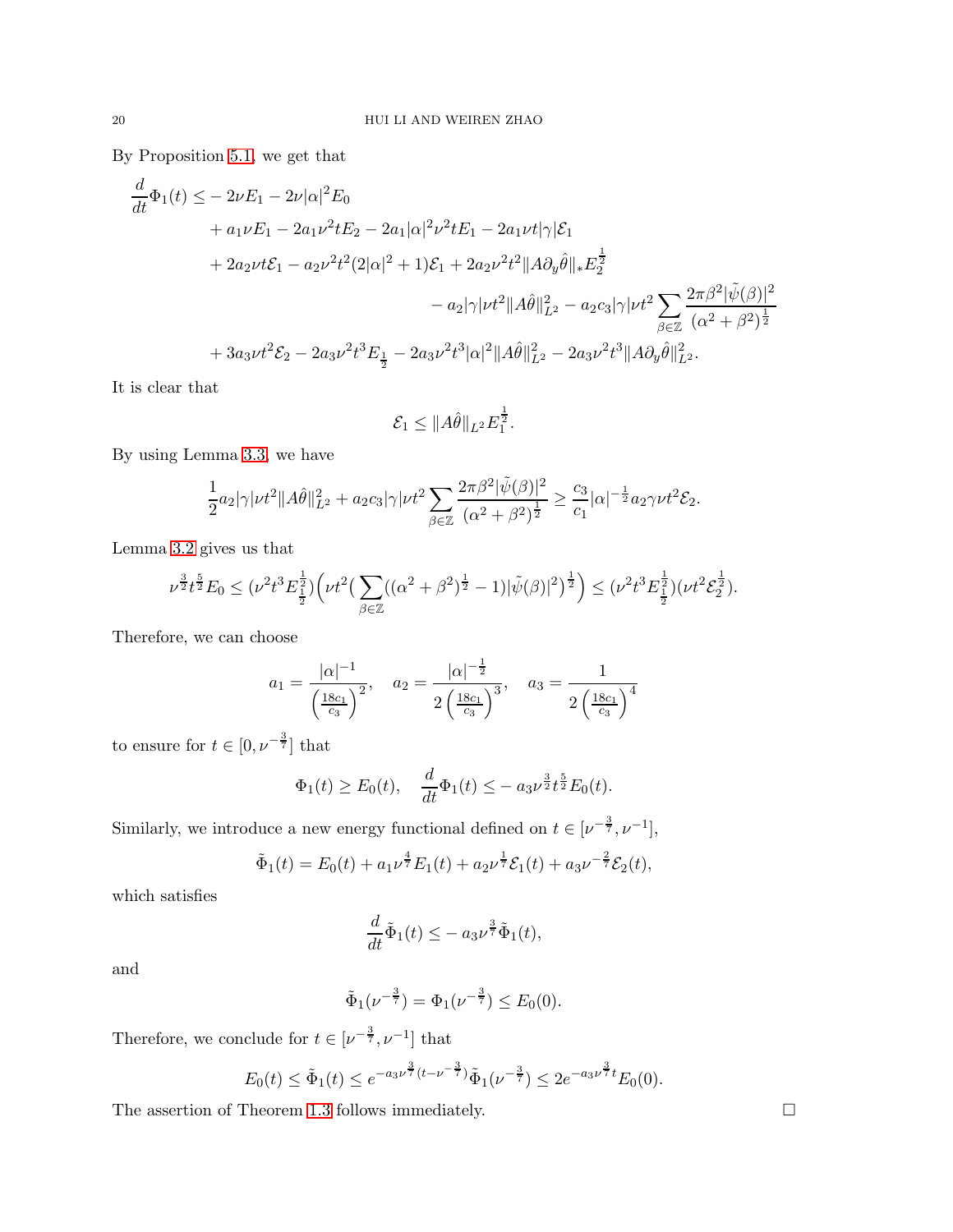# 6. Transport fractional diffusion equation

In this section, we consider the toy model:

$$
\partial_t \hat{\theta}(t, \alpha, y) + \mathcal{L}^S_{\alpha, \nu, \frac{1}{2}} \hat{\theta}(t, \alpha, y) = 0,
$$

where

$$
\mathcal{L}^{S}_{\alpha,\nu,\frac{1}{2}} = \nu(-\Delta_{\alpha})^{\frac{1}{2}} + i\alpha \cos y.
$$

We define the energy functional

$$
\Phi^{S}(t) = E_0^{S}(t) + a_1 \nu^2 t^2 E_1^{S}(t) + a_2 \nu^2 t^3 \mathcal{E}_1^{S}(t) + a_3 \nu^2 t^4 \mathcal{E}_2^{S}(t),
$$

where

$$
E^S_0=\|\hat{\theta}\|^2_{L^2},\quad E^S_1=\|\partial_y\hat{\theta}\|^2_{L^2},\quad \mathcal{E}^S_1=-\frac{\alpha}{|\alpha|}\langle i\sin y\hat{\theta},\partial_y\hat{\theta}\rangle,\quad \mathcal{E}^S_2=\|\sin y\hat{\theta}\|^2_{L^2},
$$

Let us first introduce a new interpolation lemma.

<span id="page-20-0"></span>Lemma 6.1. It holds that

$$
\|\hat{\theta}\|_{L^2}^2 \le 2\|\partial_y(\cos y\hat{\theta})\|_{L^2}\|\sin y\hat{\theta}\|_{L^2}.
$$

Proof. A direct calculation shows that,

$$
- \int_{\mathbb{T}} \sin y \hat{\theta} \overline{\partial_y (\cos y \hat{\theta})} + \partial_y (\cos y \hat{\theta}) \overline{\sin y \hat{\theta}} dy
$$
  
\n
$$
= 2 \int_{\mathbb{T}} \sin^2 y |\hat{\theta}|^2 - \sin y \cos y \hat{\theta} \overline{\partial_y \hat{\theta}} - \sin y \cos y \partial_y \hat{\theta} \overline{\hat{\theta}} dy
$$
  
\n
$$
= 2 \int_{\mathbb{T}} \sin^2 y |\hat{\theta}|^2 dy - \frac{1}{2} \int_{\mathbb{T}} \sin 2y \partial_y |\hat{\theta}|^2 dy
$$
  
\n
$$
= 2 \int_{\mathbb{T}} \sin^2 y |\hat{\theta}|^2 dy + \int_{\mathbb{T}} \cos 2y |\hat{\theta}|^2 dy
$$
  
\n
$$
= \int_{\mathbb{T}} |\hat{\theta}|^2 dy.
$$

The results follow immediately.  $\hfill \Box$ 

Now we give the proof for Theorem [1.2.](#page-1-1)

Proof of Theorem [1.2.](#page-1-1) We start with some basic estimates, here we still focus only on the case  $\alpha > 1$ . It is easy to check that

$$
\frac{d}{dt}E_0^S = -2\nu\langle \left(-\Delta_\alpha\right)^{\frac{1}{2}}\hat{\theta}, \hat{\theta}\rangle - 2\alpha \Re \langle i\cos y\hat{\theta}, \hat{\theta}\rangle = -2\nu E_{\frac{1}{2}}^S,
$$

and

$$
\begin{split} \frac{d}{dt}E_1^S&=-2\nu\langle(-\Delta_\alpha)^{\frac{1}{2}}\partial_y\hat{\theta},\partial_y\hat{\theta}\rangle-2\alpha\Re\langle i\cos y\partial_y\hat{\theta},\partial_y\hat{\theta}\rangle+2\alpha\Re\langle i\sin y\hat{\theta},\partial_y\hat{\theta}\rangle\\ &=-2\nu E_{\frac{3}{2}}^S-2\alpha\mathcal{E}_1^S. \end{split}
$$

Here we use  $E_{\frac{1}{2}}^{S}$  and  $E_{\frac{3}{2}}^{S}$  to denote  $\langle (-\Delta_{\alpha})^{\frac{1}{4}}\hat{\theta}, (-\Delta_{\alpha})^{\frac{1}{4}}\hat{\theta}\rangle$  and  $\langle (-\Delta_{\alpha})^{\frac{1}{4}}\partial_{y}\hat{\theta}, (-\Delta_{\alpha})^{\frac{1}{4}}\partial_{y}\hat{\theta}\rangle$  respectively.

For 
$$
\mathcal{E}_1^S = -\langle i \sin y \hat{\theta}, \partial_y \hat{\theta} \rangle
$$
, we have  
\n
$$
\frac{d}{dt} \mathcal{E}_1^S = \nu \Re \langle i \sin y (-\Delta_\alpha)^\frac{1}{2} \hat{\theta}, \partial_y \hat{\theta} \rangle - \alpha \Re \langle \sin y \cos y \hat{\theta}, \partial_y \hat{\theta} \rangle
$$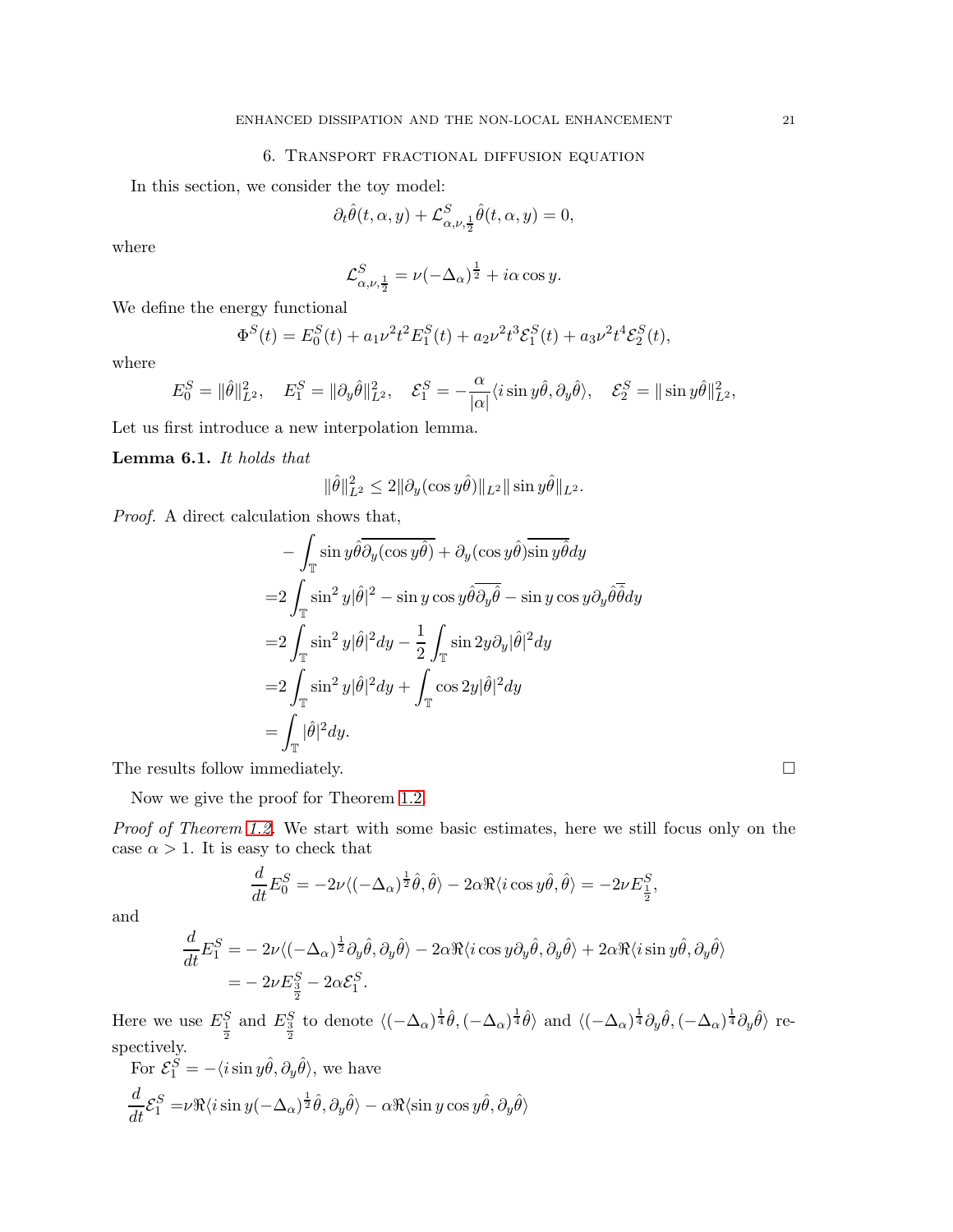$$
+ \nu \Re \langle i \sin y \hat{\theta}, (-\Delta_{\alpha})^{\frac{1}{2}} \partial_y \hat{\theta} \rangle + \alpha \Re \langle \sin y \hat{\theta}, \cos y \partial_y \hat{\theta} \rangle - \alpha \Re \langle \sin y \hat{\theta}, \sin y \hat{\theta} \rangle
$$
  
=  $2\nu \Re \langle i(-\Delta_{\alpha})^{\frac{1}{4}} \sin y \hat{\theta}, (-\Delta_{\alpha})^{\frac{1}{4}} \partial_y \hat{\theta} \rangle - \alpha \langle \sin y \hat{\theta}, \sin y \hat{\theta} \rangle + \nu \Re \langle i[\sin y, (-\Delta_{\alpha})^{\frac{1}{2}}] \hat{\theta}, \partial_y \hat{\theta} \rangle.$ 

For the last term  $\nu \Re \langle i[\sin y, (-\Delta_\alpha)^{\frac{1}{2}}] \hat{\theta}, \partial_y \hat{\theta} \rangle$ , it holds that

$$
\begin{split}\n&\left|\Re\langle i[\sin y,(-\Delta_{\alpha})^{\frac{1}{2}}]\hat{\theta},\partial_{y}\hat{\theta}\rangle\right| \\
&=\frac{1}{2}\left|\int_{\mathbb{T}}i\left(\sin y(-\Delta_{\alpha})^{\frac{1}{2}}-(-\Delta_{\alpha})^{\frac{1}{2}}\sin y\right)\hat{\theta}\cdot\overline{\partial_{y}\hat{\theta}}dy\right.\\
&\left.+\frac{1}{2}\int_{\mathbb{T}}\partial_{y}\hat{\theta}\cdot\overline{i\left(\sin y(-\Delta_{\alpha})^{\frac{1}{2}}-(-\Delta_{\alpha})^{\frac{1}{2}}\sin y\right)}\hat{\theta}dy\right| \\
&=\frac{\pi}{2}\left|\sum_{\beta\in\mathbb{Z}}i\beta\left((\alpha^{2}+(\beta-1)^{2})^{\frac{1}{2}}-(\alpha^{2}+\beta^{2})^{\frac{1}{2}}\right)(\tilde{\theta}(\beta)\overline{\tilde{\theta}(\beta-1)}-\tilde{\theta}(\beta-1)\overline{\tilde{\theta}(\beta)})\right.\\
&\left.-\sum_{\beta\in\mathbb{Z}}i\beta\left((\alpha^{2}+(\beta+1)^{2})^{\frac{1}{2}}-(\alpha^{2}+\beta^{2})^{\frac{1}{2}}\right)(\tilde{\theta}(\beta)\overline{\tilde{\theta}(\beta+1)}-\tilde{\theta}(\beta+1)\overline{\tilde{\theta}(\beta)})\right| \\
&=\frac{\pi}{2}\left|\sum_{\beta\in\mathbb{Z}}i\beta\frac{1-2\beta}{(\alpha^{2}+(\beta-1)^{2})^{\frac{1}{2}}+(\alpha^{2}+\beta^{2})^{\frac{1}{2}}}(\tilde{\theta}(\beta)\overline{\tilde{\theta}(\beta-1)}-\tilde{\theta}(\beta-1)\overline{\tilde{\theta}(\beta)})\right.\\&\left.-\sum_{\beta\in\mathbb{Z}}i\beta\frac{1+2\beta}{(\alpha^{2}+(\beta+1)^{2})^{\frac{1}{2}}+(\alpha^{2}+\beta^{2})^{\frac{1}{2}}}(\tilde{\theta}(\beta)\overline{\tilde{\theta}(\beta+1)}-\tilde{\theta}(\beta+1)\overline{\tilde{\theta}(\beta)})\right| \\
&\leq 4E_{\frac{1}{2}}^{S}.\n\end{split}
$$

Therefore, we get

$$
\frac{d}{dt}\mathcal{E}_1^S \le 2\nu \, \|\left(-\Delta_\alpha\right)^{\frac{1}{4}} \sin y \hat{\theta}\|_{L^2} E_{\frac{3}{2}}^{S\frac{1}{2}} + 4\nu E_{\frac{1}{2}}^S - \alpha \mathcal{E}_2^S.
$$

For 
$$
\mathcal{E}_2^S = ||\sin y \hat{\theta}||_{L^2}^2
$$
, we have  
\n
$$
\frac{d}{dt} \mathcal{E}_2^S = -2\nu \Re \langle \sin y (-\Delta_\alpha)^{\frac{1}{2}} \hat{\theta}, \sin y \hat{\theta} \rangle - 2\alpha \Re \langle i \sin y \cos y \hat{\theta}, \sin y \hat{\theta} \rangle
$$
\n
$$
= -2\nu \Re \langle \sin y (-\Delta_\alpha)^{\frac{1}{2}} \hat{\theta}, \sin y \hat{\theta} \rangle
$$
\n
$$
= -2\nu \Re \langle (-\Delta_\alpha)^{\frac{1}{4}} \sin y \hat{\theta}, (-\Delta_\alpha)^{\frac{1}{4}} \sin y \hat{\theta} \rangle - 2\nu \Re \langle [\sin y, (-\Delta_\alpha)^{\frac{1}{2}}] \hat{\theta}, \sin y \hat{\theta} \rangle
$$
\n
$$
\leq -2\nu || (-\Delta_\alpha)^{\frac{1}{4}} \sin y \hat{\theta} ||_{L^2}^2 + 4\nu E_0^{S \frac{1}{2}} \mathcal{E}_2^{S \frac{1}{2}},
$$

where we use the fact that

$$
\left| \Re \langle \left[ \sin y, (-\Delta_\alpha)^{\frac{1}{2}} \right] \hat{\theta}, \sin y \hat{\theta} \rangle \right| \leq \| \left[ \sin y, (-\Delta_\alpha)^{\frac{1}{2}} \right] \hat{\theta} \|_{L^2} \mathcal{E}_2^{S^{\frac{1}{2}}},
$$

and

$$
\begin{split}\n&\|\left[\sin y, (-\Delta_{\alpha})^{\frac{1}{2}}\right] \hat{\theta}\|_{L^{2}}^{2} \\
&= \int_{\mathbb{T}} \left( \sin y(-\Delta_{\alpha})^{\frac{1}{2}} - (-\Delta_{\alpha})^{\frac{1}{2}} \sin y \right) \hat{\theta} \cdot \overline{\left( \sin y(-\Delta_{\alpha})^{\frac{1}{2}} - (-\Delta_{\alpha})^{\frac{1}{2}} \sin y \right)} \hat{\theta} dy \\
&= \frac{\pi}{2} \sum_{\beta \in \mathbb{Z}} \Big| \frac{(1 - 2\beta) \tilde{\theta}(\beta - 1)}{(\alpha^{2} + (\beta - 1)^{2})^{\frac{1}{2}} + (\alpha^{2} + \beta^{2})^{\frac{1}{2}}} - \frac{(1 + 2\beta) \tilde{\theta}(\beta + 1)}{(\alpha^{2} + (\beta + 1)^{2})^{\frac{1}{2}} + (\alpha^{2} + \beta^{2})^{\frac{1}{2}}} \Big|^{2} \\
&\leq 4E_{0}^{S}.\n\end{split}
$$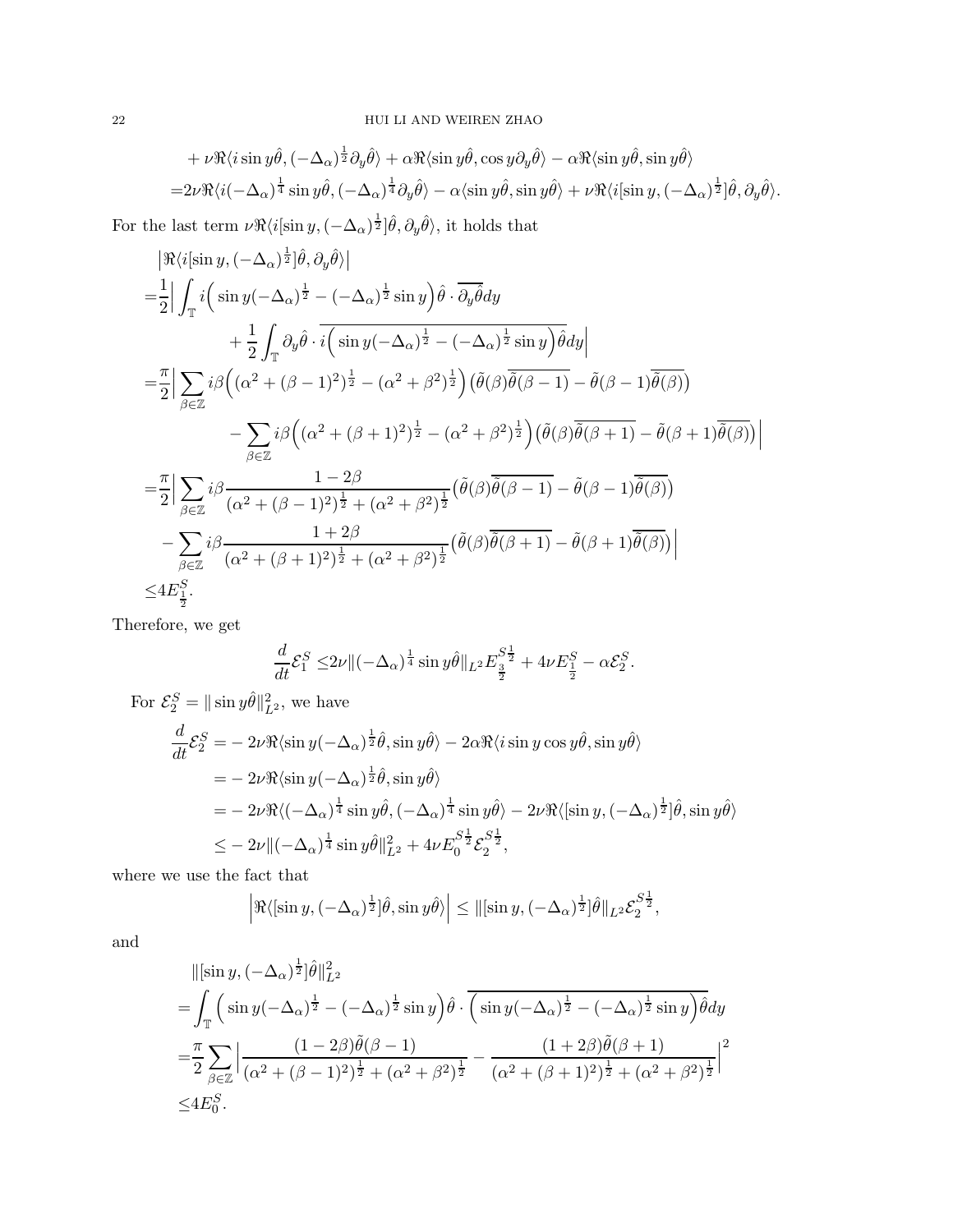As a result, we have

$$
\frac{d}{dt}\Phi^{S}(t) \leq -2\nu E_{\frac{1}{2}}^{S} + 2a_{1}\nu^{2}t E_{1}^{S} - 2a_{1}\nu^{3}t^{2} E_{\frac{3}{2}}^{S} - 2a_{1}\nu^{2}t^{2}\alpha \mathcal{E}_{1}^{S}
$$
\n
$$
+ 3a_{2}\nu^{2}t^{2}\mathcal{E}_{1}^{S} + 2a_{2}\nu^{3}t^{3}\|(-\Delta_{\alpha})^{\frac{1}{4}}\sin y\hat{\theta}\|_{L^{2}}E_{\frac{3}{2}}^{S^{\frac{1}{2}}} + 4a_{2}\nu^{3}t^{3} E_{\frac{1}{2}}^{S} - a_{2}\nu^{2}t^{3}\alpha \mathcal{E}_{2}^{S}
$$
\n
$$
+ 4a_{3}\nu^{2}t^{3}\mathcal{E}_{2}^{S} - 2a_{3}\nu^{3}t^{4}\|(-\Delta)^{\frac{1}{4}}\sin y\hat{\theta}\|_{L^{2}}^{2} + 4a_{3}\nu^{3}t^{4} E_{0}^{S^{\frac{1}{2}}} \mathcal{E}_{2}^{S^{\frac{1}{2}}}.
$$

It is clear that

$$
\nu^2 t^2 \mathcal{E}^S_1 \leq \nu E^S_{\frac{1}{2}} + \nu^3 t^4 \| (-\Delta_{\alpha})^{\frac{1}{4}} \sin y \hat{\theta} \|_{L^2}^2, \quad \nu^2 t E^S_1 \leq \nu E^S_{\frac{1}{2}} + \nu^3 t^2 E^S_{\frac{3}{2}}.
$$

Therefore, by using Lemma [6.1,](#page-20-0) we deduce that

<span id="page-22-0"></span>(6.1)  
\n
$$
\nu^{2}t^{2}E_{0}^{S} \leq 2\nu^{2}t^{2}\mathcal{E}_{2}^{S} + |\alpha|^{\frac{1}{2}}\nu^{2}t^{3}\mathcal{E}_{2}^{S} + |\alpha|^{-\frac{1}{2}}\nu^{2}tE_{1}^{S}
$$
\n
$$
\leq 2\nu^{2}t^{2}\mathcal{E}_{2}^{S} + |\alpha|^{\frac{1}{2}}\nu^{2}t^{3}\mathcal{E}_{2}^{S} + \nu E_{\frac{1}{2}}^{S} + |\alpha|^{-1}\nu^{3}t^{2}E_{\frac{3}{2}}^{S}
$$
\n
$$
\leq 2|\alpha|^{\frac{1}{2}}\nu^{2}t^{3}\mathcal{E}_{2}^{S} + 2\nu E_{\frac{1}{2}}^{S} + |\alpha|^{-1}\nu^{3}t^{2}E_{\frac{3}{2}}^{S}.
$$

In the last inequality, we use the following facts. When  $t \geq 2$ , then

 $2\nu^2 t^2 \mathcal{E}_2^S \leq \nu^2 t^3 \mathcal{E}_2^S,$ 

when  $t \leq 2$  and  $\nu \leq \frac{1}{8}$  $\frac{1}{8}$ , then

$$
2\nu^2t^2\mathcal{E}_2^S\leq \nu E_{\frac{1}{2}}^S.
$$

By using the same technique, for  $\nu \leq \frac{1}{8}$  $\frac{1}{8}$  and  $t \leq \nu^{-2/3}$ , we have

$$
4a_3\nu^3 t^4 E_0^{S^{\frac{1}{2}}} \mathcal{E}_2^{S^{\frac{1}{2}}} \le 4a_3\nu^2 t^{2/5} E_0^{S^{\frac{1}{2}}} \mathcal{E}_2^{S^{\frac{1}{2}}}
$$
  
\n
$$
\le 2a_3\nu^2 t^2 E_0^S + 2a_3\nu^2 t^3 \mathcal{E}_2^S
$$
  
\n
$$
\le 4a_3\nu^2 t^2 \mathcal{E}_2^S + 2a_3 |\alpha|^{-\frac{1}{2}} \nu^2 t E_1^S + 4a_3 |\alpha|^{\frac{1}{2}} \nu^2 t^3 \mathcal{E}_2^S
$$
  
\n
$$
\le 4a_3\nu^2 t^2 \mathcal{E}_2^S + a_3\nu E_{\frac{1}{2}}^S + a_3 |\alpha|^{-1} \nu^3 t^2 E_{\frac{3}{2}}^S + 4a_3 |\alpha|^{\frac{1}{2}} \nu^2 t^3 \mathcal{E}_2^S
$$
  
\n
$$
\le 2a_3\nu E_{\frac{1}{2}}^S + a_3 |\alpha|^{-1} \nu^3 t^2 E_{\frac{3}{2}}^S + 8a_3 |\alpha|^{\frac{1}{2}} \nu^2 t^3 \mathcal{E}_2^S
$$

By choosing

$$
a_1 = 2^{-20} |\alpha|^{-1}, \quad a_2 = 2^{-32} |\alpha|^{-\frac{1}{2}}, \quad a_3 = 2^{-40},
$$

we deduce for  $t \in [1, \nu^{-\frac{2}{3}}]$  that

$$
\Phi^S(t) \ge E_0^S,
$$

and by  $(6.1)$ ,

$$
\frac{d}{dt}\Phi^S(t) \le -2^{-34}|\alpha|^{\frac{1}{2}}\nu^2 t^3 \mathcal{E}_2^S - 2^{-2}\nu E_{\frac{1}{2}}^S - 2^{-22}|\alpha|^{-1}\nu^3 t^2 E_{\frac{3}{2}}^S
$$
  

$$
\le -2^{-35}\nu^2 t^2 E_0^S.
$$

Similar to the proof of Theorem [1.1,](#page-1-0) we define on  $t \in [\nu^{-2/3}, \nu^{-1}]$  that

$$
\tilde{\Phi}^{S}(t) = E_0^{S} + 2^{-20} |\alpha|^{-1} \nu^{2/3} E_1^{S} + 2^{-32} |\alpha|^{-\frac{1}{2}} \mathcal{E}_1^{S} + 2^{-40} \nu^{-2/3} \mathcal{E}_2^{S},
$$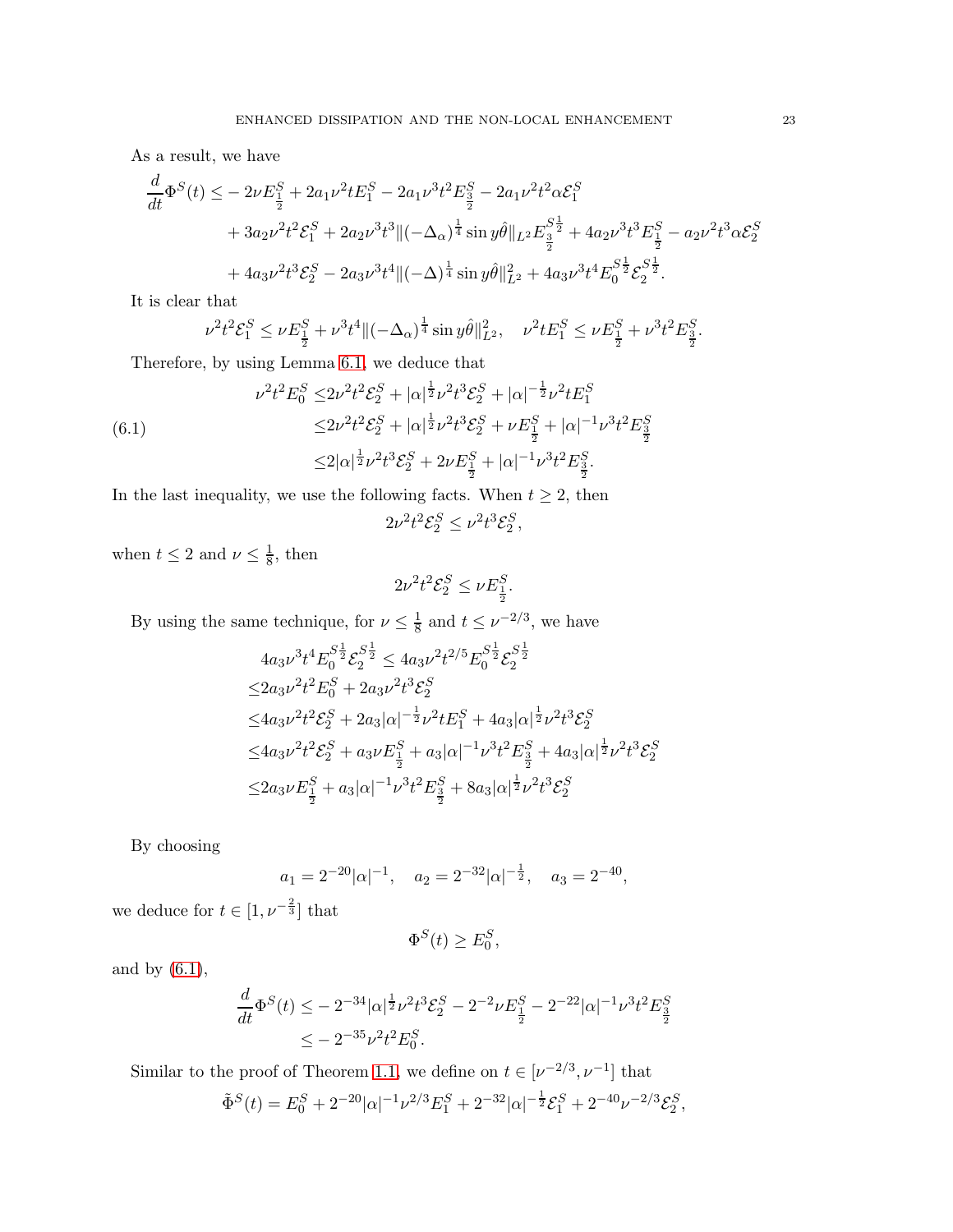which satisfies

$$
\frac{d}{dt}\tilde{\Phi}^S(t) \leq -\nu E_{\frac{1}{2}}^S - 2^{-19}|\alpha|^{-1}\nu^{5/3} E_{\frac{3}{2}}^S - 2^{-33}|\alpha|^{\frac{1}{2}} \mathcal{E}_2^S \leq -2^{-35}\nu^{2/3}\tilde{\Phi}^S(t),
$$

and

$$
\tilde{\Phi}^S(\nu^{-2/3}) = \Phi^S(\nu^{-2/3}) \le E_0^S(0).
$$

Then it follows that for  $t \geq \nu^{-2/3}$ 

$$
E_0^S(t) \le \tilde{\Phi}^S(t) \le e^{-2^{-35}\nu^{2/3}(t-\nu^{-2/3})}\tilde{\Phi}^S(\nu^{-2/3}) \le 2e^{-2^{-35}\nu^{2/3}t}E_0^S(0).
$$

The result of Theorem [1.2](#page-1-1) follows immediately.

#### **REFERENCES**

- <span id="page-23-8"></span>[1] D. ALBRITTON, R. BEEKIE, AND M. NOVACK, *Enhanced dissipation and hörmander's hypoellipticity*, arXiv:2105.12308, (2021).
- <span id="page-23-7"></span>[2] M. Beck and C. E. Wayne, Using global invariant manifolds to understand metastability in the Burgers equation with small viscosity, SIAM Rev., 53 (2011), 129–153.
- <span id="page-23-5"></span>[3] M. BECK AND C. E. WAYNE, Metastability and rapid convergence to quasi-stationary bar states for the two-dimensional Navier-Stokes equations, Proc. Roy. Soc. Edinburgh Sect. A, 143 (2013), 905–927.
- <span id="page-23-9"></span>[4] J. BEDROSSIAN AND M. COTI ZELATI, Enhanced dissipation, hypoellipticity, and anomalous small noise inviscid limits in shear flows, Arch. Ration. Mech. Anal., 224 (2017), 1161–1204.
- <span id="page-23-12"></span>[5] J. BEDROSSIAN, V. VICOL, AND F. WANG, The sobolev stability threshold for 2d shear flows near couette, Journal of Nonlinear Science, 28 (2018), 2051–2075.
- <span id="page-23-2"></span>[6] L. A. CAFFARELLI AND A. VASSEUR, *Drift diffusion equations with fractional diffusion and the quasi*geostrophic equation, Ann. of Math. (2), 171 (2010), 1903–1930.
- <span id="page-23-17"></span>[7] D. Chen, Z. Zhang, and W. Zhao, Fujita-Kato theorem for the 3-D inhomogeneous Navier-Stokes equations, J. Differential Equations, 261 (2016), 738–761.
- <span id="page-23-13"></span>[8] Q. CHEN, T. LI, D. WEI, AND Z. ZHANG, Transition threshold for the 2-d couette flow in a finite channel, arXiv preprint arXiv:1808.08736, (2018).
- <span id="page-23-4"></span>[9] P. Constantin, Energy spectrum of quasigeostrophic turbulence, Physical Review Letters, 89 (2002), <https://doi.org/10.1103/PhysRevLett.89.184501>. Copyright: Copyright 2017 Elsevier B.V., All rights reserved.
- <span id="page-23-0"></span>[10] P. CONSTANTIN, A. J. MAJDA, AND E. TABAK, Formation of strong fronts in the 2-D quasigeostrophic thermal active scalar, Nonlinearity, 7 (1994), 1495–1533.
- <span id="page-23-1"></span>[11] P. Constantin and J. Wu, Behavior of solutions of 2D quasi-geostrophic equations, SIAM J. Math. Anal., 30 (1999), 937–948.
- <span id="page-23-10"></span>[12] M. COTI ZELATI, Stable mixing estimates in the infinite Péclet number limit, J. Funct. Anal., 279 (2020), 108562, 25.
- <span id="page-23-14"></span>[13] M. COTI ZELATI, T. M. ELGINDI, AND K. WIDMAYER, Enhanced dissipation in the Navier-Stokes equations near the Poiseuille flow, Comm. Math. Phys., 378 (2020), 987–1010.
- <span id="page-23-6"></span>[14] Y. COUDER, Observation expérimentale de la turbulence bidimensionnelle dans un film liquide mince, Comptes-rendus des séances de l'Académie des sciences. Série 2, Mécanique-physique, chimie, sciences de l'univers, sciences de la terre, 297 (1983), 641–645.
- <span id="page-23-3"></span>[15] M. DABKOWSKI, A. KISELEV, L. SILVESTRE, AND V. VICOL, Global well-posedness of slightly supercritical active scalar equations, Anal. PDE, 7 (2014), 43–72.
- <span id="page-23-15"></span>[16] S. DING AND Z. LIN, Enhanced dissipation and transition threshold for the 2-D plane Poiseuille flow via resolvent estimate, arXiv:2008.10057, (2020).
- <span id="page-23-18"></span>[17] H. FUJITA AND T. KATO, On the Navier-Stokes initial value problem. I, Arch. Rational Mech. Anal., 16 (1964), 269–315.
- <span id="page-23-16"></span>[18] E. Grenier, T. T. Nguyen, F. Rousset, and A. Soffer, Linear inviscid damping and enhanced viscous dissipation of shear flows by using the conjugate operator method, Journal of Functional Analysis, 278 (2020), 108339, <https://doi.org/https://doi.org/10.1016/j.jfa.2019.108339>, <http://www.sciencedirect.com/science/article/pii/S0022123619303337>.
- <span id="page-23-11"></span>[19] S. He, Enhanced dissipation, hypoellipticity for passive scalar equations with fractional dissipation, arXiv:2103.07906, (2021).